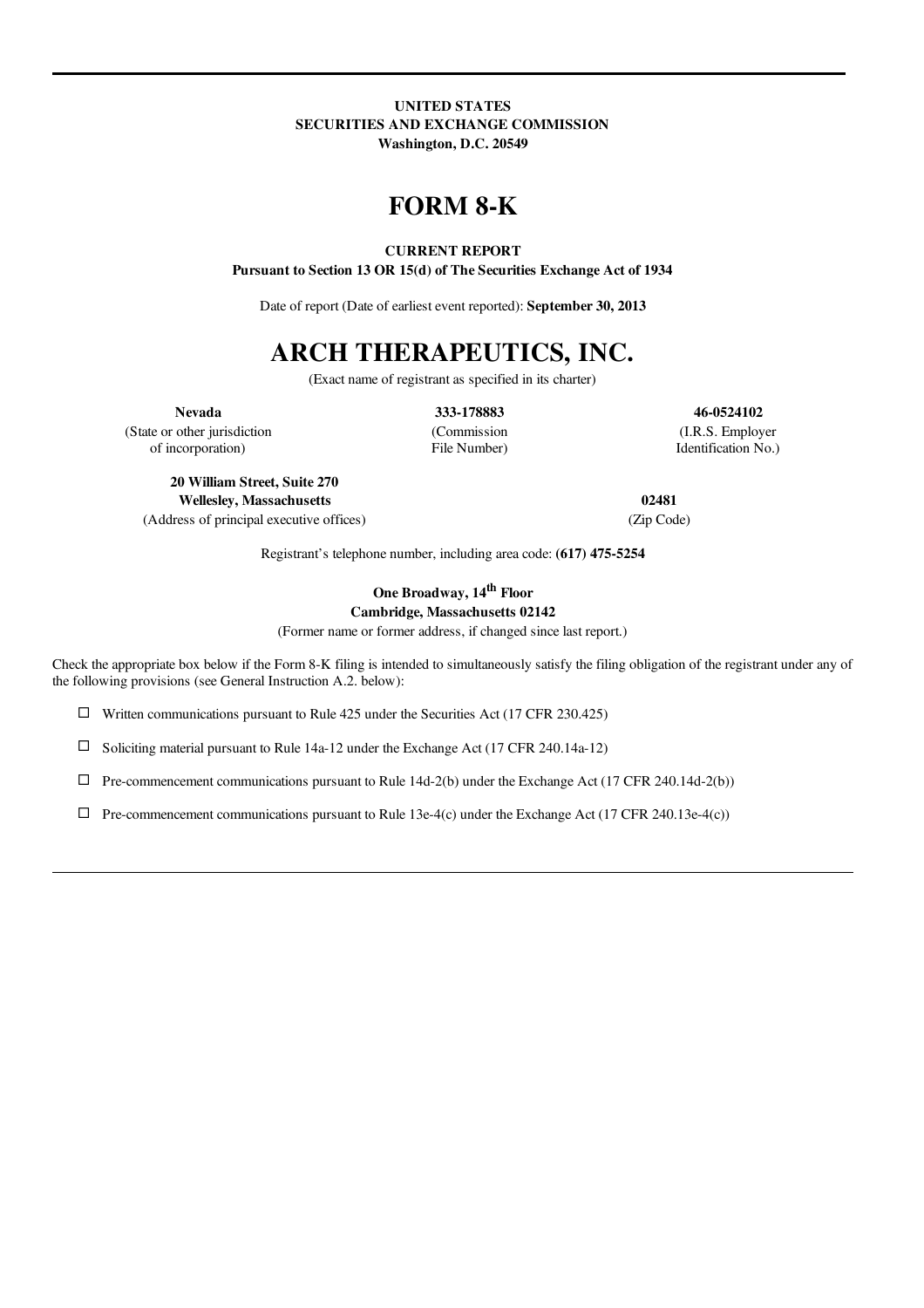#### Item 1.01 Entry into a Material Definitive Agreement.

#### *MLSC Loan Agreement and MLSC Warrant*

On September 30, 2013, Arch Therapeutics, Inc. (the "Company") entered into the Life Sciences Accelerator Funding Agreement (the "MLSC Loan Agreement") with the Massachusetts Life Sciences Center ("MLSC"), pursuant to which MLSC has agreed to provide the Company an unsecured subordinated loan, and the Company has issued to MLSC a related promissory note, in principal amount of \$1,000,000 (such loan, the "MLSC Loan"). The Company expects to receive the full amount of the MLSC Loan on or about October 8, 2013. The MLSC Loan will bear interest at a rate of 10% per annum, and will become fully due and payable on the earlier of (i) September 30, 2018, (ii) the occurrence of an event of default under the MLSC Loan Agreement, or (iii) the completion of a sale of substantially all of the Company's assets, a changeof-control transaction or one or more financing transactions in which the Company receives net proceeds of \$5,000,000 or more in a 12-month period. The Company may, at its election and without penalty, repay the MLSC Loan in whole or in part at any time prior to the maturity date thereof. Pursuant to the terms of the MLSC Loan Agreement, the Company may use the proceeds of the MLSC Loan solely to fund working capital requirements and/or the purchase of capital assets in the life sciences field, and the Company is expressly prohibited from using any such proceeds for any severance payment, investment in certain securities or payment of goods or services to a related party of the Company. The MLSC Loan Agreement also provides that, for so long as any of the MLSC Loan remains outstanding, the Company's headquarters and at least a majority of its employees must be located in Massachusetts and the Company must not take certain actions without obtaining MLSC's prior consent, including without limitation paying dividends on its capital stock, redeeming any of its outstanding securities, incurring certain types and amounts of additional indebtedness, and completing a sale of substantially all of its assets or a change-of-control transaction. The MLSC Loan Agreement further provides that, upon the occurrence of an event of default, which includes, among others, certain bankruptcy events, the acceleration of any of the Company's other indebtedness in an amount in excess of \$25,000, the Company's failure to remain a "certified life sciences company" under the Massachusetts General Law, and the Company's breach of any of its representations or covenants in the MLSC Loan Agreement, the maturity of all amounts then outstanding under the MLSC Loan would be accelerated and become immediately due and payable.

In connection with and as a condition of the MLSC Loan Agreement, on September 30, 2013, the Company issued to MLSC a warrant (the "MLSC Warrant") to purchase 145,985 shares of its common stock at an exercise price of \$0.274 per share. The MLSC Warrant has been issued as partial consideration for the funding provided under the MLSC Loan Agreement and for no separate consideration. The MLSC Warrant is exercisable immediately upon its issuance and expires on the earlier of September 30, 2023 and the completion of a sale of substantially all of the Company's assets or a change-of-control transaction. The number of shares issuable upon exercise of the MLSC Warrant and the exercise price therefor are subject to adjustment for stock splits, stock dividends, reclassifications, capital reorganizations or other changes in the Company's capital stock. The issuance of the MLSC Warrant has not been registered under the Securities Act of 1933, as amended (the "Securities Act"), and such securities have been issued in reliance upon an exemption from registration under Section 4(a)(2) of the Securities Act. Such securities may not be offered or sold in the United States absent registration under or exemption from the Securities Act and any applicable state securities laws. In determining that the issuance of such securities qualifies for an exemption under Section 4(a)(2) of the Securities Act, the Company relied on the following facts: the securities were issued to one recipient that is acquiring the securities for investment purposes and without a view toward disposition thereof; no advertising or general solicitation was used in connection with the issuance of such securities; and the securities were issued as restricted securities.

The MLSC Loan Agreement includes customary representations, warranties and covenants made by the Company as of specific dates. The assertions embodied in those representations and warranties were made solely for purposes of the MLSC Loan Agreement and are not intended to provide factual, business, or financial information about the Company. Moreover, those representations and warranties generally were made solely for the benefit of the parties to the MLSC Loan Agreement, and some or all of them (i) may not be accurate or complete as of any specified date, (ii) may be subject to a contractual standard of materiality different from those generally applicable to stockholders or different from what a stockholder might view as material, and/or (iii) may have been qualified by certain disclosures of the Company not reflected in the MLSC Loan Agreement that were made solely to MLSC. The foregoing description of the MLSC Loan Agreement and the MLSC Warrant does not purport to be complete and is qualified in its entirety by reference to the full text of those documents. A copy of each of the MLSC Loan Agreement and the MLSC Warrant is attached to this Current Report on Form 8-K as Exhibit 10.1 and Exhibit 10.2, respectively, and such documents are incorporated herein by reference.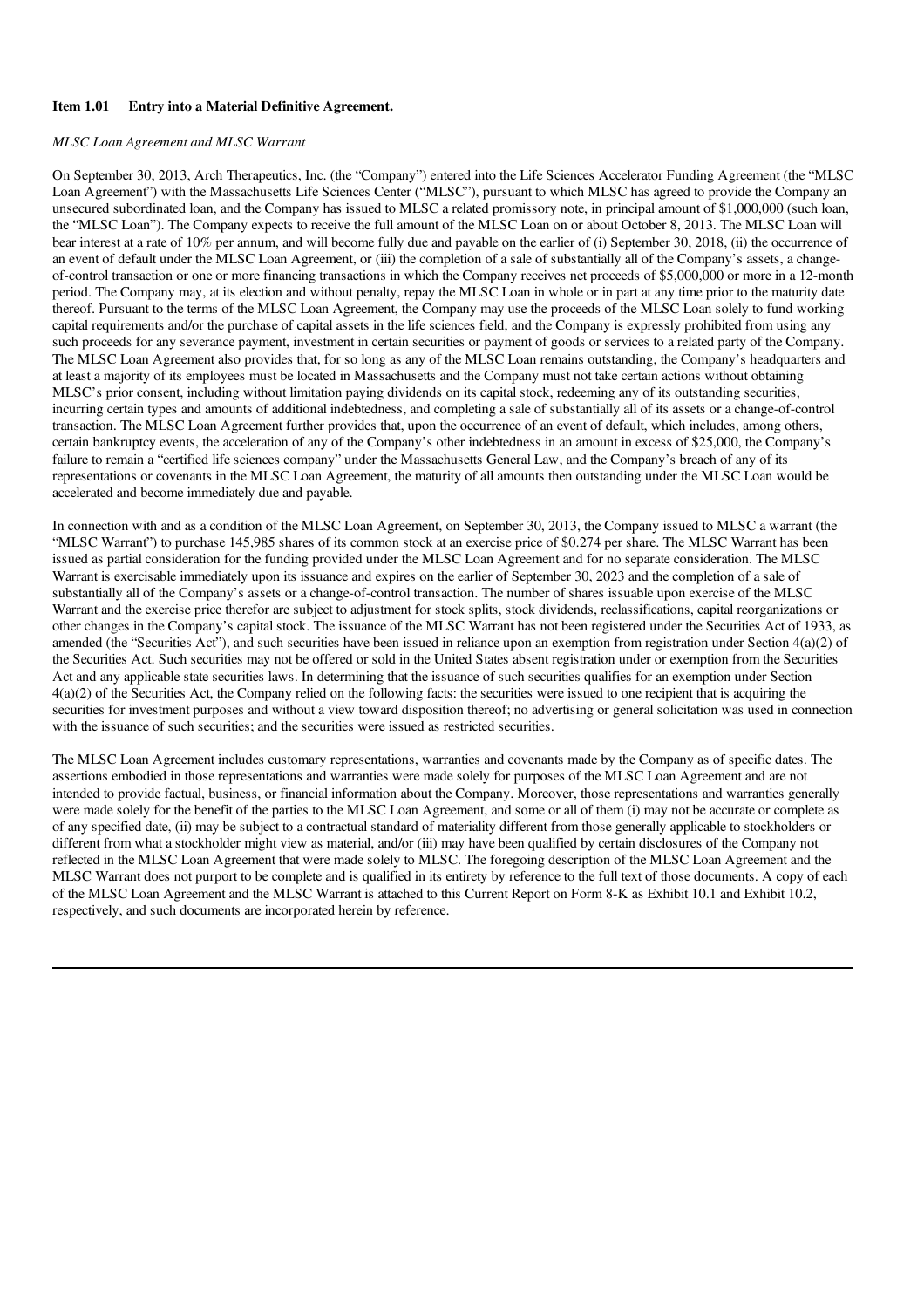#### *Of ice Sublease Agreement*

Effective October 1, 2013, the Company relocated its principal executive offices to certain premises located at 20 William Street, Suite 270, Wellesley, Massachusetts 02481, which the Company has leased pursuant to the terms of a sublease agreement (the 'Sublease") with Stream Global Services, Inc. that became effective on October 1, 2013. Pursuant to the terms of the Sublease, the Company has agreed to rent the leased premises, comprising approximately 2,322 square feet, until March 31, 2015 for an annual base rent equal to \$26 per square foot, which is payable monthly in an amount of \$5,031 per month. In addition, the Sublease requires that the Company pay for certain operating expenses of the leased premises and deliver a security deposit of \$10,062.

The foregoing description of the Sublease does not purport to be complete and is qualified in its entirety by reference to the full text of the Sublease. A copy of the Sublease is attached to this Current Report on Form 8-K as Exhibit 10.3 and is incorporated herein by reference.

#### Item 2.03 Creation of a Direct Financial Obligation or an Obligation under an Off-Balance Sheet Arrangement of a Registrant.

Reference is made to the disclosure set forth in Item 1.01 of this Current Report on Form 8-K under the heading "MLSC Loan Agreement and MLSC Warrant", which disclosure is incorporated by reference into this Item 2.03.

#### Item 3.02 Unregistered Sales of Equity Securities.

Reference is made to the disclosure set forth in Item 1.01 of this Current Report on Form 8-K under the heading "MLSC Loan Agreement and MLSC Warrant", which disclosure is incorporated by reference into this Item 3.02.

#### Item 9.01 Financial Statements and Exhibits.

#### (d) Exhibits.

| Exhibit | <b>Description</b>                                                                                                   |
|---------|----------------------------------------------------------------------------------------------------------------------|
| 10.1    | Life Sciences Accelerator Funding Agreement dated September 30, 2013 between Arch Therapeutics, Inc. and the         |
|         | Massachusetts Life Sciences Center                                                                                   |
| 10.2    | Form of Warrant to Purchase Shares of Common Stock dated September 30, 2013 issued by Arch Therapeutics, Inc. to the |
|         | Massachusetts Life Sciences Center (included as Exhibit B in Exhibit 10.1)                                           |
| 10.3    | Sublease dated August 30, 2013 and effective October 1, 2013, between Arch Therapeutics, Inc. and Stream Global      |
|         | Services, Inc.                                                                                                       |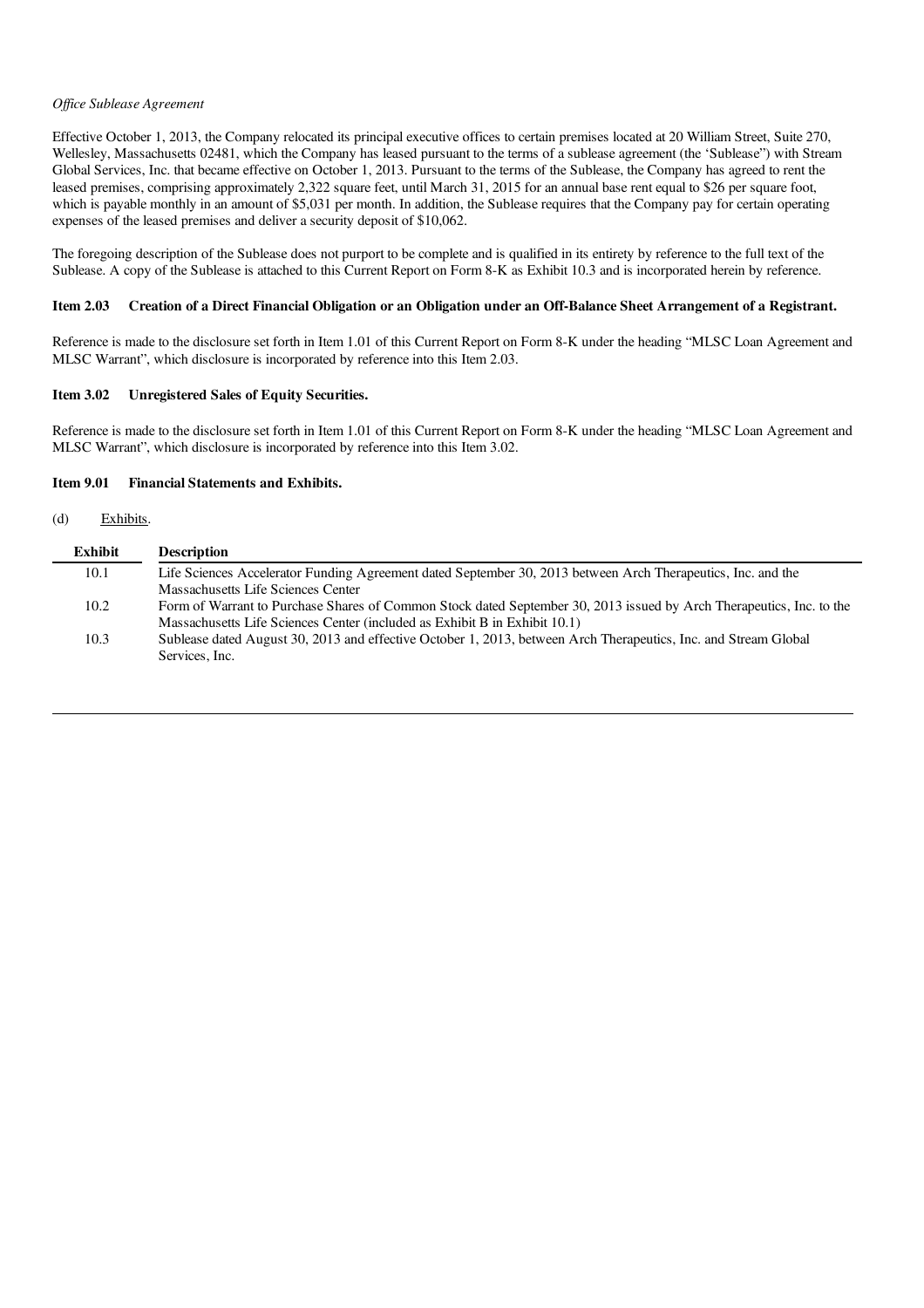#### SIGNATURES

Pursuant to the requirements of the Securities Exchange Act of 1934, the registrant has duly caused this report to be signed on its behalf by the undersigned hereunto duly authorized.

# Arch Therapeutics, Inc.

Dated: October 4, 2013 **By:** *S/ Terrence W. Norchi, M.D.* Name: Terrence W. Norchi, M.D. Title: President, Chief Executive Officer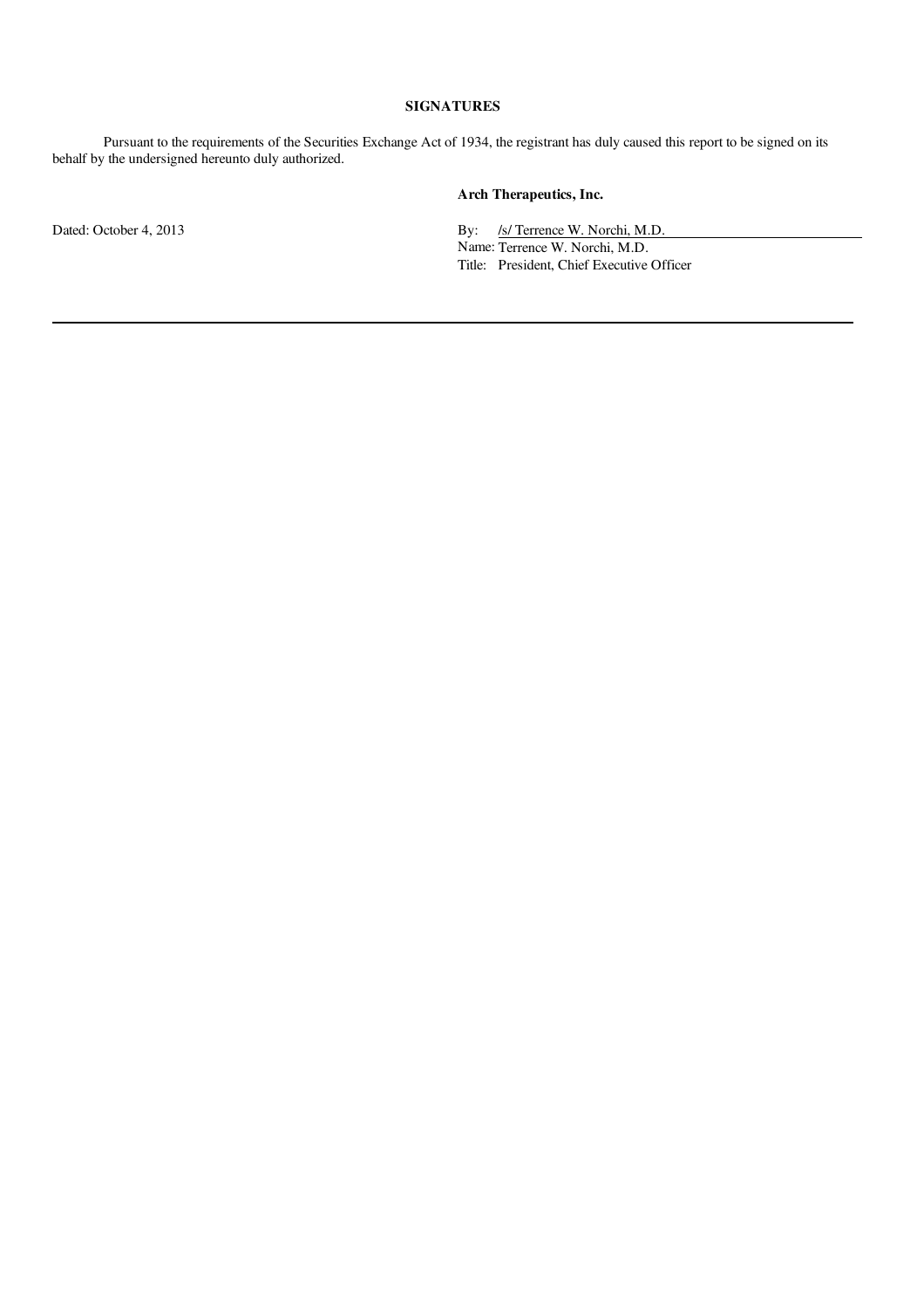# Massachusetts Life Sciences Center (MLSC) Life Sciences Accelerator Loan Program

Solicitation No. 2013-ACC-1

Arch Therapeutics, Inc. Life Sciences Accelerator Funding Agreement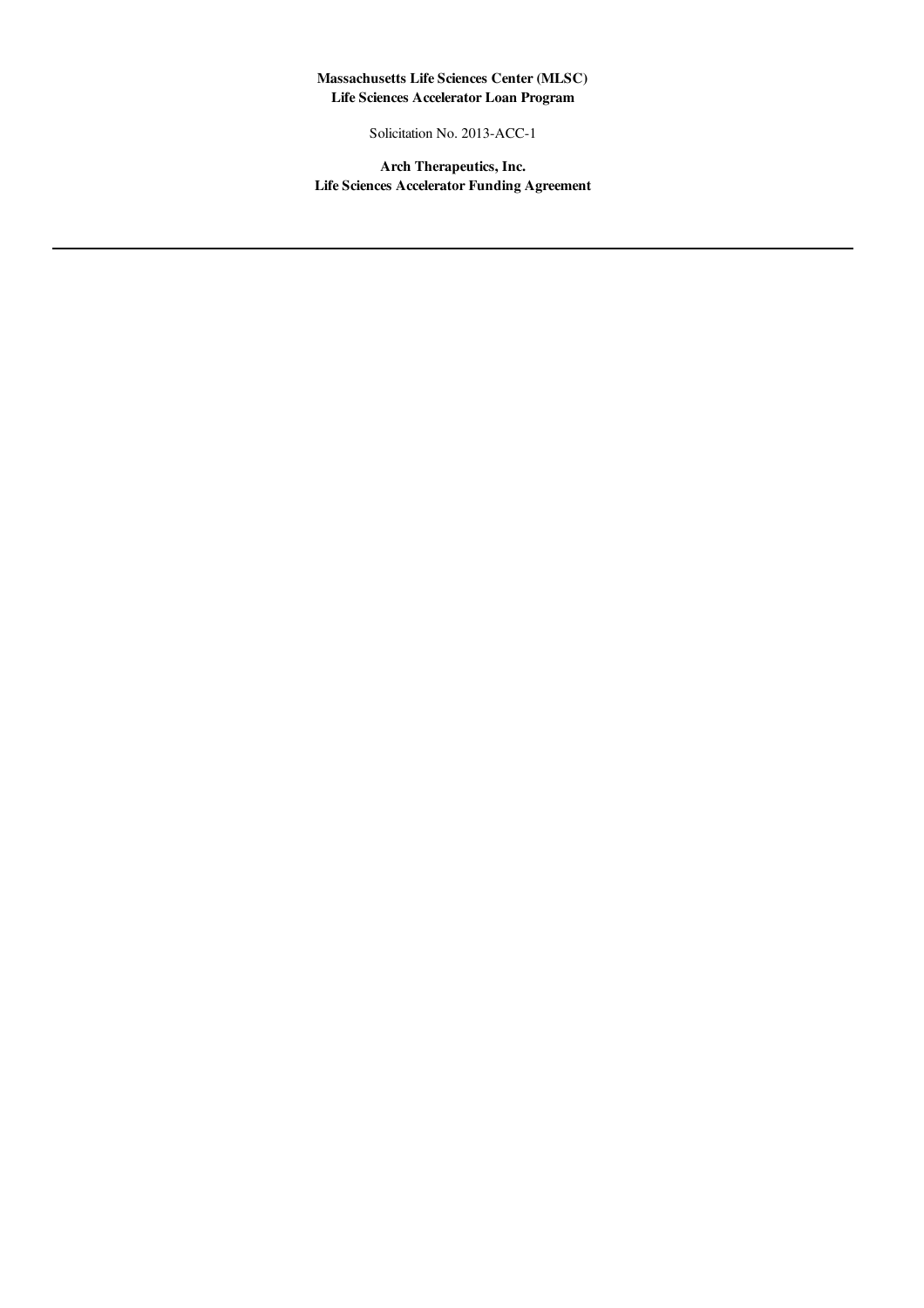#### MASSACHUSETTS LIFE SCIENCES CENTER LIFE SCIENCES ACCELERATOR FUNDING AGREEMENT

This Funding Agreement dated as of September 30, 2013 is entered into between the Massachusetts Life Sciences Center ("MLSC"), an independent public instrumentality of the Commonwealth of Massachusetts (the "Commonwealth") established pursuant to Chapter 23I of the Massachusetts General Laws, and Arch Therapeutics, Inc. ("Recipient"), a Nevada corporation, having its principal office and place of business at One Broadway, 14<sup>th</sup> floor, Cambridge, MA 02142. This Funding Agreement incorporates by reference the Form of Promissory Note attached hereto as Exhibit A, the Form of Warrant attached hereto as Exhibit B, the Recipient's Supplemental Information Form ("SIF") attached hereto as Exhibit C, the Form of Officer's Certificate attached hereto as Exhibit D, and the MLSC's Policy and Procedures regarding Submission of "Confidential Information" attached hereto as Exhibit E (collectively, this Funding Agreement, the Form of Promissory Note, the Form of Warrant, the Recipient's SIF, the Form of Officer's Certificate, and the MLSC's Policy and Procedures regarding Submission of "Confidential Information" are referred to herein as the "Agreement").

Whereas, the MLSC is offering financial assistance in the form of loans to early-stage life sciences companies that will grow employment opportunities, promote manufacturing and commercialization, and stimulate innovation across the Commonwealth;

Whereas, on June 27, 2012, the MLSC Board of Directors approved the use of six million dollars (\$6,000,000) from the MLSC's Investment Fund to launch multiple rounds of the 2012 and 2013 Life Sciences Accelerator Program (the "Program") for the purpose of providing life sciences companies operating in the Commonwealth with capital for new product development, testing and improvement and related technology commercialization activities, consistent with its statutory purpose of promoting life sciences innovation and development in the Commonwealth.

Whereas, Recipient is a medical device company advancing a novel approach to enhance the way surgeons stop bleeding (hemostasis) and control leaking (sealant).

Whereas, Recipient has, pursuant to the Program, applied for a loan from MLSC; and

Whereas, on December 19, 2012, subject to compliance with all applicable laws and negotiation of terms and conditions mutually agreeable to MLSC and Recipient including, without limitation, timing and manner of loan disbursements and the requirement that the Recipient be a "certified life sciences company" within the meaning of Chapter 23I of the Massachusetts General Laws, the MLSC's Board of Directors approved the loan of one million dollars (\$1,000,000) to Recipient;

Now, therefore, in reliance on the mutual representations, warranties and agreements herein contained, the parties agree as follows: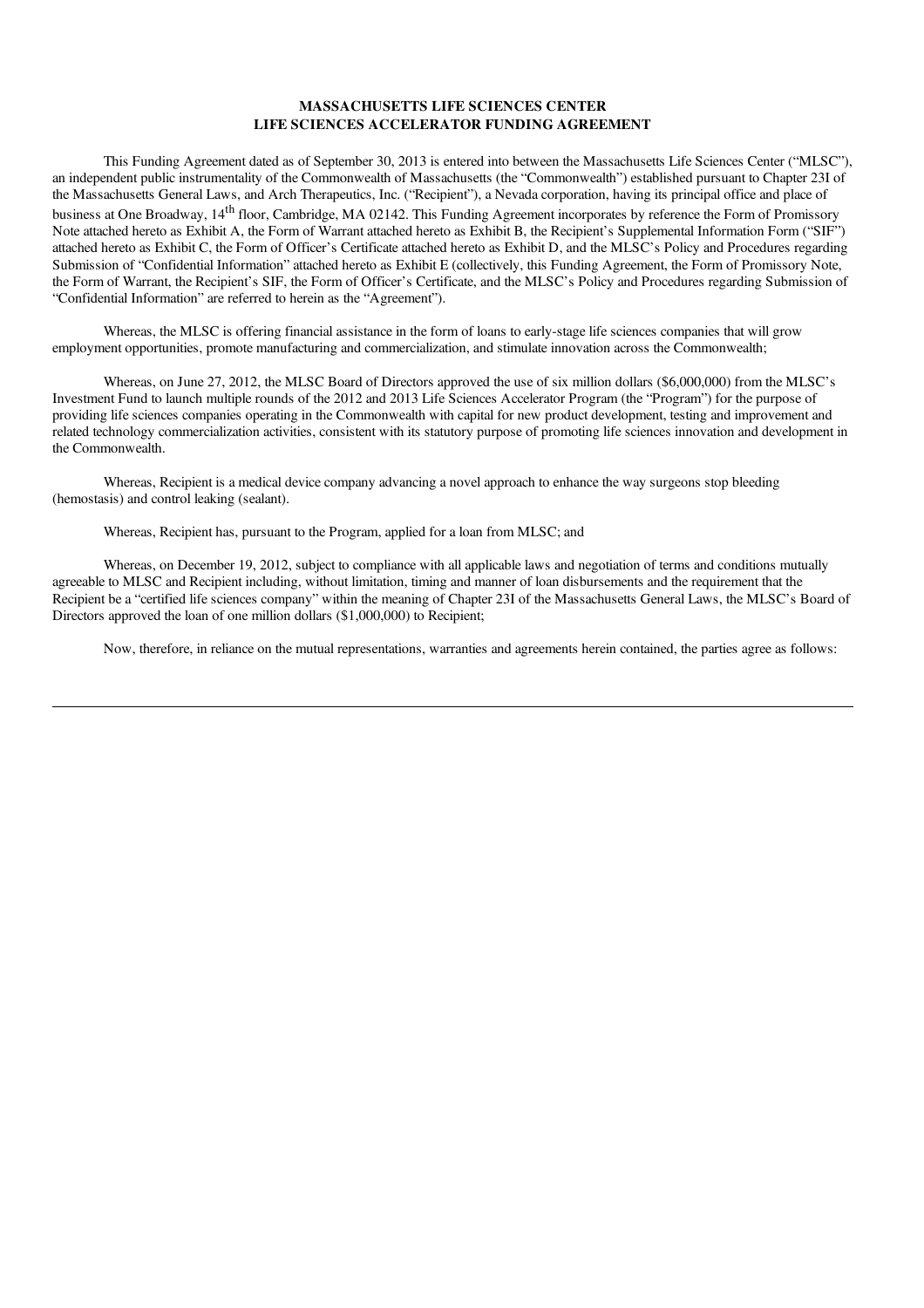# ARTICLE I THE LOAN

#### 1.1 Certain Material Terms.

- (a) Subject to the terms and conditions set forth in this Agreement and in reliance on the representations and warranties set forth in this Agreement, MLSC agrees to provide to Recipient within fifteen (15) business days following the Closing (as hereinafter defined) a loan of one million dollars (\$1,000,000) (the "Loan") and Recipient agrees to issue and deliver to MLSC at the Closing a promissory note (the "Note"), substantially in the form of  $\frac{\text{Exhibit A}}{\text{A}}$  hereto, and a warrant (the "Warrant"), substantially in the form of Exhibit B hereto (the Note, the Warrant, this Agreement and the Exhibits and the Recipient Disclosure Schedule attached hereto, the "Transaction Documents').
- (b) The Loan will bear interest at the rate of ten percent (10%) per annum compounding annually based on a 365-day year and determined as of the Distribution Date (as defined in Section 1.4 hereof). The principal and any remaining unpaid accrued interest on the Note (the "Accrued Balance") shall be due and payable upon the earlier of (i) five (5) years from the date of the issuance of the Note (the "Maturity Date"), (ii) the closing of a Corporate Event (as defined below) or (iii) the occurrence of a Default (as defined in the Note). MLSC may, in its sole discretion, extend the Maturity Date. Recipient may elect to redeem the Note and pay the Accrued Balance, in whole or in part (whether by stated maturity, by acceleration or otherwise) without penalty or premium, subject to providing MLSC with thirty (30) days' written notice of proposed redemption.
- (c) For purposes of the Transaction Documents, the following definitions shall apply:
	- (i) "Corporate Event" shall mean a Qualified Financing or Qualified Sale.
	- (ii) "Key Technology" shall mean the intellectual property, including but not limited to, patents, trademarks, copyrights, trade secrets and know-how and improvements thereto owned or licensed by Recipient which are the assets under development as described in Recipient's Supplemental Information Form (the "SIF"), a copy of which is attached as Exhibit C hereto.
	- (iii) "Material Adverse Effect" shall mean a material adverse effect upon (A) the business operations, properties, assets, business prospects, results of operations or financial condition of Recipient when taken as a whole, (B) the enforceability of any material provision of this Agreement, or (C) the ability of the MLSC to enforce its rights and remedies under this Agreement to any material degree.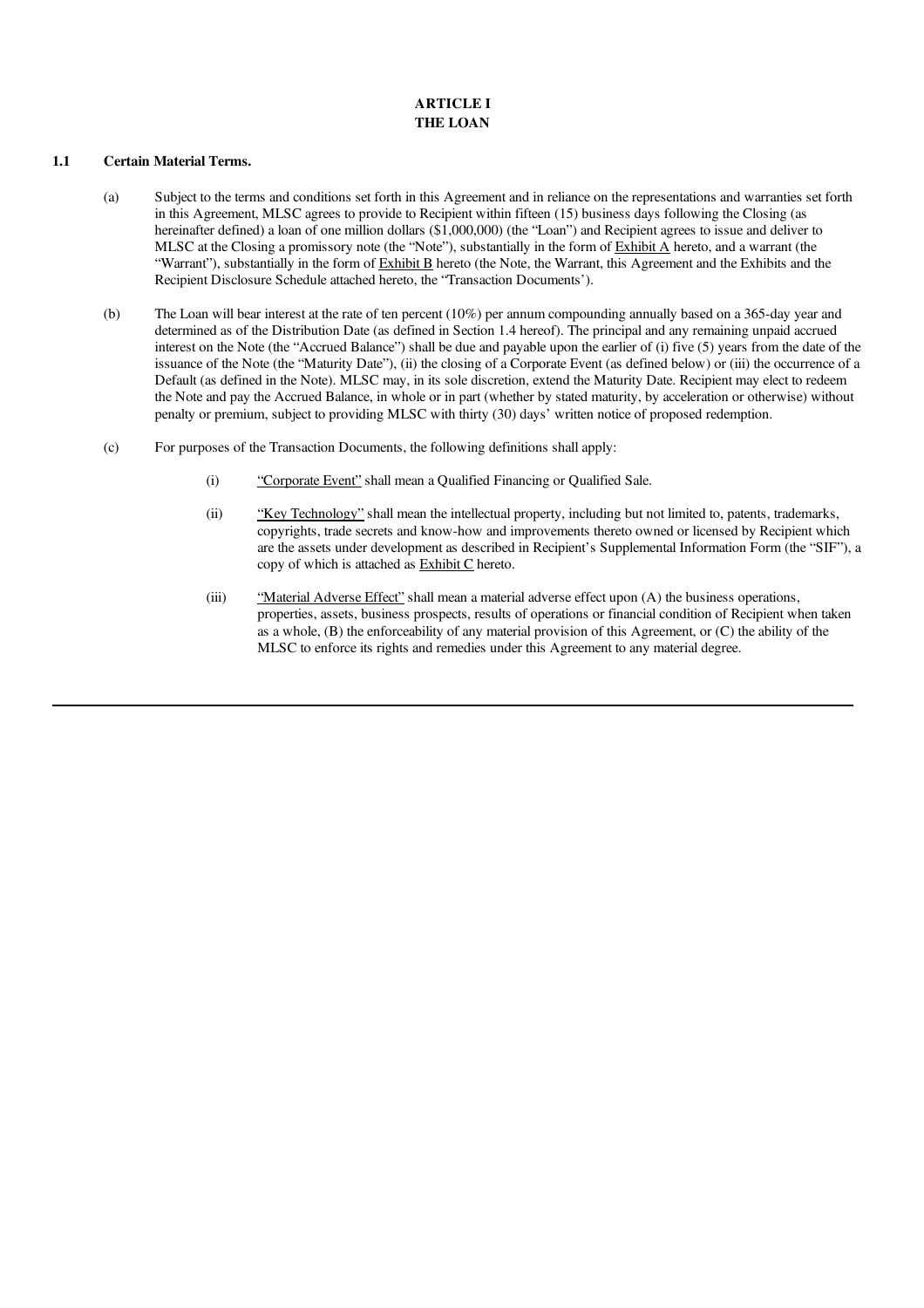- (iv) "Qualified Sale" shall mean and refer to (A) the closing of the sale, transfer or other disposition of all or substantially all of Recipient's assets; (B) the consummation of the merger or consolidation of Recipient with or into another entity (except a merger or consolidation in which the holders of capital stock of Recipient immediately prior to such merger or consolidation continue to hold at least 50% of the voting power of the capital stock of Recipient or the surviving or acquiring entity), or (C) the closing of the transfer (whether by merger, consolidation, or otherwise), in one transaction or a series of related transactions, to a person or group of affiliated persons (other than an underwriter of Recipient's securities), of Recipient's securities if, after such closing, such person or group of affiliated persons would hold 50% or more of the outstanding voting stock of Recipient (or the surviving or acquiring entity) where, in the events described in clause (B) or (C), the acquiring or successor entity does not assume and fulfill the obligations of Recipient under the Agreement (whether by contract, by operation of law or otherwise).
- (v) "Qualified Financing" shall mean a sale of shares of Recipient's capital stock or other equity interests to third parties other than its then existing shareholders (other than a sale of shares of Recipient's common stock or other equity interests, to officers, directors or employees of, or consultants to, Recipient in connection with their provision of services to Recipient) pursuant to which Recipient receives, in a single transaction or series of transactions in any twelve (12) month period, cumulative net proceeds of not less than five million dollars (\$5,000,000).
- 1.2 Use of Loan Proceeds. The Recipient shall use the Loan proceeds to fund working capital requirements, the purchase of capital assets, and business activities related to commercialization of the Recipient's Key Technology and research and development, including, without limitation, clinical trials and development of product prototypes and manufacturing; provided, however, that the Recipient's headquarters and at least a majority of its employees shall be located in Massachusetts. The foregoing provision shall be applicable for so long as any Accrued Balance is outstanding on the Note. Except as agreed to in writing by MLSC, the Loan proceeds shall not be used to reimburse or write down costs incurred prior to the Closing of this Agreement.
- 1.3 Restrictions on Use. Recipient hereby covenants and agrees, on behalf of itself, its successors and its assigns, that it shall use all of the Loan proceeds solely for working capital and/or the purchase of capital assets in Life Sciences (as defined in Chapter 23I of the Massachusetts General Laws, as amended). Recipient hereby covenants and agrees that none of the Loan proceeds shall be used for (i) severance pay, (ii) to invest in stocks, bonds, interest-bearing accounts (other than interest-bearing bank checking or savings accounts), or any other financial instruments, or (iii) to pay for goods or services with a Related Party. For purposes of this Agreement, a Related Party means any person or entity directly or indirectly Controlling, Controlled by or under Common Control with the Recipient. As used herein, "Control" (including the correlative means of the terms "Controlling," "Controlled by" and "under Common Control with"), as used with respect to any person or entity, shall mean the possession, directly or indirectly, of the power to direct or cause the direction of the management policies of such person or entity whether through ownership of voting securities, by contract or otherwise.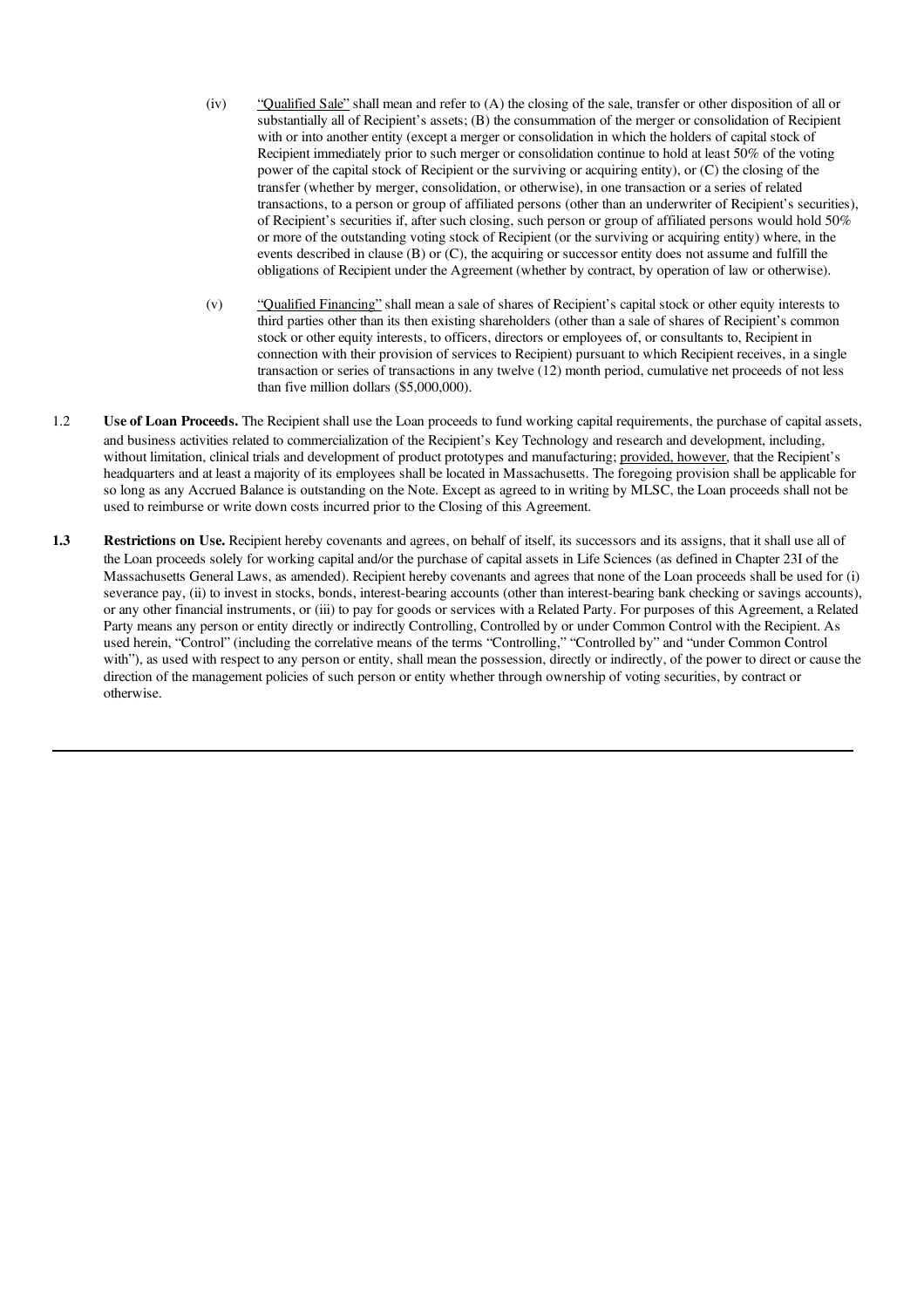- 1.4 Closing. Subject to the satisfaction or waiver of the conditions set forth in Article 3 hereof, the closing of the Loan shall take place at such time and date as MLSC and Recipient may mutually agree (the "Closing"). MLSC shall disburse the Loan within fifteen (15) business days following the Closing (such date, the "Distribution Date").
- 1.5 Subordination. MLSC agrees that the payment of the Loan shall be a subordinate obligation, junior in the right of payment to the prior indefeasible payment in full, of all future secured indebtedness owing from Recipient to any Senior Lender (as defined below), including any interest accruing after the commencement of any proceeding by or against Recipient under the federal bankruptcy laws, or similar laws, as now or hereafter in effect, whether primary or secondary, absolute or contingent, matured or unmatured. "Senior Lender" shall mean (i) a bank or other commercial lending institution with assets of at least Five Hundred Million Dollars (\$500,000,000), (ii) any venture debt lender with capital commitments in active funds in excess of fifty million dollars (\$50,000,000) and (iii) equipment lenders of national reputation, so long as the debt that is secured is limited to the purchase price of the equipment and any liens are limited to the equipment to be purchased. In addition to the foregoing, Recipient shall be entitled to grant first priority liens, security interests and encumbrances upon or in any equipment acquired or held by Recipient to secure the purchase price of such equipment or indebtedness incurred solely for the purpose of financing the acquisition of such equipment with a Senior Lender. MLSC agrees to execute and deliver any agreements or instruments reasonably requested by Recipient or any such Senior Lender to further evidence such subordination.
- 1.6 Matching Funds. "Matching Funds" shall mean funds received by Recipient from non-affiliated third parties pursuant to arms-length negotiations in exchange for debt (including convertible debt) or equity securities or some combination thereof of Recipient; provided, however, that such funds are obtained by Recipient prior to the date on which MLSC received Recipient's application for the Loan. MLSC shall determine, in its sole discretion, whether any funds that Recipient seeks to categorize as Matching Funds shall be considered Matching Funds for purposes of this Agreement. The MLSC shall not award any loans in excess of Recipient's total Matching Funds.
- 1.7 Warrants. At the closing of the Loan, Recipient will issue and deliver to MLSC a warrant, substantially in the form attached hereto as Exhibit B, to purchase shares of Equity Securities (as defined in the Warrant) of recipient, at the applicable per-share purchase price, in the amount of the applicable Warrant Coverage Amount (as defined in the Warrant), and on such other terms, as provided in the Warrant.

### ARTICLE II REPRESENTATIONS AND WARRANTIES

2.1 Recipient Representations. Recipient represents and warrants, as of the Closing, as follows, except as set forth in the Recipient Disclosure Schedule attached hereto: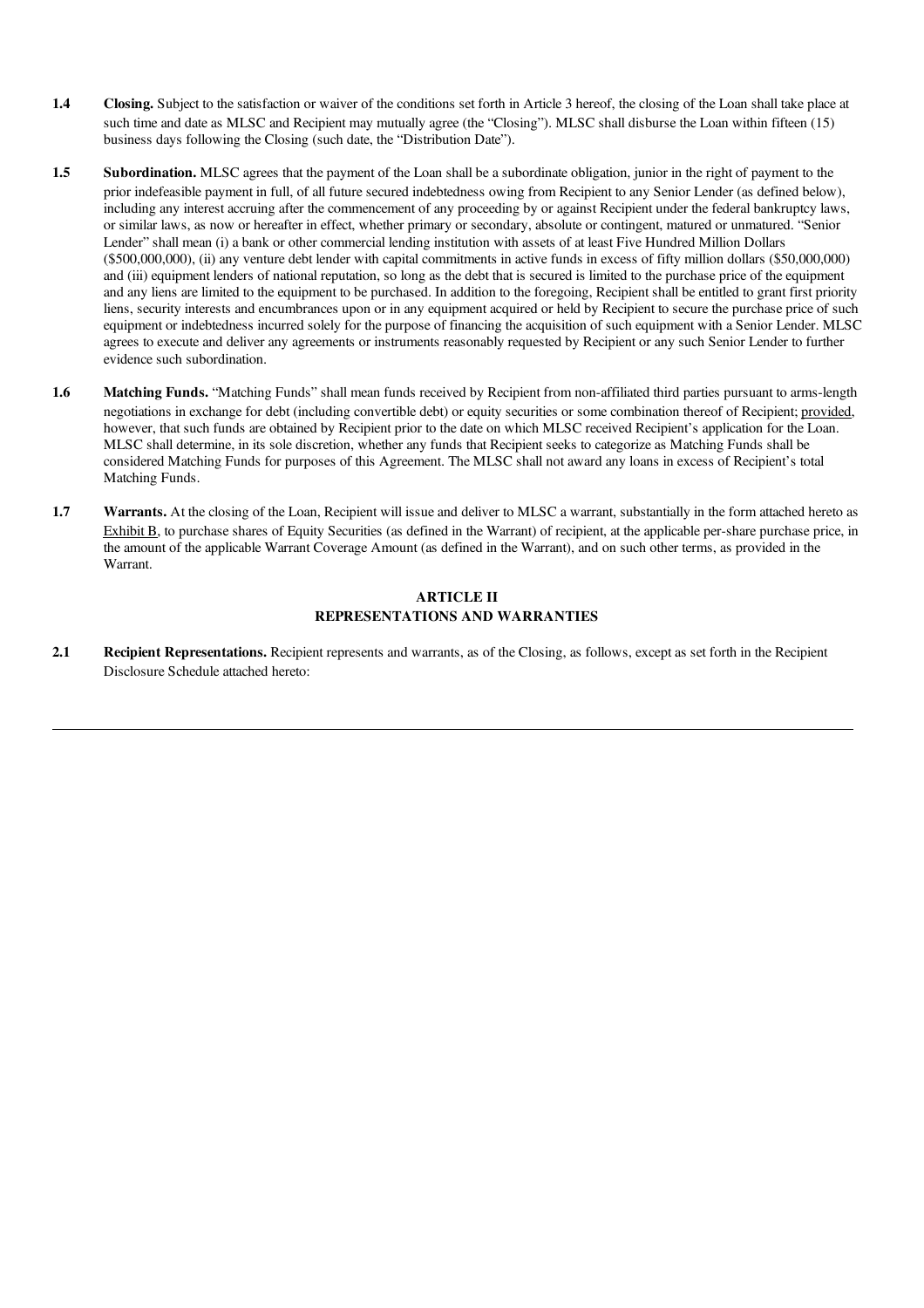- (a) Organization. Recipient is duly organized, validly existing and in good standing under the laws of the state of its organization and is qualified to do business in each jurisdiction in which such qualification is required, except where the failure to be so qualified would not have either individually or in the aggregate, a Material Adverse Effect. Recipient has all required power and authority to own its property, to carry on its business as presently conducted or contemplated, to enter into and perform the Transaction Documents, and generally to carry out the transactions contemplated hereby. The copies of Recipient organizational documents (including, without limitation, Recipient's certificate of incorporation, articles of incorporation or similar document), each as amended to date, which have been furnished to MLSC's counsel by Recipient, are correct and complete as of the date hereof (the "Organizational Documents"). Recipient is not in violation of any term of its Organizational Documents, as amended, or, in violation of any term of any agreement, instrument, judgment, decree, order, statute, rule or government regulation applicable to Recipient or to which Recipient is a party, where any violation, noncompliance or default would result in a Material Adverse Effect.
- (b) Authorization. All corporate or organizational action on the part of Recipient, its trustees, officers, directors and stockholders, as the case may be, necessary for the authorization, execution and delivery of this Agreement, and the performance of all obligations of Recipient hereunder has been taken, and this Agreement constitutes a valid and legally binding obligation of Recipient, enforceable in accordance with its terms, except (i) as limited by applicable bankruptcy, insolvency, reorganization, moratorium, and other laws of general application affecting enforcement of creditors' rights generally, and (ii) as limited by laws relating to the availability of specific performance, injunctive relief, or other equitable remedies. The person executing this Agreement on behalf of Recipient has authority and power to sign on behalf of Recipient and to bind Recipient to the obligations undertaken herein.
- (c) Governmental Consents. No consent, approval, order or authorization of, or registration, qualification, designation, declaration or filing with, any federal, state or local governmental authority on the part of Recipient is required in connection with the consummation of the transactions contemplated by this Agreement.
- (d) Litigation. There is no action, suit, proceeding or investigation pending or, to Recipient's knowledge, currently threatened against Recipient that questions the validity of this Agreement, or the right of Recipient to enter into such agreement, or to consummate the transactions contemplated hereby, or that might result, either individually or in the aggregate, in any material adverse changes in the assets, condition or affairs of Recipient, financially or otherwise, nor is Recipient aware that there is any basis for the foregoing. The foregoing includes, without limitation, actions, suits, proceedings or investigations pending or threatened (or any basis therefore known to Recipient) involving the prior employment of any of Recipient's employees, their use in connection with Recipient's business of any information or techniques allegedly proprietary to any of their former employers, or their obligations under any agreements with prior employers. Recipient is not a party or subject to the provisions of any order, writ, injunction, judgment or decree of any court or government agency or instrumentality. There is no action, suit, proceeding or investigation by Recipient currently pending or that Recipient intends to initiate.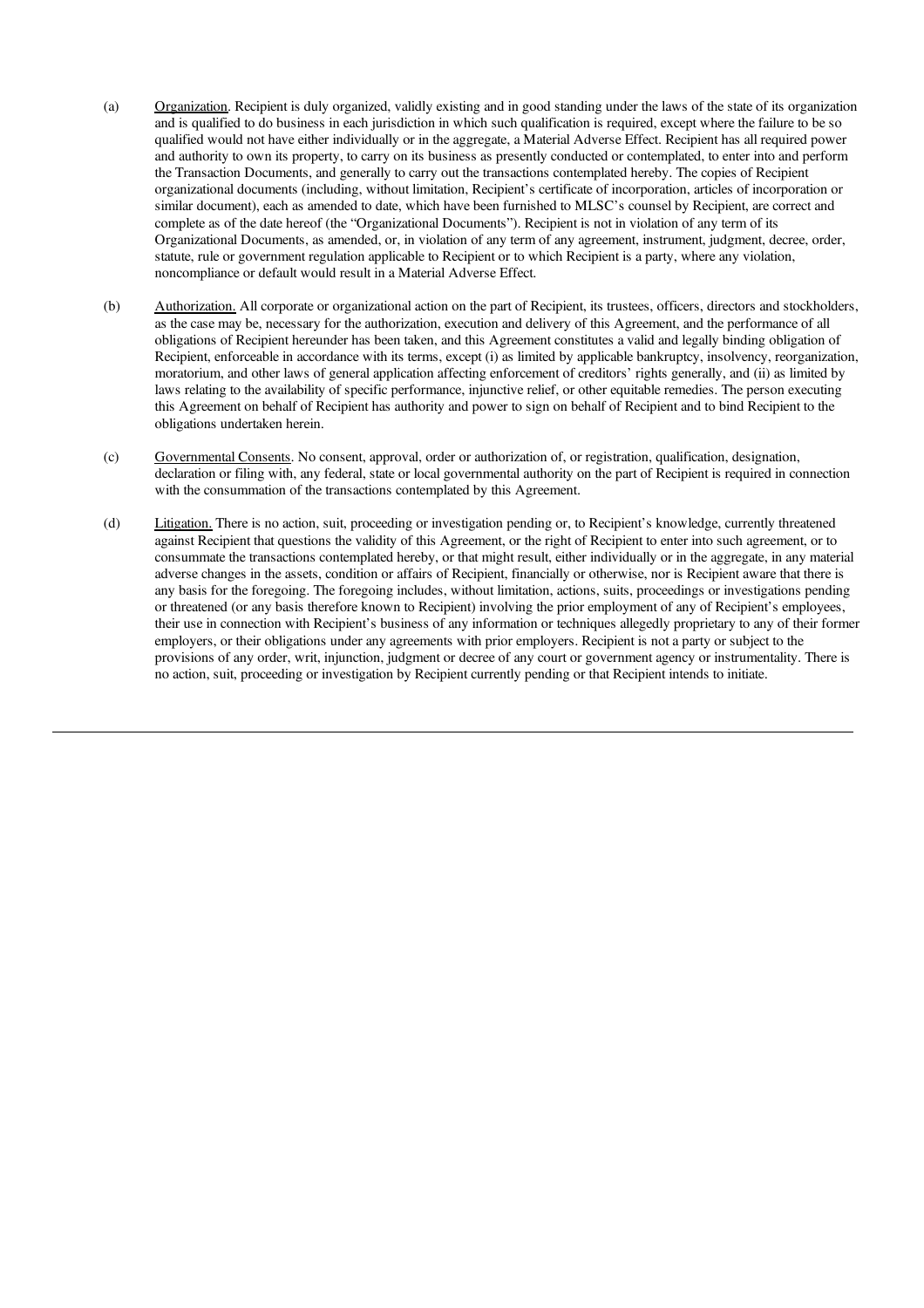- (e) Compliance with Other Instruments. Recipient is not in violation or default of any provision of its articles of incorporation, organizational documents, charter or bylaws, or of any instrument, judgment, order, writ, decree or contract to which it (or any subsidiary) is a party or by which it (or any subsidiary) is bound, or, to its knowledge, of any provision of any federal or state statute, rule or regulation applicable to Recipient. The execution, delivery and performance of this Agreement, and the consummation of the transactions contemplated hereby will not result in any such violation or default or be in conflict with or constitute, with or without the passage of time and giving of notice, either a default under any such provision, instrument, judgment, order, writ, decree or contract or an event that results in the creation of any lien, charge or encumbrance upon any assets of Recipient or the suspension, revocation, impairment, forfeiture, or nonrenewal of any material permit, license, authorization, or approval applicable to Recipient, its business or operations or any of its assets or properties.
- (f) Permits. Recipient has all franchise, permits, licenses, and any similar authority necessary for the conduct of its business or operations as now being conducted by it, the lack of which could materially and adversely affect the business, properties or financial condition of Recipient. Recipient is not in default in any material respect under any of such franchises, permits, licenses, or other similar authority.
- (g) Environmental and Safety Laws. Recipient is not in violation of any applicable statute, law or regulation relating to the environment, occupational health and safety, or protection from and prevention of terrorism and crime, and to its knowledge, no material expenditures are or will be required in order to comply with any such existing statute, law or regulation. Recipient will not knowingly violate any statute, law or regulation relating to the environment, occupational health and safety, or protection from and prevention of terrorism and crime in the course of the Loan.
- (h) Disclosure. All of the representations, warranties and certifications of Recipient furnished to MLSC in writing pursuant to this Agreement, including those set forth in the General Terms and Conditions and the Accelerator Loan Application are true and correct in all material respects. To Recipient's knowledge, no document, certificate or statement made or delivered by Recipient in writing pursuant to this Agreement contains any untrue statement of a material fact or omits to state a material fact necessary to make the statements herein or therein not misleading. A breach by Recipient of the foregoing is grounds for termination by MLSC for default under Article V of this Agreement.
- (i) Bankruptcy. As of the date hereof, Recipient: (i) does not intend to file a voluntary petition for relief pursuant to 11 U.S.C. §§ 101 et seq. – Title 11 of the United States Code (the "Bankruptcy Code"); (ii) does not have any knowledge of any circumstance that may result in the filing of a voluntary petition for relief pursuant to the Bankruptcy Code; and (iii) does not have any notice of any creditor's intention to file an involuntary petition for relief pursuant to the Bankruptcy Code.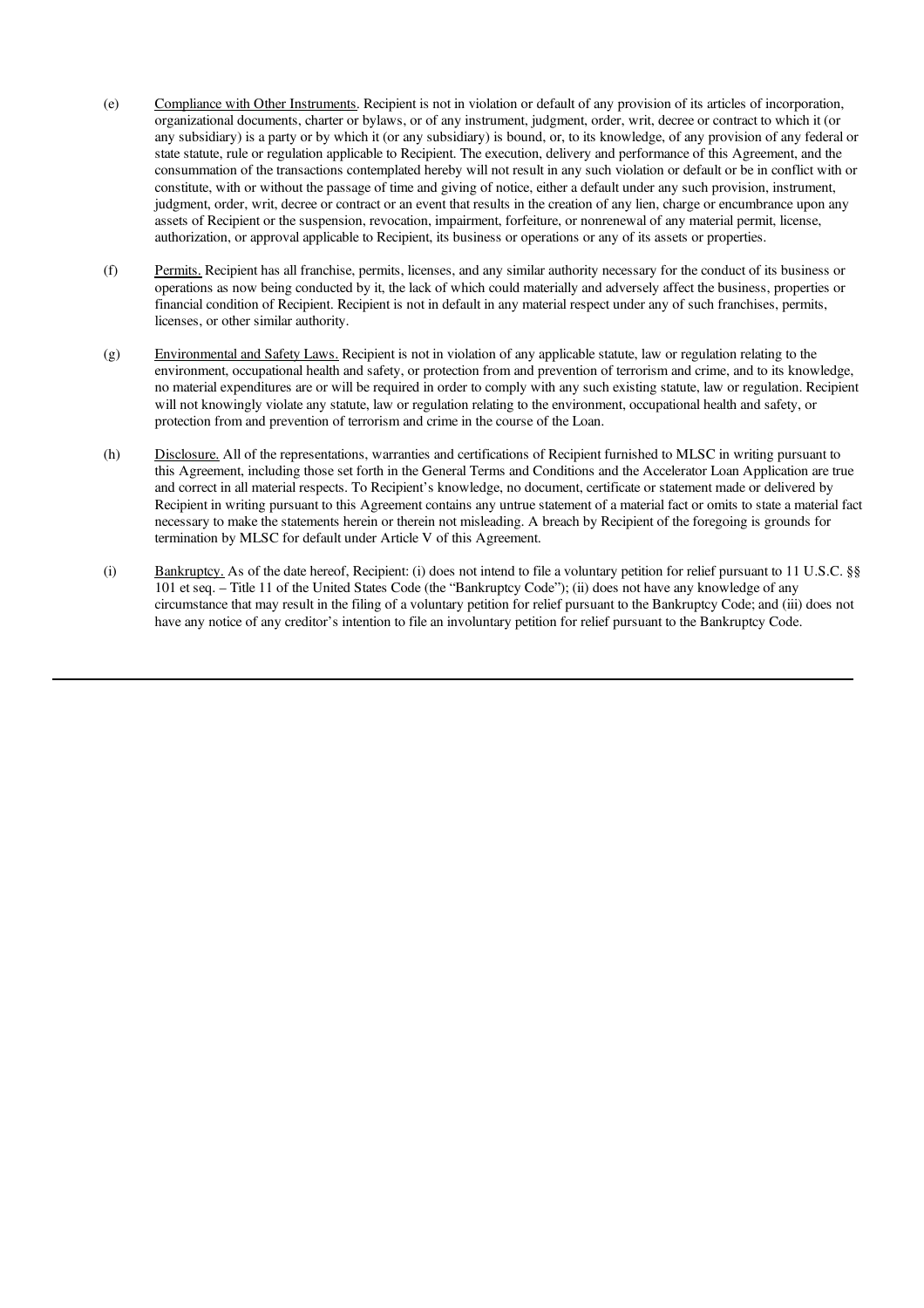#### (j) Labor Matters.

- (i) Recipient affirms that it shall use its best efforts to (A) provide its employees with the minimum hourly wage rates as determined pursuant to the Massachusetts Division of Occupational Safety's Prevailing Wage Program (the "Prevailing Wages") and (B) contract only with contractors and subcontractors that, to Recipient's knowledge, provide their respective employees with Prevailing Wages.
- (ii) Recipient affirms that it will not unlawfully misclassify workers as self-employed or as independent contractors, and certifies compliance with applicable state and federal employment laws and regulations, including but not limited to minimum wages, unemployment insurance, workers' compensation, child labor, and the Massachusetts Health Care Reform Law, Chapter 58 of the Acts of 2006, as amended.
- (iii) Recipient affirms that it will not knowingly employ developers, subcontractors, or other third parties that unlawfully misclassify workers as self-employed or as independent contractors, or that fail to comply with applicable state and federal unemployment laws and regulations, including but not limited to minimum wages, unemployment insurance, workers' compensation, child labor, and the Massachusetts Health Care Reform Law, Chapter 58 of the Acts of 2006, as amended.
- (iv) Within the five (5) years immediately preceding the date of this Agreement, neither Recipient nor, to the knowledge of Recipient, any of its officers, directors, employees, agents, or subcontractors of which Recipient has knowledge, has been the subject of:
	- (a) an indictment, judgment, conviction, or grant of immunity, including pending actions, for any business-related conduct constituting a crime under state or federal law;
	- (b) a governmental suspension or debarment, rejection of any bid or disapproval of any proposed contract, including pending actions, for lack of responsibility, denial or revocation of prequalification or voluntary exclusion agreement;
	- (c) any governmental determination of a violation of any public works law or regulation, or labor law or regulation; or
	- (d) any citation or other violation deemed "serious or willful" by the Occupational Safety and Health Administration.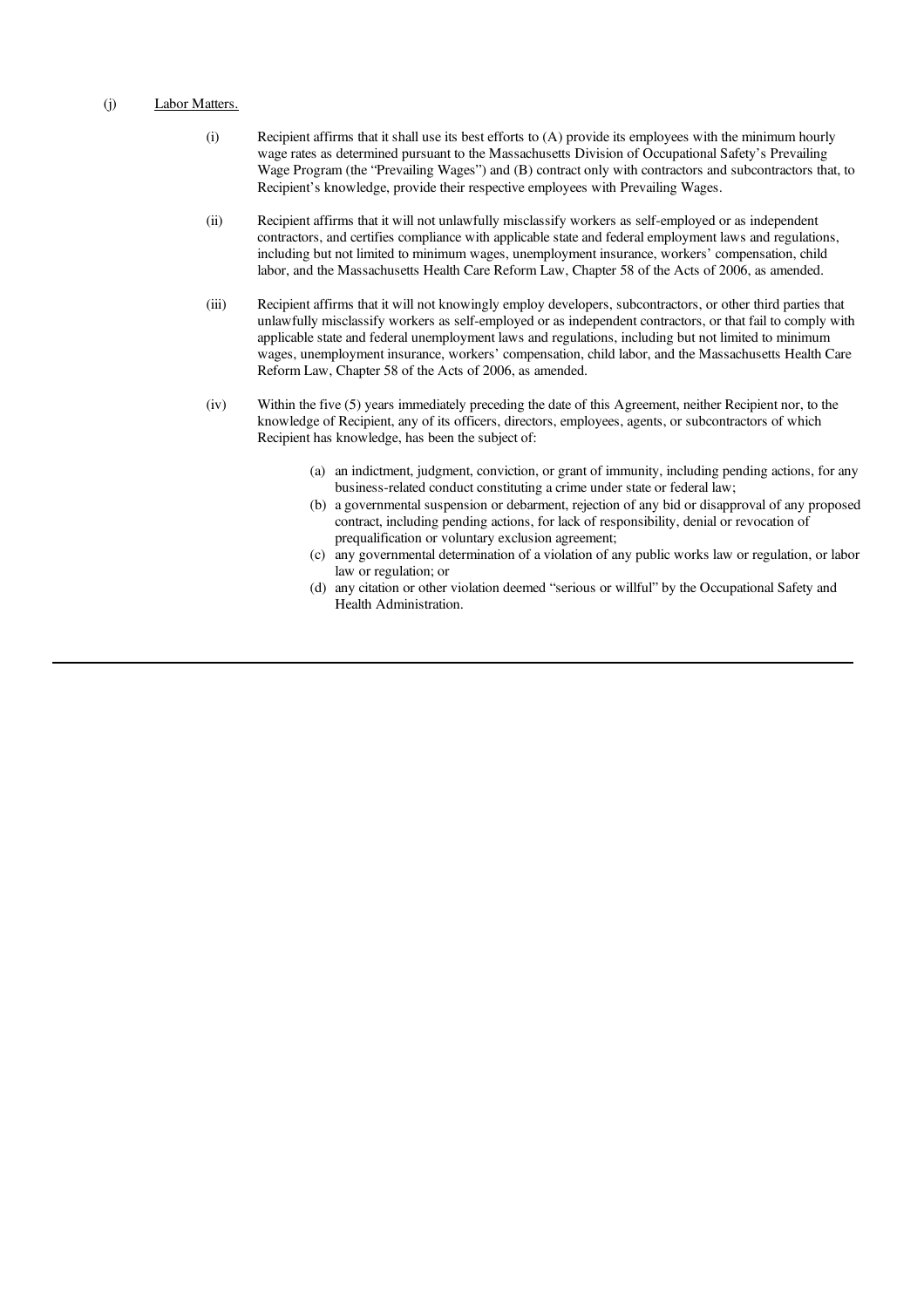- (k) Sufficient Assets. As of the date hereof, in the good faith estimate of Recipient, the aggregate value of all of the assets of Recipient, at a fair valuation, is equal to or greater than the total amount of Recipient's currently existing obligations (including contingent obligations). The "fair valuation" of Recipient's assets shall be determined on the basis of that amount which may be realized within a reasonable time, in any manner through realization of the value of or dispositions of such assets at the regular market value, conceiving the latter as the amount which could be obtained for the properties in question within such period by a capable and diligent business person from an interested buyer who is willing to purchase under ordinary selling conditions.
- (l) Capitalization. The capitalization of Recipient, as of the date hereof, is set forth on the Recipient Disclosure Schedule. If Recipient is a corporation, all of the issued and outstanding shares of Recipient's capital stock have been duly authorized and validly issued and are fully paid and non-assessable and have been issued in compliance with applicable Federal and state securities laws. Recipient has reserved a percentage of its authorized equity interests for issuance pursuant to its currently effective employee, director and consultant incentive plan (the "Incentive Plan"), except as set forth on Recipient Disclosure Schedule (i) there is no subscription, warrant, option, convertible security or other right (contingent or otherwise) to purchase or acquire any equity interest of Recipient is authorized or outstanding, (ii) there is no commitment or offer of Recipient to issue any subscription, warrant, option, convertible security or other such right or to issue or distribute to holders of any equity interest or any evidences of indebtedness or assets of Recipient, (iii) Recipient has no obligation (contingent or otherwise) to purchase, redeem or otherwise acquire any shares of its capital stock or any interest therein or to pay any dividend or make any other distribution in respect thereof, and (iv) there are no restrictions on the transfer of Recipient's equity interests other than those arising from securities laws or contemplated by this Agreement. Except as set forth in this Agreement, or on the Recipient Disclosure Schedule, no person or entity is entitled to rights with respect to the registration of any equity interest of Recipient under the Securities Act.

#### (m) Shareholder/Debtholder Lists and Agreements.

- (i) Set forth on the Recipient Disclosure Schedule is a true and complete list of all holders of equity interests and rights to purchase equity interests of Recipient showing the number or percentage of securities held by each such holder as of the date hereof and, if rights to purchase equity interests, the number or percentage of securities which such rights may realize as of the date hereof. Except as contemplated by the Transaction Documents or as set forth on the Recipient Disclosure Schedule, there are no agreements, written or oral, between Recipient and any of the holders of Recipient's equity interests, or, to Recipient's knowledge, between or among any holders of Recipient's equity interests, relating to preemptive rights or rights of first refusal or to the acquisition, disposition or voting of such capital stock.
- (ii) Set forth on the Recipient Disclosure Schedule is a true and complete list disclosing the holders of Recipient debt and any agreements related to Recipient debt.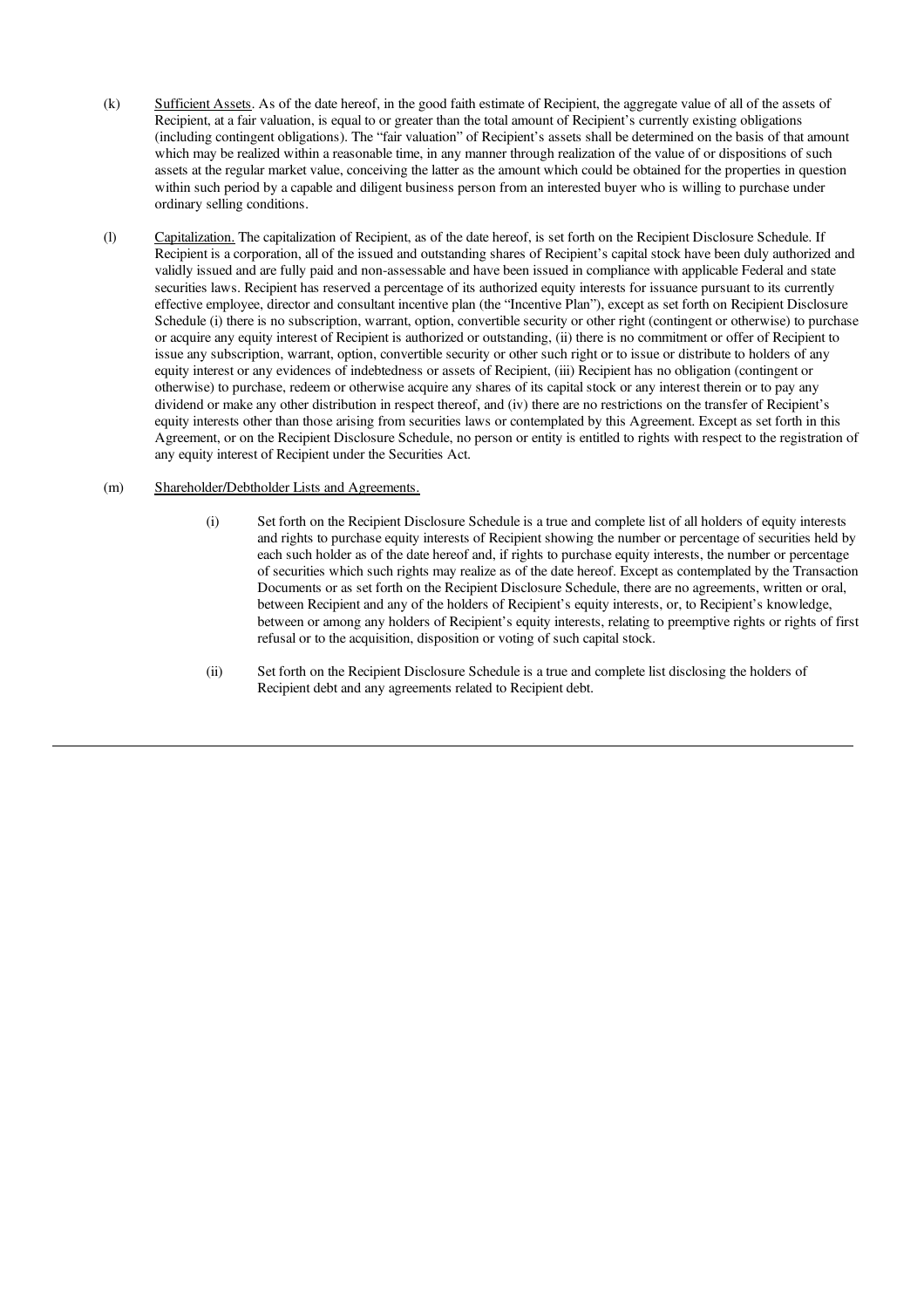- (n) Financial Statements. Included in the Recipient Disclosure Schedule are Recipient's audited financial statements (balance sheet and income and cash flow statements, including notes thereto) at September 30, 2012 and for the twelve-month period then ended, and its unaudited financial statements (balance sheet and income statement) for the nine months ended June 30, 2013 (the "Financial Statements"). The Financial Statements have been prepared in accordance with generally accepted accounting principles applied on a consistent basis throughout the periods indicated and with each other, except that the unaudited Financial Statements may not contain all footnotes required by generally accepted accounting principles. The Financial Statements fairly present in all material respects the financial condition and operating results of the Company as of the dates, and for the periods, indicated therein, subject in the case of the unaudited Financial Statements to normal year-end audit adjustments. The Company will maintain a standard system of accounting established and administered in accordance with generally accepted accounting principles.
- (o) Absence of Undisclosed Liabilities. Except as set forth in the Financial Statements, the Company has no material liabilities, contingent or otherwise, other than (i) liabilities incurred in the ordinary course of business subsequent to June 30, 2013 (the "Financial Statement Date") and (ii) obligations under contracts and commitments incurred in the ordinary course of business and not required under generally accepted accounting principles to be reflected in the Financial Statements, which, in both cases, individually or in the aggregate, are not material to the financial condition or operating results of the Company. Except as disclosed in the Financial Statements, the Company is not a guarantor or indemnitor of any indebtedness of any other person, firm, or corporation. Recipient has no subsidiaries and does not own, directly or indirectly, any interest in any joint venture, strategic alliance, corporation, association or business entity.
- (p) Absence of Certain Developments. Since the Financial Statement Date, except as set forth on the Recipient Disclosure Schedule, there have been (i) no Material Adverse Effect, except that Recipient has continued to incur operating losses on approximately the same basis as during prior months since the Financial Statement Date; (ii) no declaration, setting aside or payment of any dividend or other distribution with respect to, or any direct or indirect redemption or acquisition of, any of the capital stock of Recipient, except for repurchases of capital stock of Recipient at cost upon the termination of service or employment of a consultant, director or employee; (iii) no waiver of any valuable right of Recipient or cancellation of any debt or claim held by Recipient; (iv) no loan by Recipient to any officer, director, employee or shareholder of Recipient, or any agreement or commitment therefor (other than any such loan or other indebtedness described in this Agreement); (v) no material loss, destruction or damage to any property of Recipient whether or not insured; (vi) no material acquisition or disposition of any assets (or any contract or arrangement therefor), nor any other transaction by Recipient otherwise than for fair value in the ordinary course of business; and (vii) no contract, agreement, commitment, expenditure or hiring of new employees or consultants involving a potential commitment in excess of \$25,000 or which is otherwise material and not entered into in the ordinary course of business.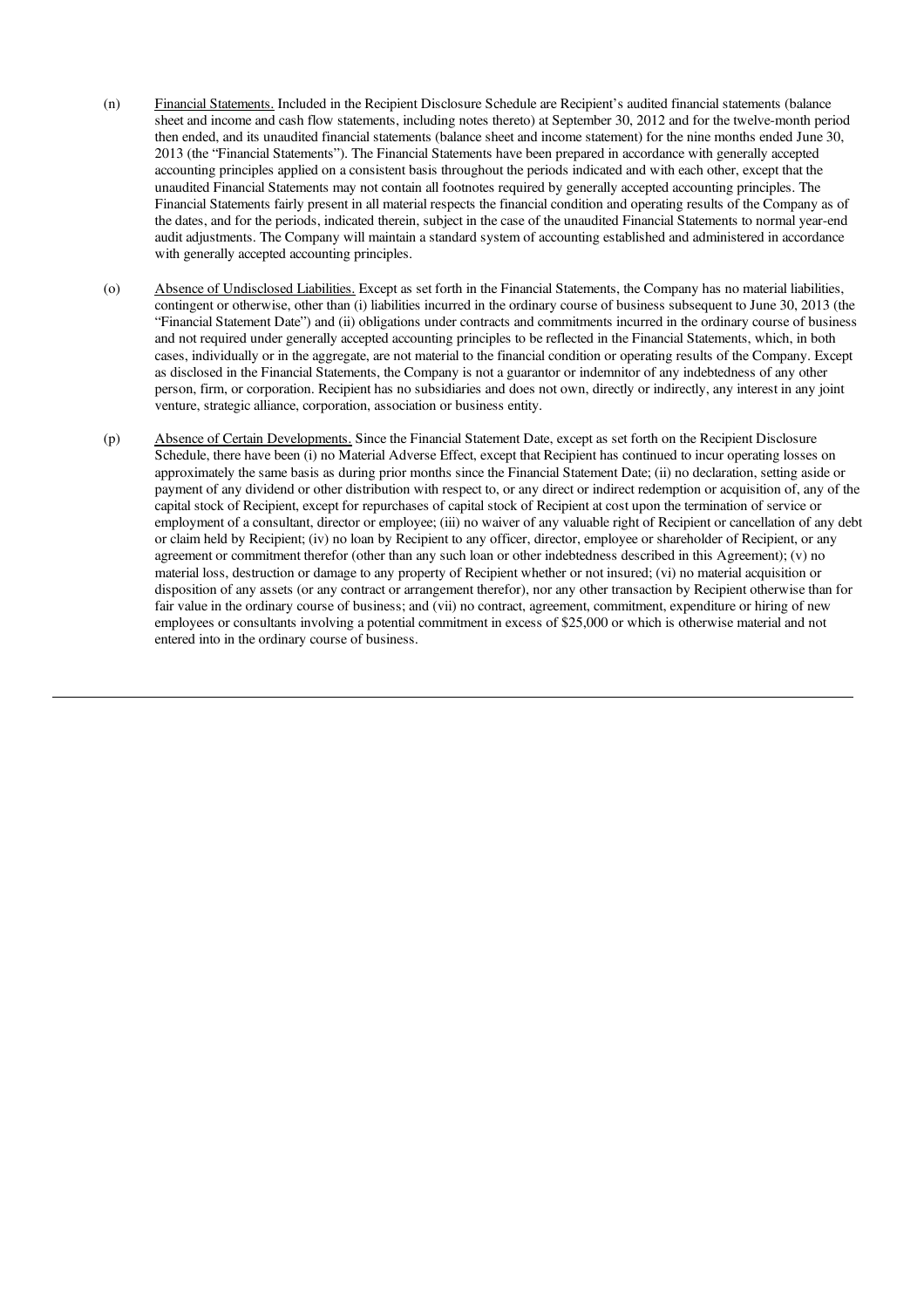- (q) Title to Properties. Recipient has good and marketable title in fee simple to such of its fixed assets as are real property, and good and merchantable title to all of its other owned properties and assets, whether reflected on the balance sheet included in the Financial Statements or acquired subsequent to the Financial Statement Date, free and clear of mortgages, pledges, charges, liens, restrictions or encumbrances. All machinery and equipment included in such properties which is necessary to the business of Recipient is in good condition and repair, ordinary wear and tear excepted, and all leases of real or personal property to which Recipient is a party are fully effective and afford Recipient peaceful and undisturbed possession of the subject matter of the lease.
- (r) Tax Matters. Except as set forth on the Recipient Disclosure Schedule, Recipient has filed all foreign, federal, state and local income, excise or franchise tax returns, real estate and personal property tax returns, sales and use tax returns and other tax returns required to be filed by it (and such returns are true and correct in all material respects) and has paid all taxes owed by it, except taxes which have not yet accrued or otherwise become due or for which adequate provision has been made in the pertinent financial statements referred to in Section 2.1(j) hereof. All taxes and other assessments and levies which Recipient is required to withhold or collect have been withheld and collected and have been paid over to the proper governmental authorities, except where the failure to pay would not have a Material Adverse Effect. With regard to the income tax returns of Recipient, Recipient has not received notice of any audit or of any proposed deficiencies from any taxing authority, and no controversy with respect to taxes of any type is pending or, to the knowledge of Recipient, threatened.

#### (s) Contracts and Commitments.

- (i) Except as set forth on the Recipient Disclosure Schedule, Recipient (A) is not a party to any oral or written contract, obligation, instrument, corporate restriction or commitment which involves a potential commitment in excess of \$25,000 or which is otherwise material to its ordinary course of business, (B) Recipient does not have any oral or written employment contracts, stock redemption or purchase agreements, financing agreements, licenses, distributor or sales representative agreements, agreements with officers, directors, employees or shareholders of Recipient or persons or organizations related to or affiliated with any such persons, leases, agreements relating to product development, or pension, profit sharing, retirement or stock option plans other than the Incentive Plan.
- (ii) To the best of Recipient's knowledge, none of the employees of Recipient is a party to any outstanding contract, obligation, or commitment with any prior employer or involving any consultant arrangement which could materially interfere with the ability of any such employee to perform services for the Recipient.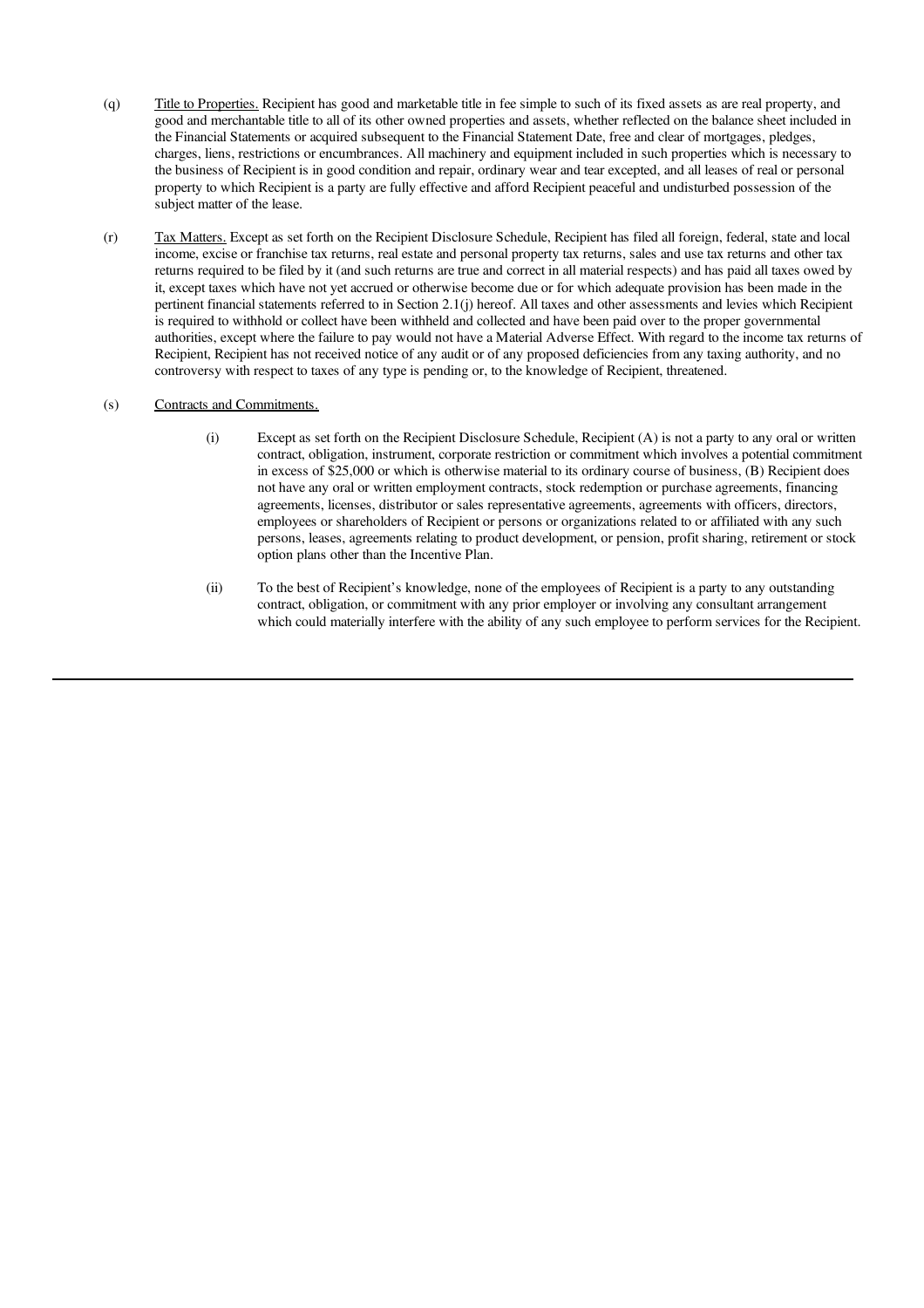- (iii) All agreements set forth in the Recipient Disclosure Schedule are valid, binding and in full force and effect and Recipient has no knowledge of any breach or anticipated breach by the other parties to the agreements except as set forth in the Recipient Disclosure Schedule. Recipient is not in default under any contract, obligation or commitment, where such default would have a Material Adverse Effect, and to the knowledge of Recipient, there has been no act or omission by Recipient which upon notice or lapse of time or both would, and the execution, issuance and delivery of this Agreement, nor the consummation of any transaction contemplated hereby or thereby, has constituted or will constitute such a default, where such default would have a Material Adverse Effect, and, to the knowledge of Recipient, no employee of Recipient is in default under any consulting arrangement or any contract, obligation or commitment with any of their former employers, and to the knowledge of Recipient there has been no act or omission which upon notice or lapse of time or both would constitute such a default, where such default would have a Material Adverse Effect. Recipient is not a party to any contract or arrangement, which under circumstances of which Recipient is now aware, is reasonably likely to have a Material Adverse Effect.
- (t) Related-Party Transactions. No Related Party (as defined in Section 1.3) or member of such Related Party's immediate family, or any corporation, partnership or other entity in which such Related Party is an officer, director, or partner, or in which such Related Party has significant ownership interests or otherwise controls, is indebted to Recipient, nor is Recipient indebted (or committed to make loans or extend or guarantee credit) to any of them. None of such persons has any direct or indirect ownership interest in any firm or corporation with which Recipient is affiliated or with which Recipient has a business relationship, or any firm or corporation that competes with Recipient, except that employees, officers, or directors of Recipient and members of such Related Party's immediate families may own stock in publicly traded companies that may compete with Recipient. No Related Party or member of their immediate family is directly or indirectly interested in any material contract with Recipient.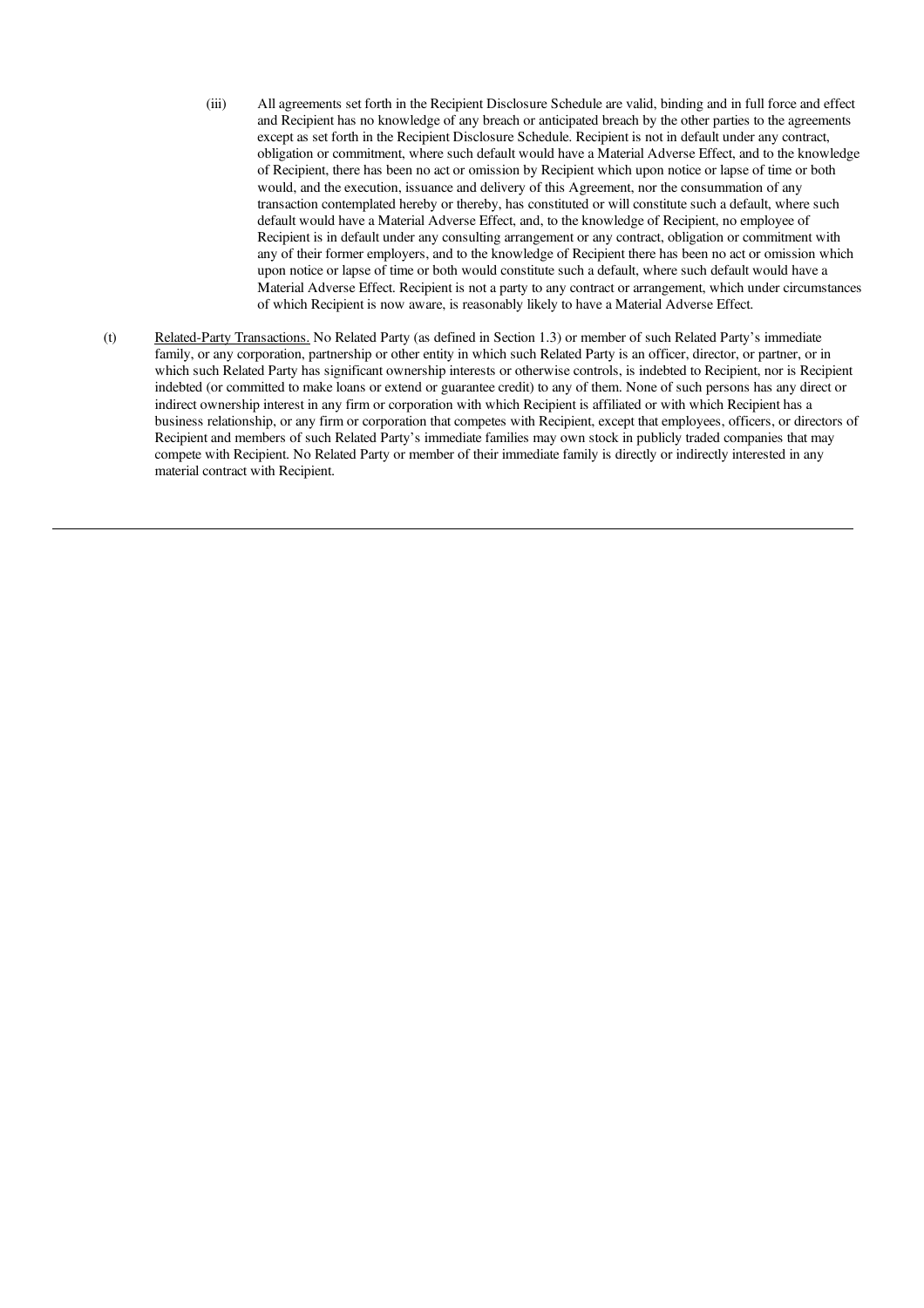#### (u) Proprietary Rights, Employee Restrictions.

- (i) Recipient has disclosed on the SIF the Key Technology and all copyright registrations and copyright applications, trademark registrations and applications for registration, patents and patent applications (collectively, "Intellectual Property Rights") used or useful in Recipient's business as presently conducted or contemplated, and all licenses, assignments and releases of Intellectual Property Rights of others in material works embodied in its products. All Intellectual Property Rights generated by any employee, officer or consultant in the course of their performance for Recipient have been assigned to Recipient. Except as would not, individually or in the aggregate, have a Material Adverse Effect, to the knowledge of Recipient, all patents disclosed on the Recipient Disclosure Schedule are valid and enforceable, in whole or in part. To the knowledge of Recipient, neither the present nor currently contemplated business activities nor products of Recipient infringe any Intellectual Property Rights of others, except where any such infringement would not have a Material Adverse Effect. Recipient has not received any notice or other claim from any person asserting that any of Recipient's present or contemplated activities infringe or may infringe any Intellectual Property Rights of such person. Recipient has taken reasonable measures to protect and preserve the security, confidentiality and value of its Intellectual Property Rights, including its trade secrets and other confidential information, except where the failure to take such measures would not have a Material Adverse Effect. For the purposes of all but the first sentence of this Section 2.1(u)(i), Intellectual Property Rights also includes any and all licenses, databases, computer programs and other computer software user interfaces, know-how, trade secrets, trademarks, service marks, trade names, customer lists, proprietary technology, processes and formulae, source code, object code, algorithms, architecture, structure, inventions, trade dress, logos and designs and all documentation and media constituting, describing or relating to the foregoing.
- (ii) All employees of Recipient have entered into non-disclosure and assignment of invention agreements for the benefit of Recipient.
- (iii) Recipient represents and warrants that the Key Technology is materially related to Life Sciences and contributes to Life Sciences in a material fashion. For purposes of the Transaction Documents, "Life Sciences" shall mean and refer to advanced and applied sciences that expand the understanding of human physiology and have the potential to lead to medical advances or therapeutic applications including, but not limited to, agricultural biotechnology, biogenerics, bioinformatics, biomedical engineering, biopharmaceuticals, biotechnology, chemical synthesis, chemistry technology, diagnostics, genomics, image analysis, marine biology, marine technology, medical devices, nanotechnology, natural product pharmaceuticals, proteomics, regenerative medicine, RNA interference, stem cell research and veterinary science.
- (v) Headcount. Set forth on the Recipient Disclosure Schedule is an itemization of (i) the actual total number of full-time equivalents working at the Recipient's Massachusetts facilities as of the Closing and (ii) the projected total number of fulltime equivalents working at the Recipient's Massachusetts facilities on the first, second, third, fourth, and fifth anniversaries of the Closing.
- (w) Matching Funds. Set forth on the Recipient Disclosure Schedule is a true and complete list of all Matching Funds (as defined in Section 1.6 above).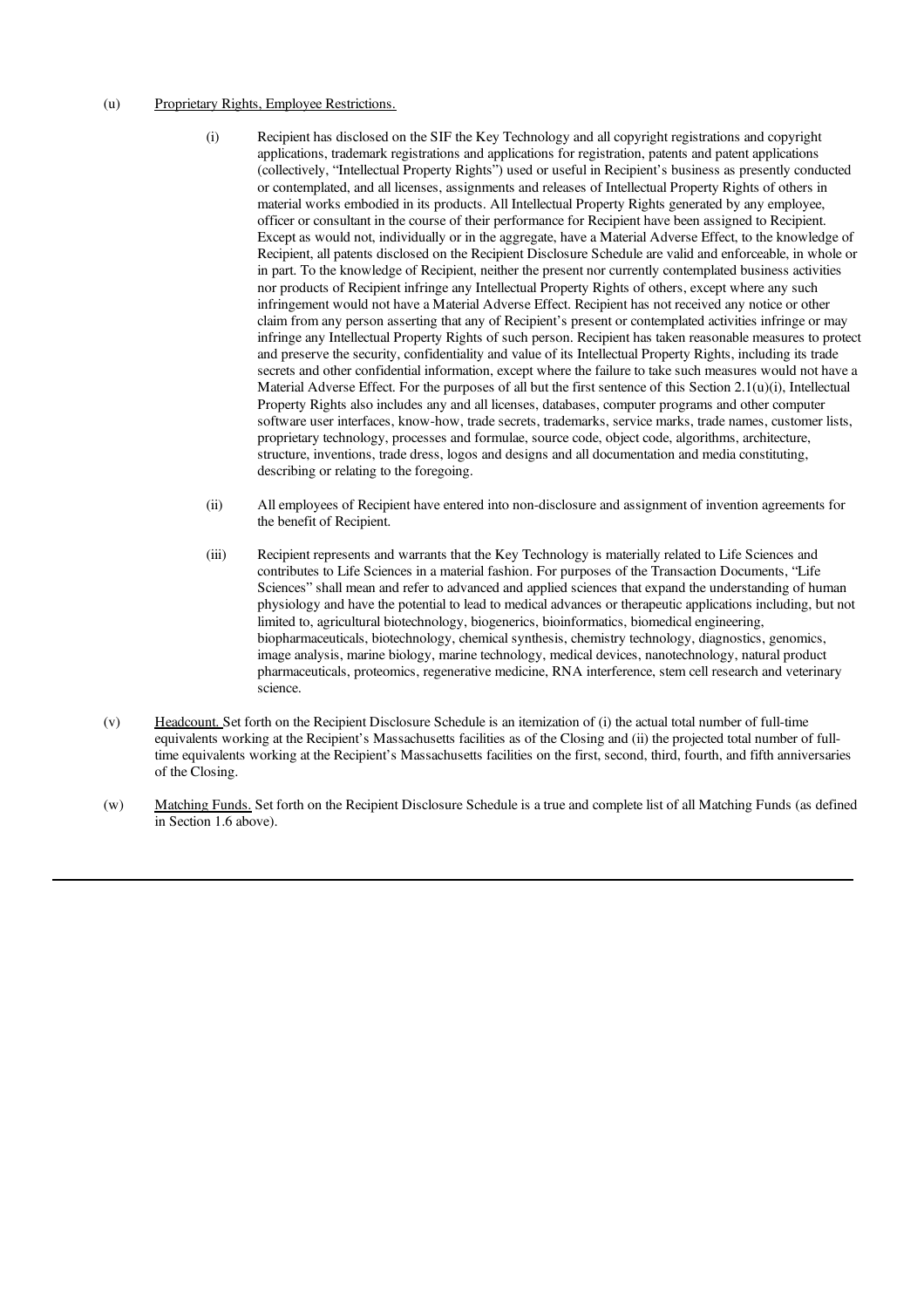- (x) Information Supplied to MLSC. Neither the Transaction Documents nor any document, certificate, projection or statement furnished to the MLSC in writing by or on behalf of Recipient contains any untrue statement of a material fact, and none of the Transaction Documents or such other documents, certificates, projections, and statements omits to state a material fact necessary in order to make the statements contained herein or therein not misleading.
- 2.2 MLSC Representations. MLSC hereby represents and warrants that it is duly authorized to enter into this Agreement and that the execution, delivery and performance thereof will not conflict with any other agreement or contract to which it is a party and will not, to the best of its knowledge, violate any law, regulation or order by which it is bound.

# ARTICLE III CLOSING CONDITIONS

- 3.1 MLSC Closing Conditions. MLSC's obligation to close the transaction contemplated hereby is subject to the complete satisfaction by Recipient, on or before the Closing of the following conditions:
	- (a) Recipient's representations and warranties contained in Section 2.1 hereof shall be true and correct in all material respects on and as of the date of the Closing with the same effect as if made on and as of the date of the Closing;
	- (b) Recipient shall have performed and satisfied all agreements and conditions contained in this Agreement required to be performed or satisfied by Recipient prior to or at the Closing;
	- (c) There shall not have occurred a Material Adverse Effect in the business, operations, financial condition, prospects or contractual rights of Recipient;
	- (d) At or prior to the Closing, Recipient shall have executed and delivered this Agreement, the Note, and the Warrant. Further, Recipient shall have executed and delivered and performed any other agreements contemplated hereby or thereby to the reasonable satisfaction of MLSC;
	- (e) MLSC shall have completed its due diligence process to its satisfaction;
	- (f) In addition, Recipient shall have delivered to MLSC:
		- (i) the Organizational Documents of Recipient, as amended and in effect on or immediately prior to the Closing, certified by the Secretary or Assistant Secretary of Recipient as of the Closing;
		- (ii) if Recipient is a Massachusetts corporation, a certificate as of the most recent practicable date prior to the Closing, issued by the Secretary of the Commonwealth as to Recipient's legal existence and corporate good standing;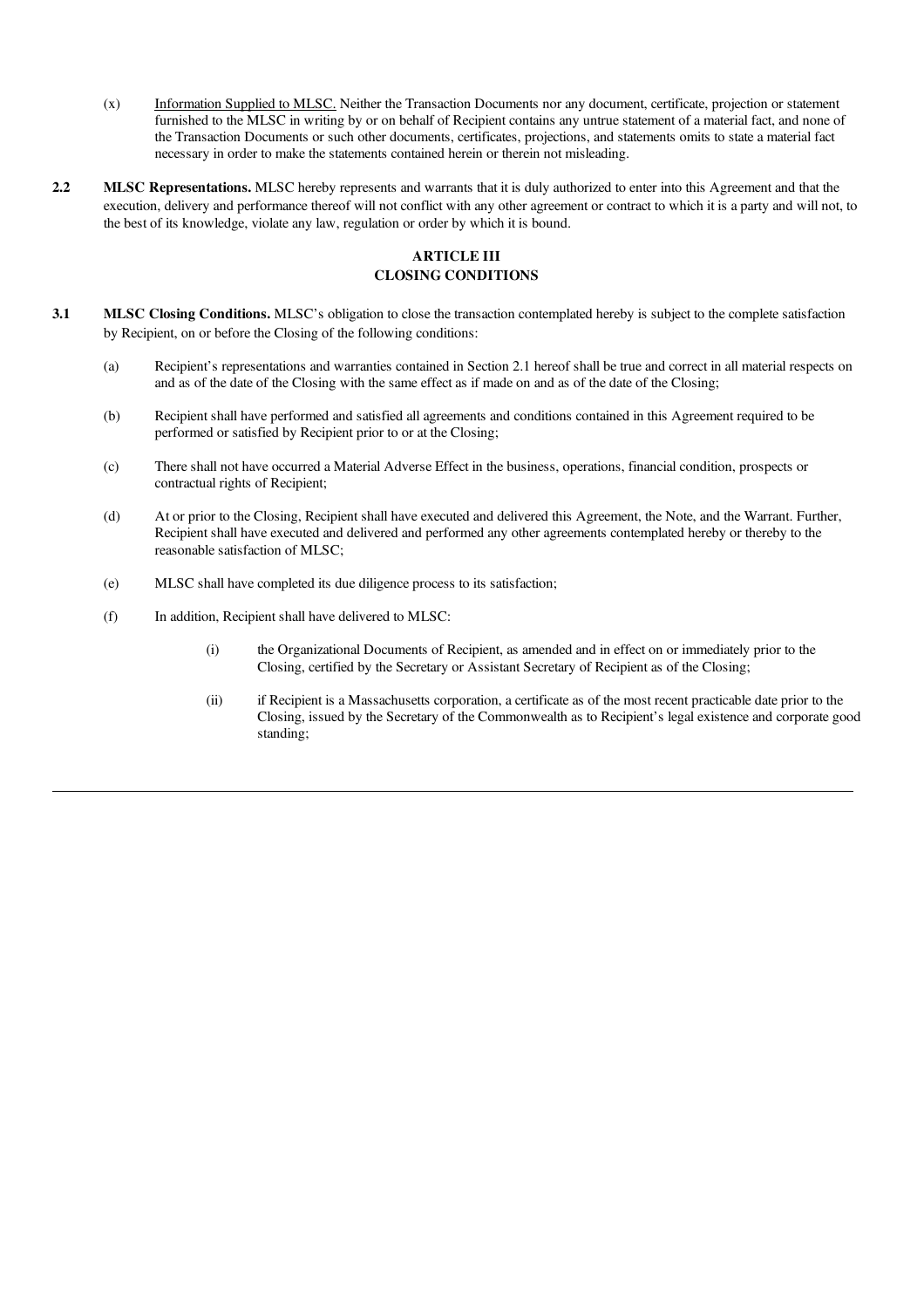- (iii) if Recipient is *not* a Massachusetts corporation: (y) a certificate, as of the most recent practicable date prior to the Closing, issued by the Secretary of State from the Recipient's State of incorporation as to Recipient's legal existence and corporate good standing; and (z) a certificate, as of the most recent practicable date prior to the Closing, issued by the Secretary of the Commonwealth as to Recipient's qualification to do business in the Commonwealth;
- (iv) a certificate as of the most recent practicable date prior to the Closing, issued by the Massachusetts Department of Revenue as to the Recipient's filing of all necessary tax returns and good standing;
- (v) a certificate in the form of Exhibit D attached hereto, executed by the Authorized Representative of Recipient and certifying as to the satisfaction of the conditions set forth therein; and
- (vi) Resolutions of the governing body (and, where required, the equity holders) of Recipient, authorizing and approving all matters in connection with this Agreement and the transactions contemplated hereby, certified by an Authorized Representative of Recipient as of the most recent practicable date prior to the Closing Date.
- 3.2 Recipient Closing Conditions. Recipient's obligation to close the transaction contemplated hereby is subject to the complete satisfaction by MLSC, on or before the Closing of the following conditions:
	- (a) MLSC's representations and warranties contained in Section 2.2 hereof shall be true and correct in all material respects on and as of the date of the Closing with the same effect as if made on and as of the date of the Closing; and
	- (b) MLSC shall have performed and satisfied all agreements and conditions contained in this Agreement required to be performed or satisfied by the MLSC prior to or at the Closing.

# ARTICLE IV **COVENANTS**

4.1 Information and Access Covenants. During such time as the Note is outstanding and Recipient has not filed a registration statement with the Securities and Exchange Commission, which has become effective and has not been terminated or withdrawn, for the first underwritten public offering and sale of securities of Recipient (other than a registration statement on Form S-8 or Form S-4, or their successors, or any other form for a similar limited purpose, or any registration statement covering only securities proposed to be issued in exchange for securities or assets of another corporation) (the "Initial Public Offering"), Recipient shall: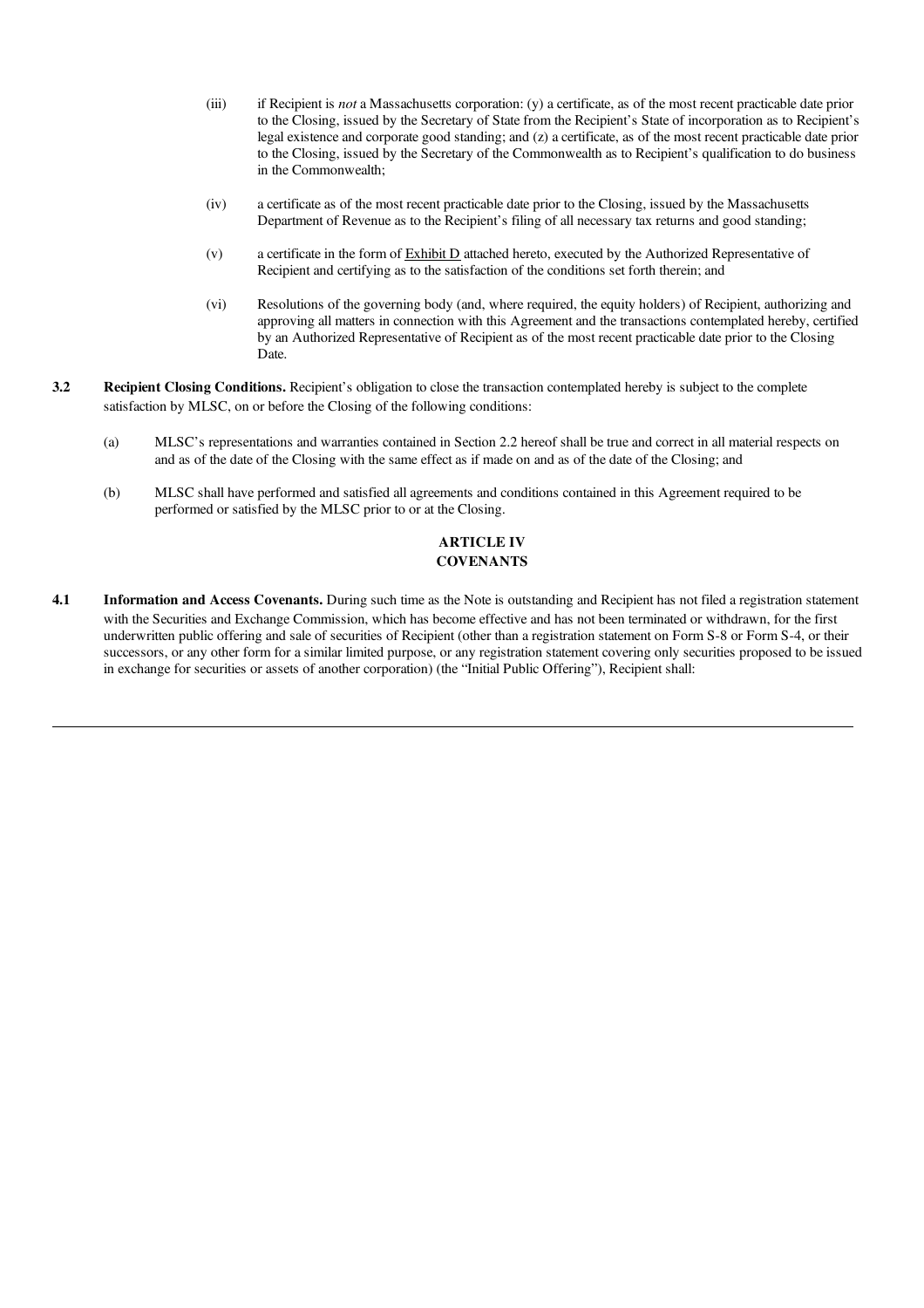- (a) deliver to MLSC, as soon as practicable, but in any event within one hundred fifty (150) days after the end of each fiscal year of Recipient, an income statement for such fiscal year, a balance sheet of Recipient and statement of stockholder's equity as of the end of such fiscal year, and a statement of cash flows for such fiscal year, such year-end financial reports to be in reasonable detail, prepared in accordance with generally accepted accounting principles ("GAAP"), and a financial review by independent public accountants of recognized standing selected by Recipient. In the event that Recipient provides investors with an audit certified by independent public accountants of recognized standing selected by Recipient, Recipient shall provide the MLSC with such audit on the same terms and conditions as provided to such investors;
- (b) deliver to MLSC, as soon as practicable, but in any event within thirty (30) days after the end of each fiscal year of Recipient: (A) an unaudited income statement for such year, statement of cash flows for such month and an unaudited balance sheet as of the end of such year; (B) the total number of full-time employees working at the Recipient's facilities during such year; (C) the total salary (excluding bonuses, the value of health and social benefits, 401(k) contributions, and other non-salary compensation) paid to full-time employees working at the Recipient's facilities during such year; and (D) a report that highlights Recipient's activities and progress toward commercialization and the leveraging of additional sources of capital to bring Recipient's products, technology, and/or intellectual property to market;
- (c) deliver to MLSC, within thirty (30) days of the end of each month, an unaudited income statement and statement of cash flows for such month, and a balance sheet for and as of the end of such month, in reasonable detail; and a report that highlights Recipient's activities and progress toward commercialization and the leveraging of additional sources of capital to bring Recipient's products, technology, and/or intellectual property to market;
- (d) deliver to MLSC, with respect to the financial statements called for in subsection (b) of this Section 4.1, an instrument executed by the Chief Financial Officer or President of Recipient and certifying that such financial statements were prepared in accordance with GAAP consistently applied with prior practice for earlier periods (with the exception of footnotes that may be required by GAAP) and fairly present in all material respects the financial condition of Recipient and its results of operation for the period specified, subject to year-end audit or financial review adjustment;
- (e) deliver to MLSC, such other information relating to the financial condition, business, prospects or corporate affairs of Recipient as MLSC may from time to time reasonably request; provided, however, that Recipient shall not be obligated to provide information that it deems in good faith to be a trade secret or similar confidential information;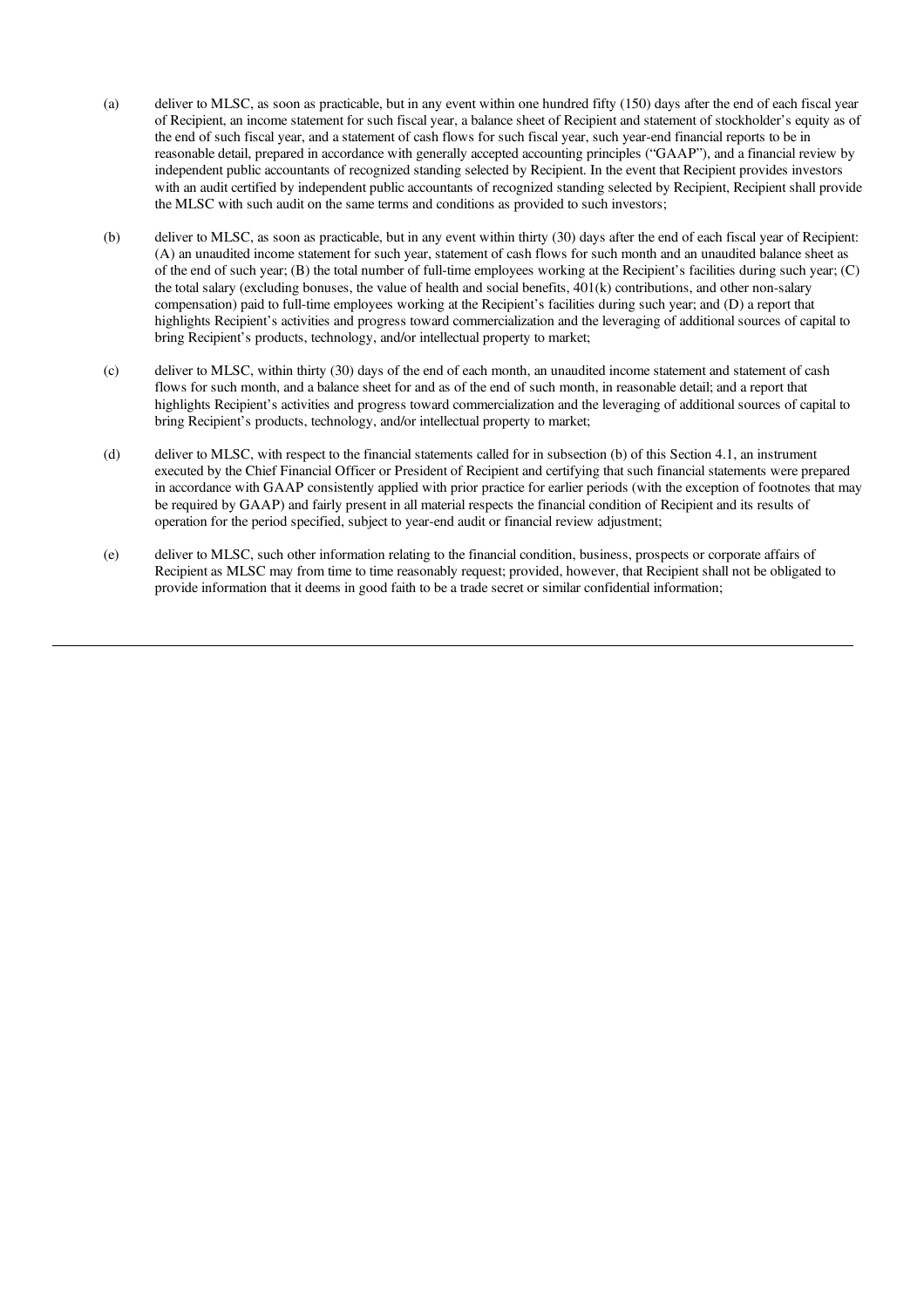- (f) at the request of MLSC, provide MLSC and its officers, employees, agents, attorneys, consultants and accountants (the "Representatives"), with reasonable advance notice, reasonable access, during normal business hours, to all of the properties, books, contracts, documents, insurance policies, records and officers of or with respect to Recipient and shall furnish to Representatives such information as they may from time to time reasonably request;
- (g) permit one representative of MLSC to attend all, but not vote at any, meetings of Recipient's board of directors or other comparable governing body (the "Governing Body"), and Recipient shall provide advance notice of, and other information to, MLSC with respect to such meetings at the same time and in the same manner as such notice and information are to be provided to members of Recipient's Governing Body, provided that such representative may be excluded from any "Executive Session" (defined as a meeting at which there are no members of Recipient's management team who are not serving on the Recipient's board of directors nor any other observers) of Recipient's Governing Body at which, in the reasonable opinion of the Chairman of Recipient's Governing Body or upon advice of counsel, such exclusion is necessary to preserve or protect the proper functioning of Recipient's Governing Body or the exercise of its fiduciary duties, to preserve the attorney-client privilege or to protect trade secret or sensitive confidential information. In the event that Recipient's board of directors does not meet at least every three (3) months, Recipient shall meet with the MLSC in person to review the company's status and financial statements at the MLSC's request; and
- (h) except as disclosed to MLSC, Recipient hereby covenants to MLSC that it shall maintain, in its own name and for its own benefit, good and proper title to and right in any and all (i) any real or personal property acquired or leased in connection with the Loan, (ii) inventions, and (iii) work products, reports, databases, plans, specifications, analyses, and any other information and materials developed or produced in connection with the Loan.
- **4.2** Negative Covenants. For so long as the Note is outstanding or unless Recipient simultaneously arranges for payment of the Note in full, Recipient and its subsidiaries, whether currently existing or hereafter arising, will not, without the prior written consent of MLSC or its assignee:
	- (a) directly or indirectly declare or pay any dividends or make any distributions upon any of its equity securities, except for dividends and distributions paid, directly or indirectly, from a subsidiary to Recipient;
	- (b) directly or indirectly redeem, purchase or otherwise acquire, or permit any subsidiary to redeem, purchase or otherwise acquire, any of Recipient's equity securities, other than repurchases at cost pursuant to stock restriction agreements approved by the Governing Body that grant to Recipient a right of repurchase upon termination of the service or employment of a consultant, director or employee;
	- (c) become subject to any agreement or instrument, which by its terms would (under any circumstances) restrict Recipient's right to perform any of its obligations pursuant to the terms of this Agreement or detrimentally impair MLSC's rights under this Agreement;
	- (d) create, incur, assume, guarantee, be liable for or remain liable with respect to, or grant a security interest in connection with, indebtedness to Recipient's officers, directors, shareholders or employees unless such indebtedness is fully subordinated to the Loan pursuant to a subordination agreement or intercreditor agreement in a form reasonably satisfactory to MLSC;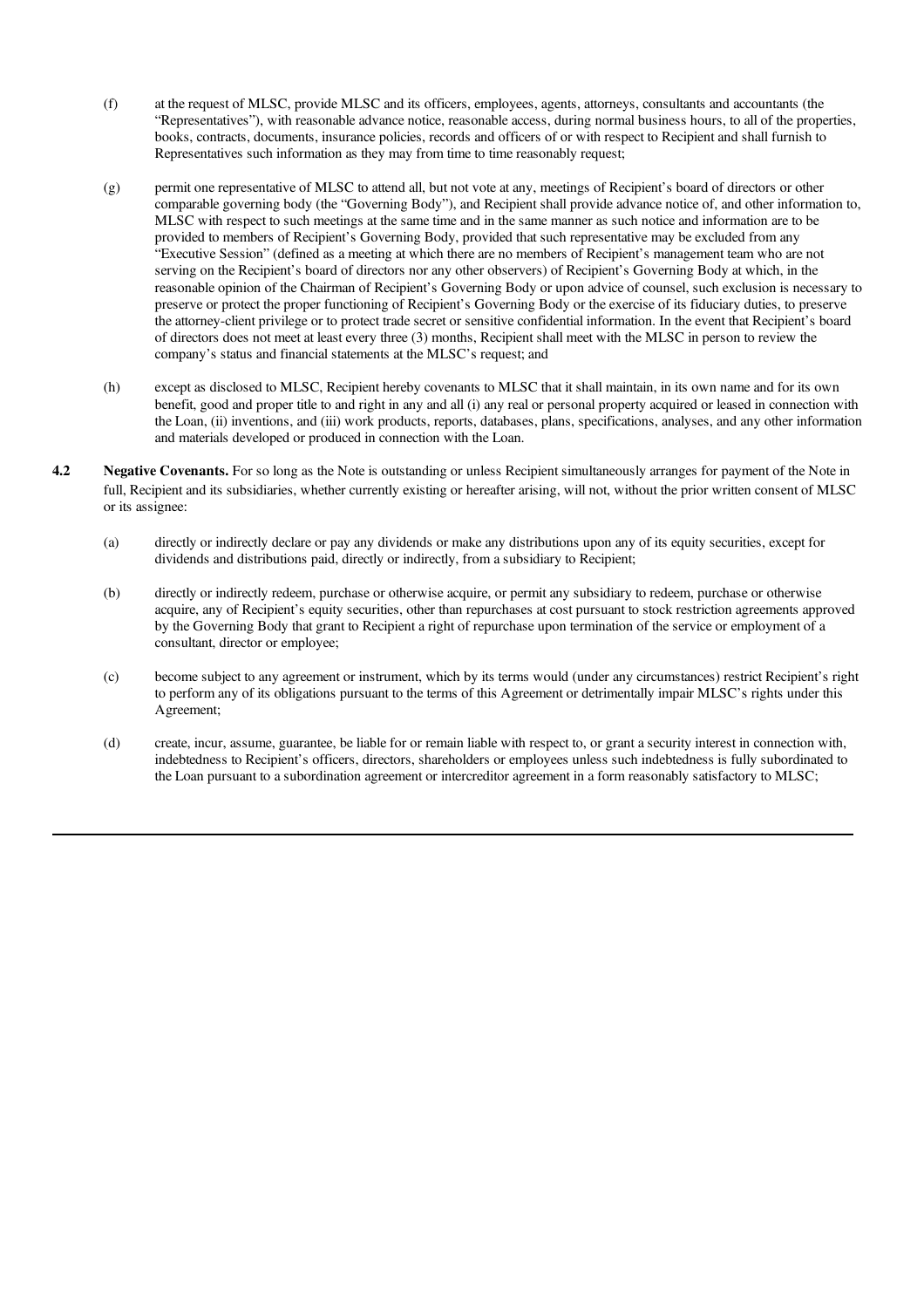- (e) issue or obligate Recipient to issue shares of Recipient's capital stock to Recipient's directors or employees other than pursuant to Recipient's Incentive Plan as in effect on the date hereof or any amendments thereto or pursuant to a successor plan, approved by the compensation committee of Recipient, so long as such compensation committee is comprised of a majority of independent directors and/or directors associated with a venture capital or similar fund with an equity investment in Recipient;
- (f) prepay any principal or interest outstanding with respect to any indebtedness of Recipient, other than indebtedness that is superior in rights to the Loan;
- (g) create, incur, assume or permit to exist any indebtedness that is (i) senior to, or (ii) in the case of affiliated third parties (including without limitation owners of ten percent  $(10\%)$  or more of the issued and outstanding equity securities of Recipient), *pari passu* with, the rights or privileges granted to MLSC pursuant to the Transaction Documents and the Uniform Commercial Code in effect from time to time in the Commonwealth of Massachusetts, other than indebtedness for the benefit of a Senior Lender; or
- (h) sell, lease, license or otherwise dispose of, or permit any subsidiary to sell, lease, license, or otherwise dispose of, all or substantially all of Recipient's consolidated assets or the Key Technology in any transaction or series of related transactions other than in the ordinary course of business or (ii) enter into any transaction or series of related transactions, the result of which is that the holders of Recipient's capital stock or other equity interests immediately prior to the consummation of such transaction(s) hold less than a majority of the outstanding capital stock or other equity interests of the surviving entity after the consummation of such transaction(s).
- 4.3 Covenants Post Payment of the Note. In the event that the Accrued Balance is paid in full prior to the Maturity Date, Recipient shall deliver to MLSC, as soon as practicable, but in any event within thirty (30) days after the end of each fiscal year of Recipient for five (5) years from the date of the issuance of the Note: (A) the total number of full-time employees working at the Recipient's facilities during such year; (B) the total salary (excluding bonuses, the value of health and social benefits, 401(k) contributions, and other nonsalary compensation) paid to full-time employees working at the Recipient's facilities during such year; and (C) a report that highlights Recipient's activities and progress toward commercialization and the leveraging of additional sources of capital to bring Recipient's products, technology, and/or intellectual property to market.

# 4.4 Minimum Business Operations.

(a) In the event that Recipient elects to sell the Key Technology in a manner inconsistent with maintaining or growing business operations in Massachusetts and thereby in a manner inconsistent with Section 1.2 hereof or otherwise Disposes (as defined below) of Key Technology (a "Move"), Recipient shall provide MLSC with notice thirty (30) days prior to the Move and fully discharge the Note by paying MLSC an amount equal to the original principal amount of the Note plus accrued interest minus any interest or principal payments made prior to the date of discharge.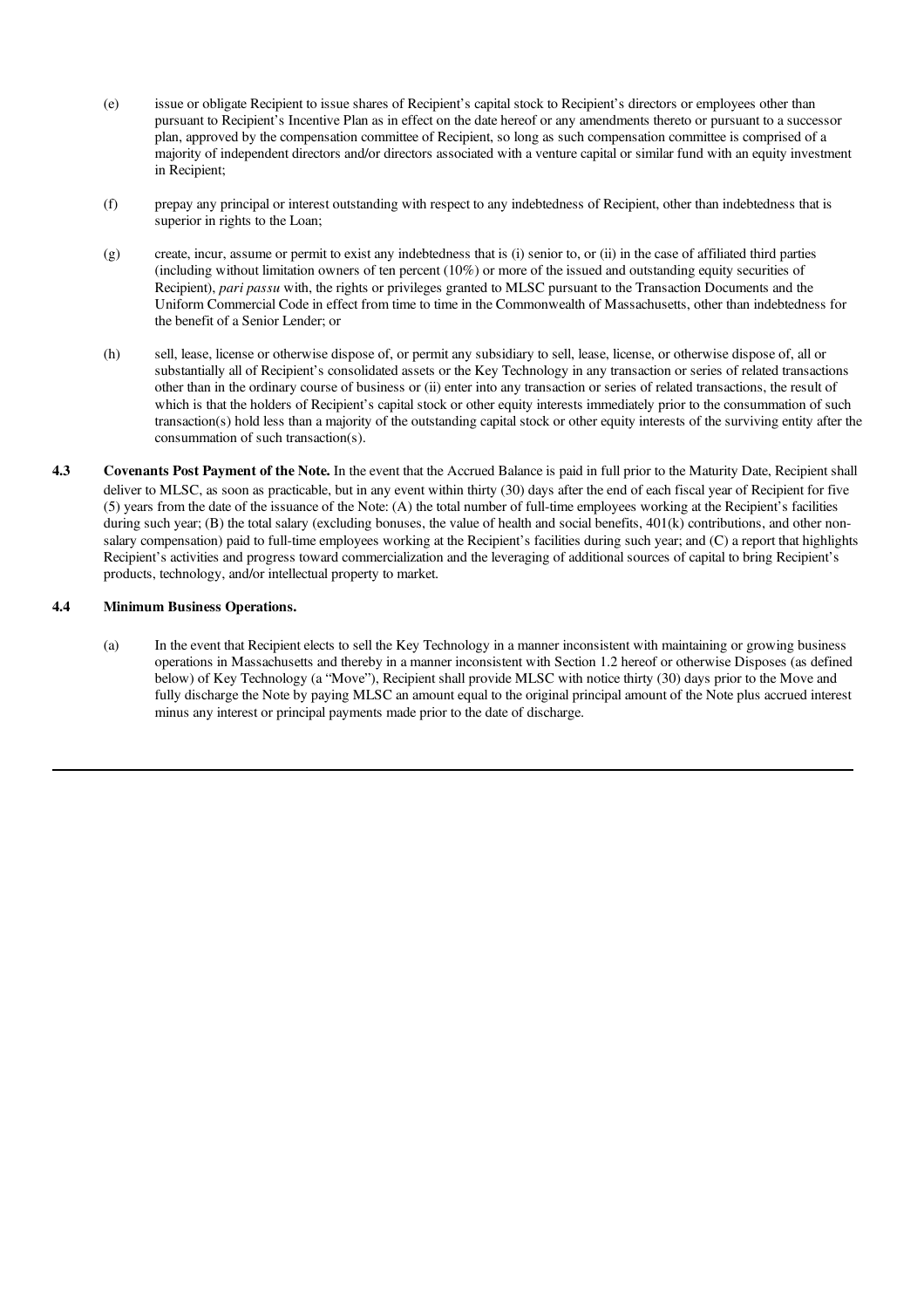- (b) For purposes of this Section, the term "Dispose" shall mean
	- (i) a significant reduction in Recipient business operations in the Commonwealth, such that greater than a majority (over 50%) of business activities as disclosed in the Recipient's SIF cease to occur within the geographical boundaries of the Commonwealth of Massachusetts; or
	- (ii) a change in product development and commercialization scope such that the Recipient's activities and Key Technology are no longer materially related to Life Sciences or contribute to Life Sciences in a material fashion.
- 4.5 Indemnification. Recipient shall indemnify, defend and hold harmless MLSC, the Commonwealth, and their respective agents, officers, and employees (collectively "Indemnified Parties") against any and all liability, loss, damages, claims, penalties, costs or expenses, interest, awards, judgments and penalties which any of them may sustain, incur or be required to pay (howsoever they may occur), so long as not caused by an Indemnified Party's gross negligence or willful misconduct, including, without limitation, reasonable attorneys' and consultants' fees, resulting from, arising out of, or in connection with (i) the operation of Recipient's business, and (ii) any material breach by Recipient of any representation or warranty or covenant under the Transaction Documents.
- 4.6 Required Insurance. During the term of this Agreement, Recipient shall procure and maintain at its expense insurance customary for companies similarly situated with Recipient and protecting Recipient and MLSC (including naming MLSC as an additional insured and loss payee on such policies) against all claims, losses or expenses resulting from alleged, adjudicated or statutory liability for injury to persons or damage to property arising out of or in connection with Recipient's business.

# ARTICLE V **TERMINATION**

#### 5.1 Termination.

- (a) MLSC may terminate this Agreement at any time after a material breach of any term of the Transaction Documents by Recipient (including, without limitation, a breach of Section 2.1(t) of this Agreement) that is not cured within 30 days of such breach.
- (b) MLSC's obligation to fund the Loan shall cease in the event of loss of availability of sufficient funds at any time prior to the Closing, or in the event of a reasonably unforeseen public emergency or other change of law mandating immediate MLSC action inconsistent with making the Loan hereunder.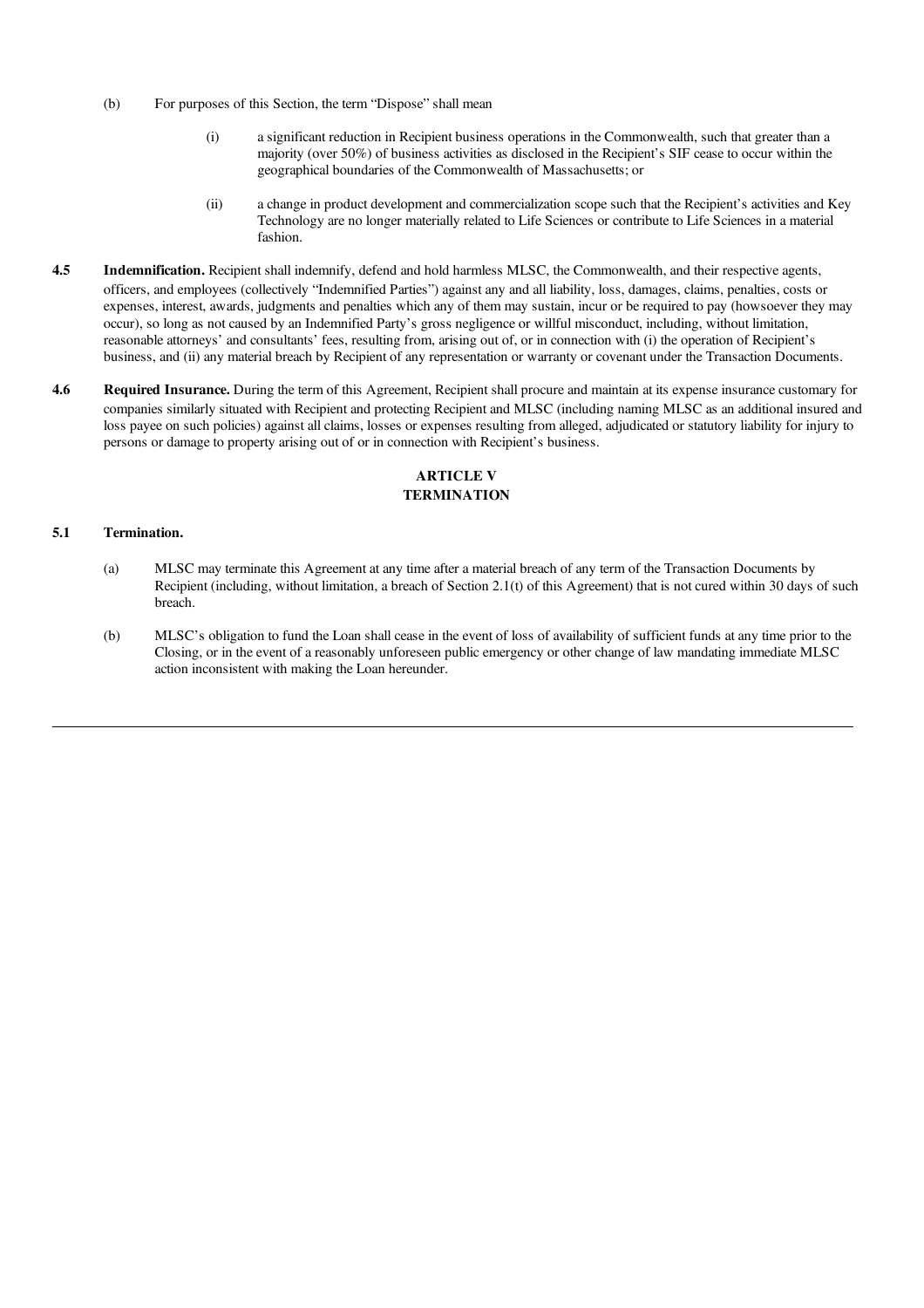- (c) This Agreement may be terminated by mutual consent in the event that MLSC or Recipient cannot execute and deliver any of the Transaction Documents requiring execution and delivery.
- 5.2 Effect of Termination. Upon termination of this Agreement, all provisions herein shall cease to have any force or effect, other than Section 4.3, Section 4.5, Section 5.2, Section 6.3, and Article VII (other than Section 7.4 which shall terminate), which shall survive termination hereof.

# ARTICLE VI COMPLIANCE WITH CERTAIN LAWS

- 6.1 Nondiscrimination. Recipient shall not discriminate against any qualified employee or applicant for employment, or deny services to any individual because of race, color, national origin, ancestry, age, sex, religion, physical or mental handicap, or sexual orientation. Recipient agrees to comply with all applicable Federal and State statutes, rules and regulations prohibiting discrimination in employment.
- 6.2 Lobbying. No funds disbursed hereunder will be used for any activities to influence any matter pending before the Massachusetts General Court or for activities covered by the law and regulations governing "legislative or executive agents" as set forth in the Massachusetts Lobbying Law, chapter 3, and as amended by Chapter 28 of the Acts of 2009.

#### 6.3 Audit.

(a) Recipient shall maintain in a true and accurate manner and in accordance with generally accepted accounting principles, complete and accurate books and records as would normally be examined by an independent certified public accountant pursuant to generally accepted auditing standards in performing a separate audit or examination of Recipient's Loan proceeds. Such books and records shall contain records of Recipient's pertinent activity under the Agreement in a form consistent with good accounting practice which may include, without limitation, electronic media compatible with computers.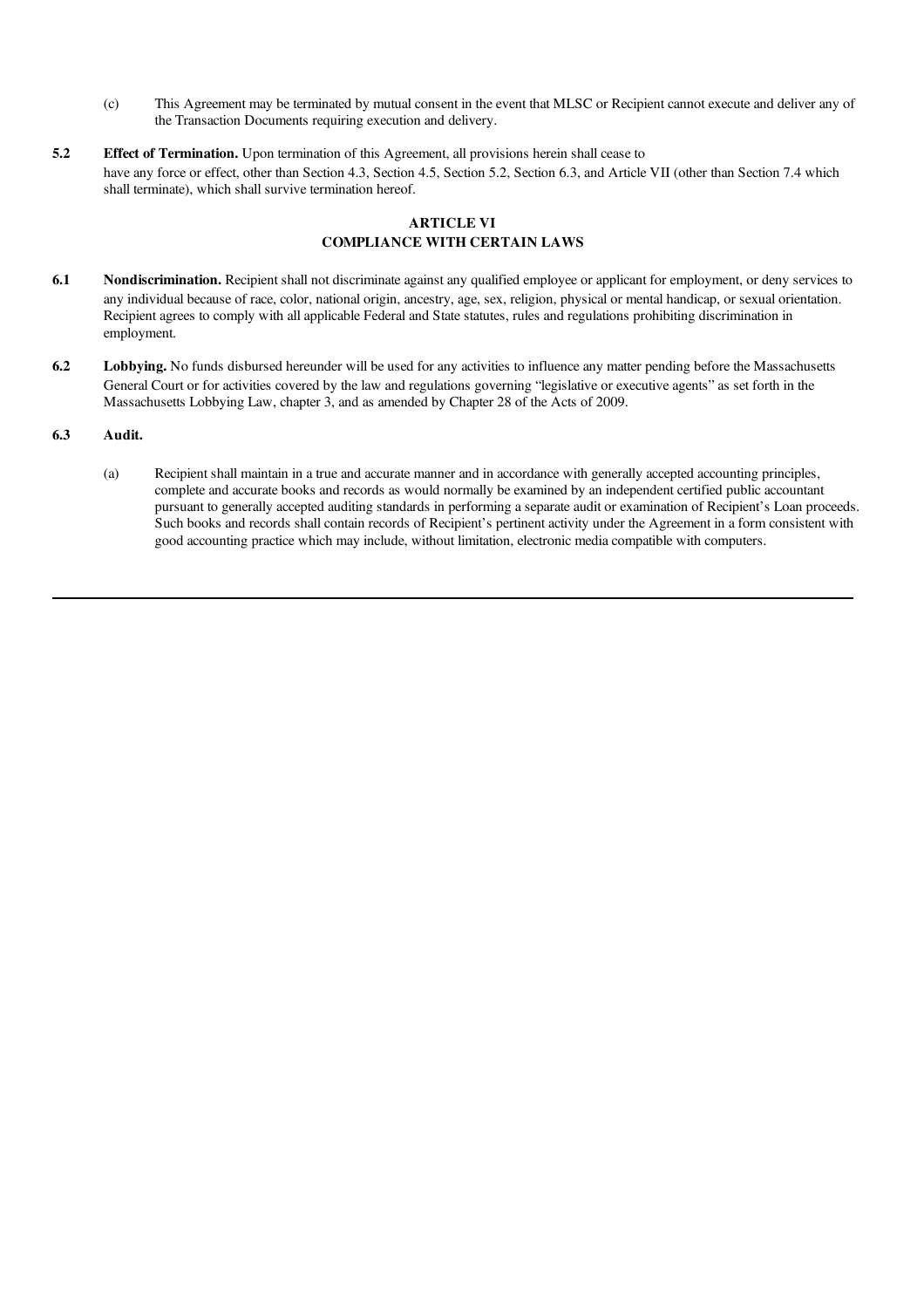- (b) During the Term of this Funding Agreement, MLSC will have the right to audit, after reasonable notice and coordination, Recipient's records to confirm the use of the Loan. In addition, Recipient shall maintain books, records, and other compilations of data made under this Funding Agreement to the extent and in such detail as shall properly substantiate use of the Loan for the purposes allowed under Section 1.2 and disallowed under Section 1.3. Recipient shall maintain all such records for a period of not less than five (5) years, starting on the first day after final payment under this Agreement. If any litigation, claim, negotiation, audit or other action involving the records is commenced prior to the expiration of the applicable retention period, all records shall be retained until completion of such action and resolution of all issues resulting therefrom, or until the end of the applicable retention period, whichever is later. MLSC or the Commonwealth or any of their duly authorized representatives, who are bound by a duty of confidentiality, shall have the right, at reasonable times and upon reasonable notice, to examine and copy at reasonable expense, the books, records, and other compilations of data of Recipient which pertain to the Recipient's obligations under this Agreement. Such access may include on-site audits, review and copying of records. Failure to provide the MLSC with the books, records, and data as the MLSC determines in its reasonable discretion to be necessary or convenient in connection with its review or audit hereof will constitute a default of this Agreement.
- (c) If MLSC reasonably determines that any allocation of Loan proceeds to costs permitted to be funded by the Loan are not supported or substantiated by such books and records, Recipient shall reimburse MLSC for all such amounts.

## ARTICLE VII GENERAL CLAUSES

- 7.1 Binding Affect; Assignment. This Agreement shall be binding upon and inure to the benefit of the parties hereto and their respective successors and assigns (including, without limitation, by sale or transfer of all or substantially all assets, merger or consolidation), provided, however, that Recipient shall not assign or in any way transfer any interest in this Agreement, without the prior written consent of MLSC, such consent not to be unreasonably withheld.
- 7.2 Choice of Law. This Agreement shall be construed under, and governed by, the laws of the Commonwealth, without regard to choice of law provisions. Recipient agrees to bring any Federal or State legal proceedings arising under this Agreement in which the Commonwealth or MLSC is a party in a court of competent jurisdiction within the Commonwealth.
- 7.3 Waivers. All conditions, covenants, duties and obligations contained in this Agreement can be waived only by written agreement. Forbearance or indulgence in any form or manner by a party shall not be construed as a waiver, nor in any way limit the remedies available to that party.
- 7.4 Publicity. Recipient and MLSC shall collaborate to prepare any press release and to plan for any news conference, in which MLSC is concerned or discussed. Recipient shall use its commercially reasonable efforts that any media interview or public statement by Recipient in which MLSC is concerned or discussed shall include the following statement:

Arch Therapeutics, Inc. is funded in part through the support of the Massachusetts Life Sciences Center.

Recipient may use other language with respect to MLSC's support of Recipient only with the express written consent of MLSC. Recipient will not represent that positions taken or advanced by Recipient represent the opinion or position of MLSC or the Commonwealth. It is recognized that Recipient or its employees may from time to time desire to publish information about its business. MLSC shall have the right to review any such materials that name the MLSC before publication or distribution.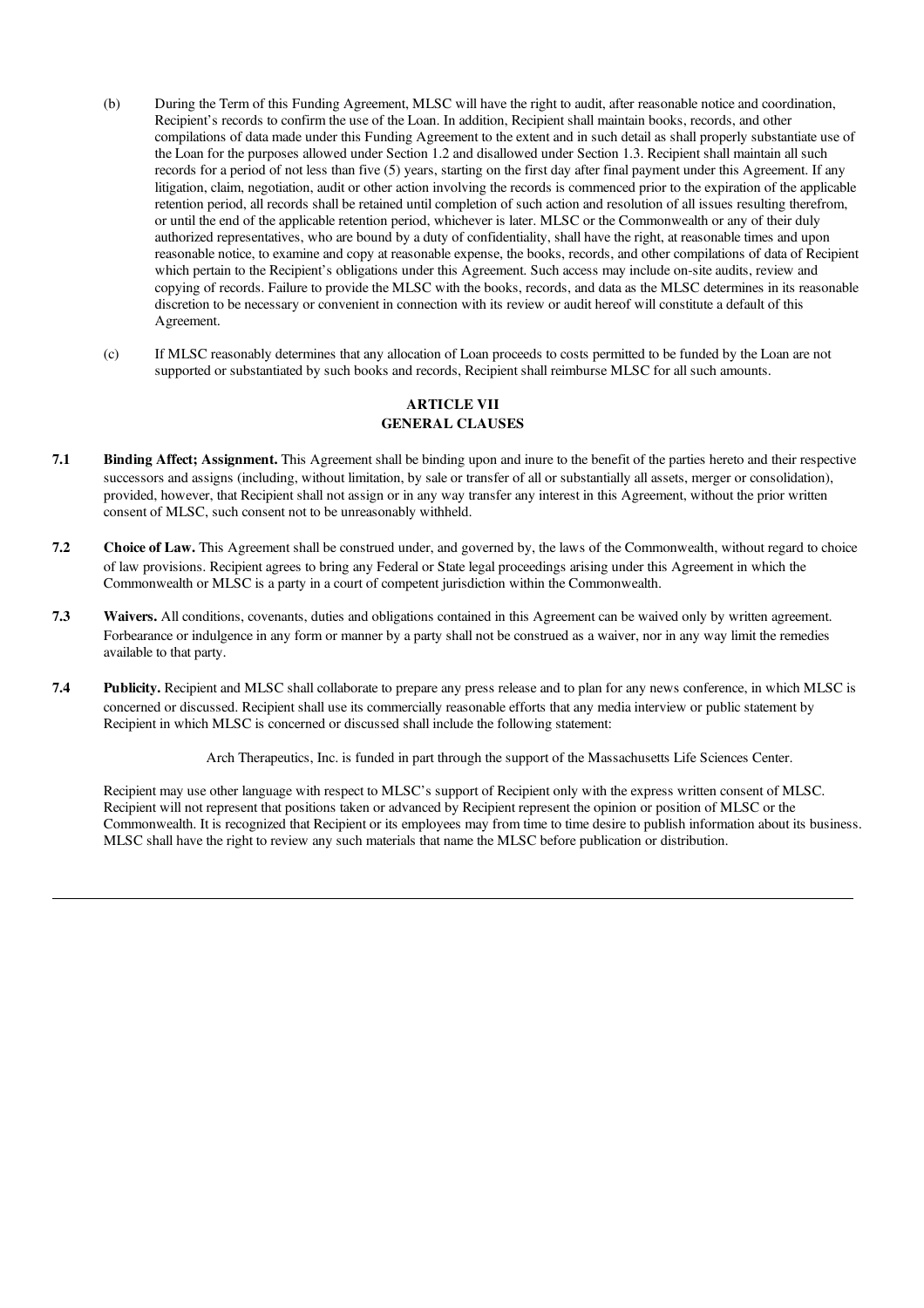- 7.5 Survival. All representations and warranties contained herein shall survive the execution and delivery of this Agreement and the Closing and all covenants contained herein shall survive until the obligations thereunder are fully and finally discharged or earlier waived or terminated.
- 7.6 Notice. All communications to MLSC shall be mailed or delivered to the following address, or sent by facsimile to the following number with confirmation of receipt by voice:

Brad Rosenblum, Chief Financial Officer RE: Life Sciences Accelerator Program 1000 Winter Street, Suite 2900 Waltham, MA 02451 (781) 373-7717 (phone) (781) 622-1530 (fax)

All communications to Recipient shall be mailed or delivered to the following address, or sent by facsimile to the following number with confirmation of receipt by voice:

| President and Chief Executive Officer |
|---------------------------------------|
|                                       |
|                                       |
|                                       |
|                                       |
|                                       |
|                                       |
|                                       |

With a copy to:

.

- 7.7 Amendments, Entire Agreement and Attachments. All conditions, covenants, duties and obligations contained in this Agreement may be amended only through a written amendment signed by Recipient and MLSC. The parties understand and agree that the Transaction Documents supersede all other verbal and written agreements and negotiations by the parties to the matters contained herein.
- 7.8 Additional Funding. Recipient acknowledges that (a) MLSC has not made any commitment, oral, written or otherwise to provide funding other than the Loan that is subject to the Closing Conditions set forth in Article 3 of this Agreement; (b) in no way is Recipient relying on this Agreement or any other statement, oral or written, to provide any expectation of additional funding by MLSC; and (c) any future agreement between MLSC and Recipient shall be in writing and executed by duly authorized representatives of MLSC and Recipient.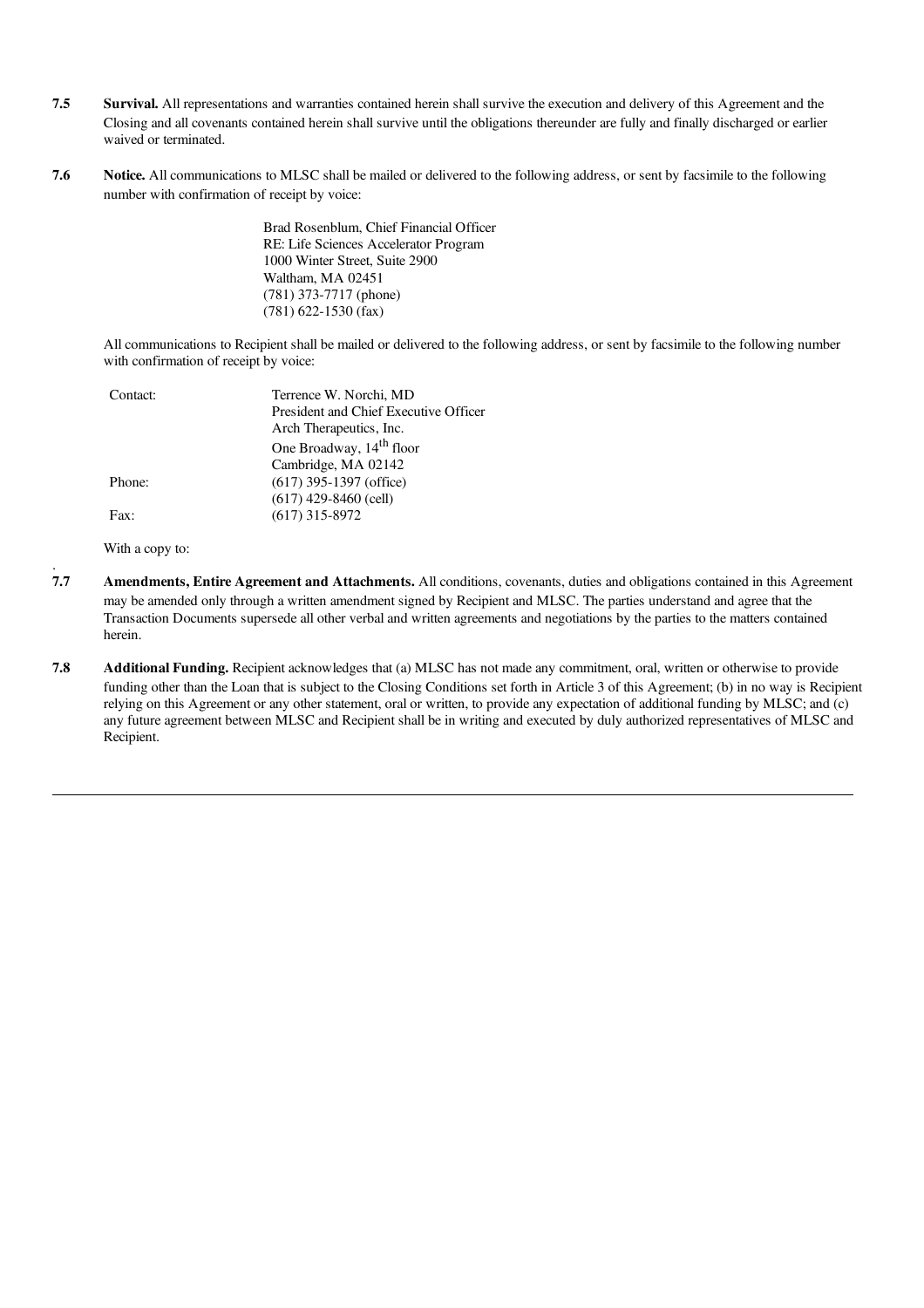- 7.9 Non-Exclusion from Governmental Programs. The Recipient represents and warrants that for so long as the Note is outstanding it shall use its best efforts to ensure that the Recipient and, to the extent applicable, any Related Party, and persons that will work for Recipient:
	- (a) are not debarred, suspended, declared ineligible, or excluded by any department or agency of the Commonwealth or of the United States;
	- (b) have not been convicted of fraud or another criminal offense in connection with obtaining, attempting to obtain, or performing a public (Federal, state, or local) transaction or contract under a public transaction, or commission of embezzlement, theft, forgery, bribery, falsification or destruction of records, making false statements, or receiving stolen property; and
	- (c) are not presently indicted for or otherwise criminally or civilly charged by a governmental entity (Federal, State, or local) with commission of any of the offenses enumerated in Section 7.9(b) above.
- 7.10 Ethical Conduct Policy and Enforcement. The Recipient agrees that the Loan is subject to the Recipient having in place on or before the date that Recipient enters into a Loan Agreement with the MLSC appropriate policies and measures to ensure that the Recipient handles the Loan responsibility and ethically and that the opportunity for improper personal financial or other gain on the part of the Recipient, its employees and consultants, and any other persons with whom they may collaborate is minimized.
- 7.11 Payment of Debt and Taxes. The Recipient represents that the Recipient is not delinquent in the payment of any debt or other obligation owed by the Recipient to the Commonwealth and covenants that the Recipient shall timely pay any debt or other obligation that the Recipient owes or may come to owe to the Commonwealth during the term hereof. The Recipient represents that no taxes owed by the Recipient to the Commonwealth on the date hereof, other than such taxes as are being protested by the Recipient under and in accordance with applicable law, and Recipient covenants to pay in a timely fashion all taxes that become due from the Recipient to the Commonwealth during the term hereof and which are lawfully imposed by the Commonwealth on the Recipient.
- 7.12 Counterparts. This Agreement may be executed in two or more counterparts, each of which shall be deemed an original, but all of which together shall constitute one and the same instrument.
- 7.13 Severability. If one or more provisions of this Agreement are held to be unenforceable under applicable law, such provision shall be excluded from this Agreement, and the balance of the Agreement shall be interpreted as if such provision were so excluded, and shall be enforceable in accordance with its terms.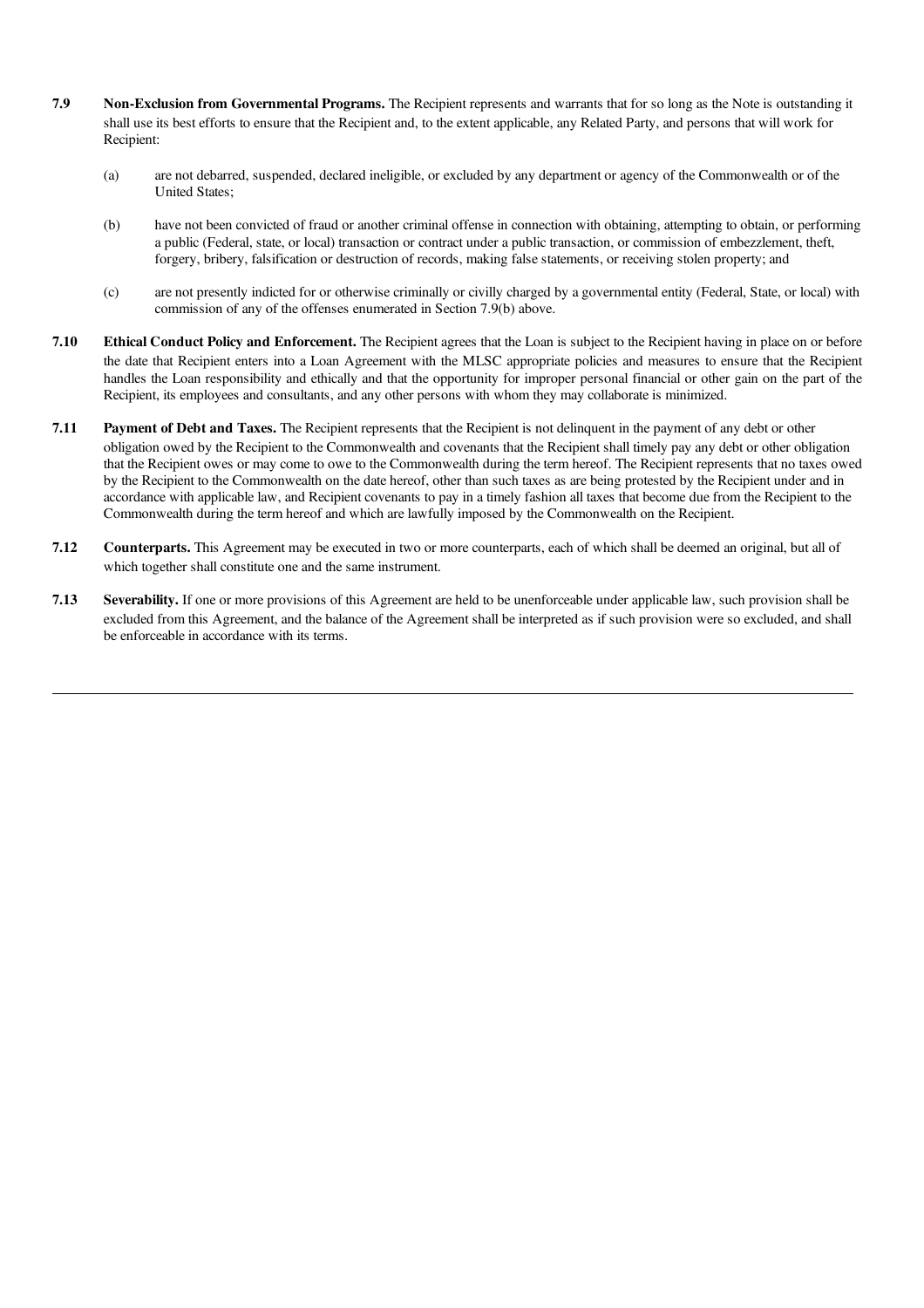- 7.14 Confidentiality and Public Records Law. As a public entity, MLSC is subject to the Massachusetts Public Records Law and thus documents and other materials made or received by its employees are subject to public disclosure. All information received by MLSC shall be deemed to be subject to public disclosure, except as otherwise provided in the procedures set forth in Exhibit E attached hereto. By signing this Agreement, Recipient acknowledges, understands and agrees that the procedures set forth in  $Exhibit E$  are applicable to any documents submitted by Recipient to MLSC, including but not limited to any acknowledgements set forth therein, and that Recipient shall be bound by these procedures.
- 7.15 Confidentiality and Privacy of Individuals. The Recipient agrees to take all appropriate actions to protect the confidentiality of information about and the privacy of individuals to whom Recipient owes such obligations and to comply with the provisions of all applicable Federal, State or local laws, regulations and ordinances regarding confidentiality and privacy of such information.
- 7.16 Conflict of Interest. Recipient acknowledges that all MLSC employees are subject to the Massachusetts Conflict of Interest statute, set forth at Massachusetts General Laws Chapter 268A. Recipient shall take no actions in contravention of the Conflict of Interest statute or the conflict of interest policies of the MLSC.
- 7.17 Force Majeure. Neither party shall be liable to the other, or be deemed to be in breach of this Agreement for any failure or delay in rendering performance arising out of causes beyond its reasonable control and without its fault or negligence. Such causes may include, but are not limited to, acts of God or of a public enemy, fires, floods, epidemics, quarantine restrictions, strikes, freight embargoes, or unusually severe weather. Dates or times of performance including the Term of this Agreement may be extended to account for delays excused by this Section, provided that the party whose performance is affected notifies the other promptly of the existence and nature of such delay.
- 7.18 Headings. Headings used in this Agreement are for convenience only and shall not be used in the interpretation of the provisions of this Agreement.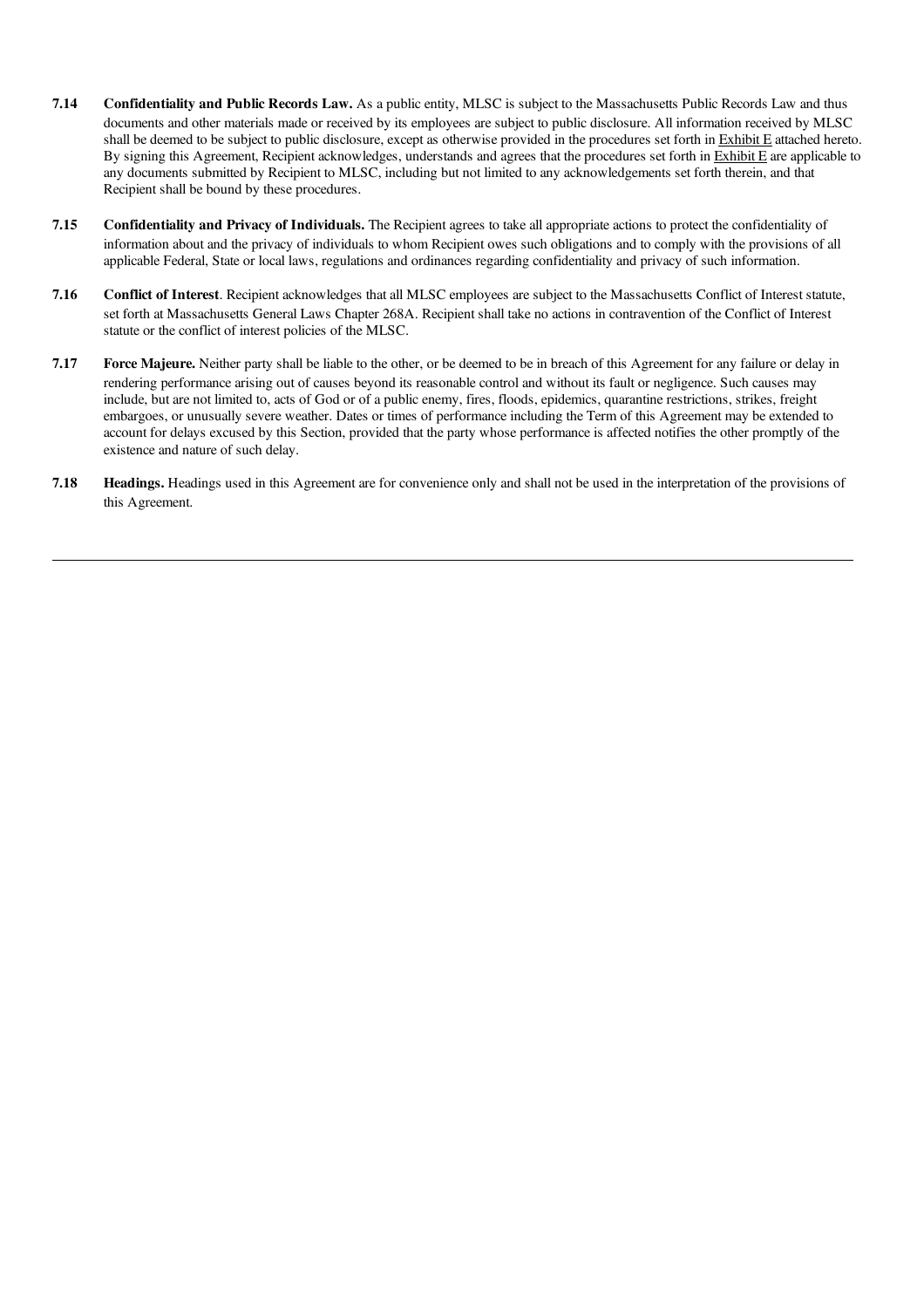IN WITNESS WHEREOF, the parties have executed this Agreement as of the date first above written.

# MASSACHUSETTS LIFE SCIENCES CENTER ARCH THERAPEUTICS, INC.

By: /s/ Susan Windham-Bannister, Ph.D By: /s/ Terrence W. Norchi, M.D.<br>Susan Windham-Bannister, Ph.D. Terrence W. Norchi, M.D.

Susan Windham-Bannister, Ph.D.<br>
President and CEO<br>
President and CEO<br>
President and CEO President and CEO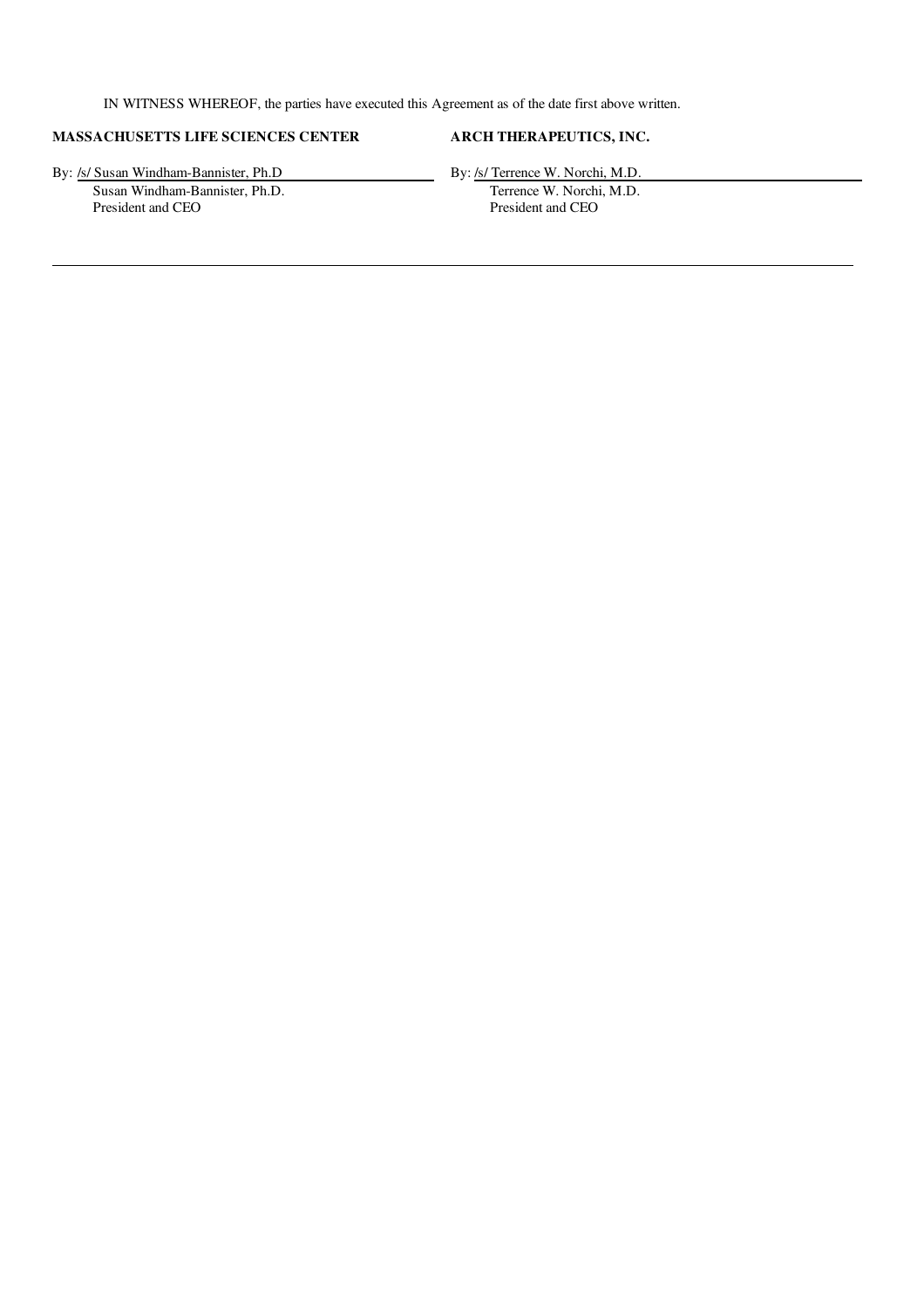#### EXHIBIT A

#### Form of Promissory Note

#### PROMISSORY NOTE

\$1,000,000 September 30, 2013 Natick, Massachusetts

For value received Arch Therapeutics, Inc., a Massachusetts corporation (the "Recipient"), promises to pay to the MASSACHUSETTS LIFE SCIENCES CENTER or its assigns ("Holder"), subject to Section 4(f) hereof, the principal sum of \$1,000,000 (the "Principal") with interest on the outstanding Principal amount accruing daily from the Distribution Date at the rate of ten percent (10%) per annum, compounded annually based on a 365-day year.

All outstanding principal and unpaid accrued interest shall be due and payable upon the earlier of (i) five (5) years from the date hereof (the "Maturity Date"), (ii) the closing of a Corporate Event (as defined herein) or (iii) upon Default (as defined herein). The Holder may, in its sole discretion extend the Maturity Date.

This promissory note (the "Note") is issued pursuant to the terms of that certain Funding Agreement by and between Recipient and the Holder dated as of September 30, 2013 (the "Funding Agreement"), the terms of which are incorporated herein by reference. Capitalized terms used herein and not defined shall have the meanings ascribed to them in the Funding Agreement.

- 1. Prepayment/Redemption.
	- (a) Recipient at its option may, at any time upon thirty (30) days prior written notice to the Holder, prepay or redeem all or any part of the Accrued Balance of this Note. In the event of prepayment, Recipient shall simultaneously pay any interest accrued to the date of such prepayment. Any prepayments shall be made in the following order: (1) any fees referenced in Section 8; (2) interest accrued to the date of such prepayment; and (3) the Principal. Any such written notice required by this Section 1 shall include detailed information concerning all financing activities, if any, contemplated or currently being conducted by the Recipient in the ninety (90) day period commencing on the date of MLSC's receipt of the notice.
	- (b) In the event of a Move, Recipient shall provide Holder with notice thirty (30) days in advance of date of Move and shall on the date such Move occurs, fully discharge the Note by paying MLSC an amount equal to the original principal amount of the Note plus accrued interest minus any interest or principal payments made prior to the date of discharge.
- 2. Subordination. The obligations of Recipient under this Note shall be subordinated in full to any obligations of Recipient to any Senior Lender, whether now existing or hereafter arising, in accordance with the Funding Agreement.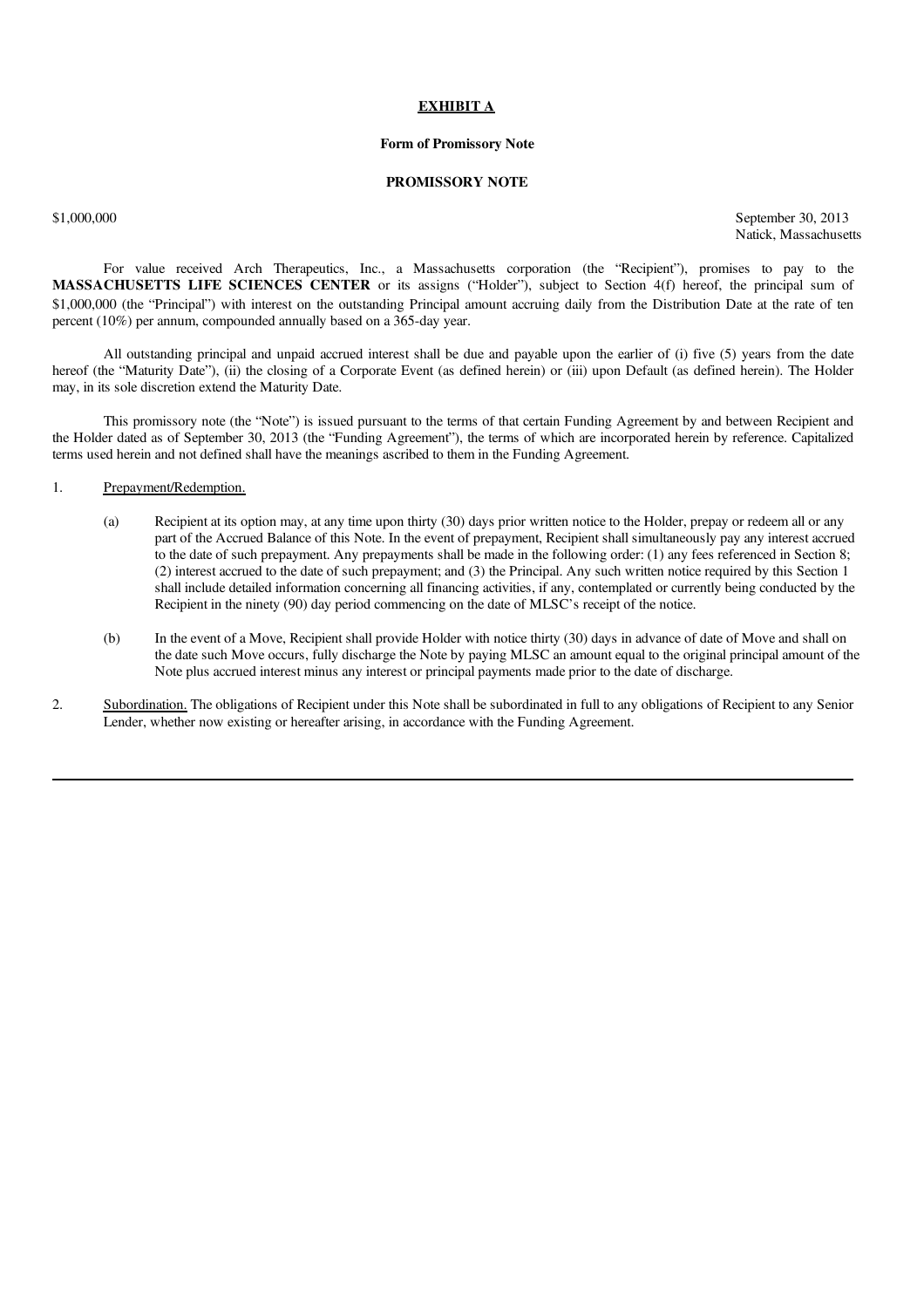- 3. Waivers. Recipient hereby waives demand, notice, presentment and protest.
- 4. Default; Acceleration of Maturity. The following events shall be considered a "Default" with respect to the Note:
	- (a) Recipient shall make an assignment for the benefit of creditors, or shall admit in writing its inability to pay its debts as they become due, or shall file a voluntary petition for bankruptcy, or shall file any petition or answer seeking for itself any reorganization, arrangement, composition, readjustment, dissolution or similar relief under any present or future statute, law or regulation, or shall file any answer admitting the material allegations of a petition filed against Recipient in any such proceeding, or shall seek or consent to or acquiesce in the appointment of any trustee, receiver or liquidator of Recipient, or of all or any substantial part of the properties of Recipient, or Recipient or its respective directors or majority stockholders shall take any action looking to the dissolution or liquidation of Recipient;
	- (b) Within thirty (30) days after the commencement of any proceeding against Recipient seeking any reorganization, arrangement, composition, readjustment, liquidation, dissolution or similar relief under any present or future statute, law or regulation, such proceeding shall not have been dismissed or, within thirty (30) days after the appointment without the consent or acquiescence of Recipient of any trustee, receiver or liquidator of Recipient or of all or any substantial part of the properties of Recipient, such appointment shall not have been vacated;
	- (c) Any default or event of default under any indebtedness for borrowed money of Recipient that results in the acceleration of maturity of any amount, individually or in the aggregate in excess of \$25,000 (a "Third Party Default"); provided, however, that such default hereunder shall be deemed cured at the time that Recipient cures the Third Party Default and only for such time that such Third Party Default remains cured;
	- (d) Recipient shall have breached in any material respect any of the representations and warranties of Recipient in the Funding Agreement;
	- (e) Recipient shall have (i) breached any of the covenants of Recipient or other terms to be performed by Recipient in the Transaction Documents and (ii) not cured such breach within 30 days after Recipient is notified by MLSC in writing of such breach;
	- (f) Recipient shall have suffered a Material Adverse Effect; and
	- (g) Recipient has received notice that its status as a "certified life sciences company" has or will be revoked in accordance with Chapter 23I of the Massachusetts General Law ("M.G.L.").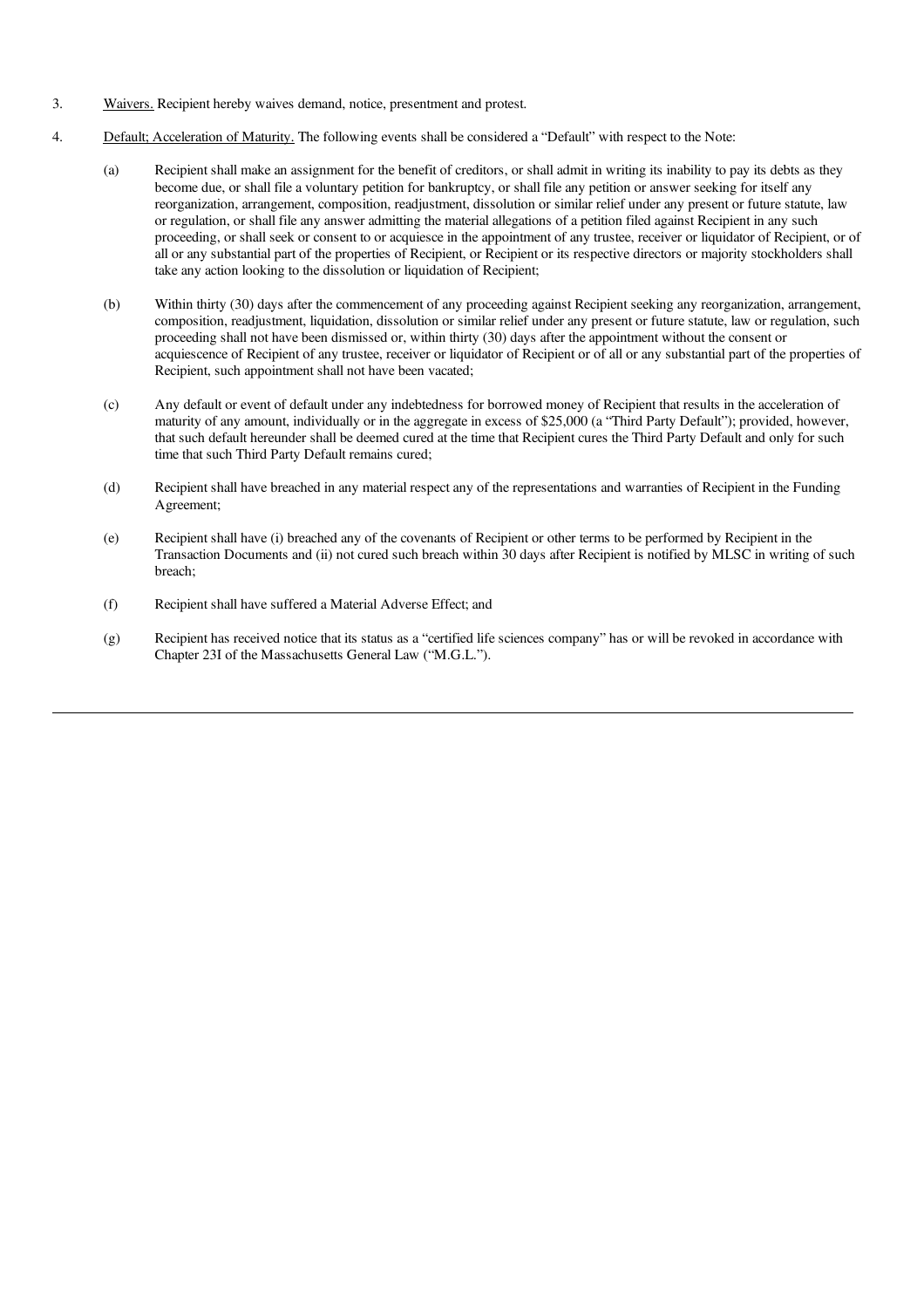Upon the occurrence of any Default, the indebtedness evidenced by this Note shall be immediately due and payable in full, without notice of any kind. Payments shall be made in the following order: (1) any fees referenced in Section 8; (2) interest; and (3) the Principal. Upon the occurrence of any Default and the acceleration of the maturity of the indebtedness evidenced by this Note, the Holder shall be immediately entitled to exercise any and all rights and remedies possessed pursuant to the terms of this Note and the Transaction Documents and shall have any and all other rights and remedies that the Holder may now have or hereafter possess at law, in equity or by statute.

- 5. Corporate Event. For purposes of this Note, "Corporate Event" shall mean a Qualified Financing or Qualified Sale as defined below:
	- (a) "Qualified Sale" shall mean and refer to (A) the closing of the sale, transfer or other disposition of all or substantially all of Recipient's assets; (B) the consummation of the merger or consolidation of Recipient with or into another entity (except a merger or consolidation in which the holders of capital stock of Recipient immediately prior to such merger or consolidation continue to hold at least 50% of the voting power of the capital stock of Recipient or the surviving or acquiring entity), or (C) the closing of the transfer (whether by merger, consolidation or otherwise), in one transaction or a series of related transactions, to a person or group of affiliated persons (other than an underwriter of Recipient's securities), of Recipient's securities if, after such closing, such person or group of affiliated persons would hold 50% or more of the outstanding voting stock of Recipient (or the surviving or acquiring entity) where, in the events described in clause (B) or (C), the acquiring or successor entity does not assume and fulfill the obligations of Recipient under the Agreement (whether by contract, by operation of law or otherwise).
	- (b) "Qualified Financing" shall mean a sale of shares of Recipient's capital stock or other equity interests to third parties other than its then existing shareholders (other than a sale of shares of Recipient's common stock or other equity interests, to officers, directors or employees of, or consultants to, Recipient in connection with their provision of services to Recipient) pursuant to which Recipient receives, in a single transaction or series of transactions in any twelve (12) month period, cumulative net proceeds of not less than five million dollars (\$5,000,000).
- 6. Governing Law. The terms of this Note shall be construed in accordance with the laws of the Commonwealth of Massachusetts, without regard to choice of law provisions.
- 7. Amendment; Waiver. Any term of this Note may be amended or waived with the written consent of Recipient and Holder.
- 8. Fees. Recipient agrees to pay all fees and expenses (including reasonable attorneys' fees) of the Holder in connection with the collection and/or enforcement of this Note, whether or not suit is brought against Recipient.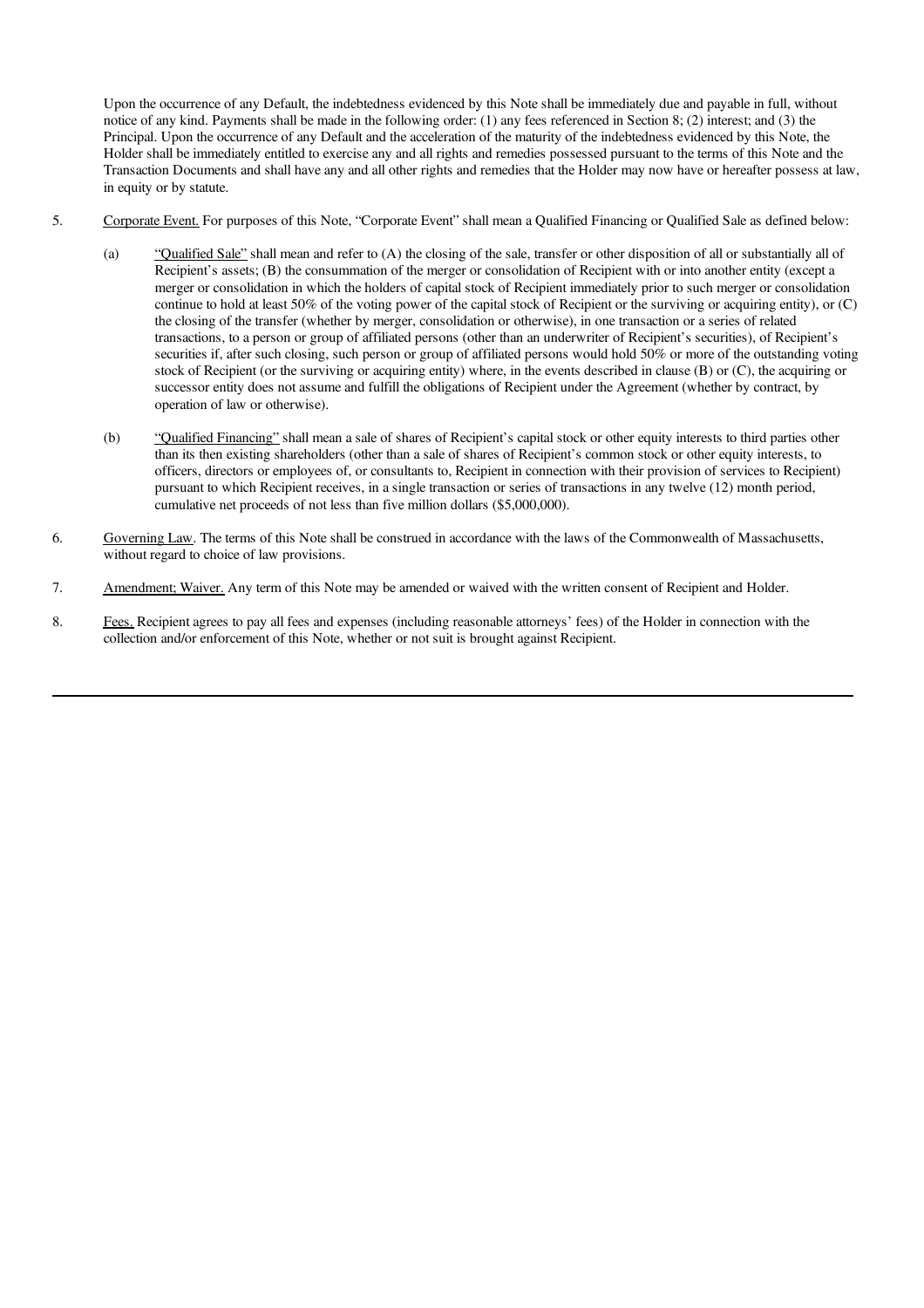- 9. Assignability. This Note shall be binding upon and inure to the benefit of the successors and permitted assigns of Recipient; provided, however, that this Note shall not be assignable by Recipient without prior written consent of the Holder.
- 10. Notices. All notices required hereunder shall be made in accordance with the provisions of the Funding Agreement.
- 11. Severability. If one or more provisions of this Note are held to be unenforceable under applicable law, such provision shall be excluded from this Note, and the balance of the Note shall be interpreted as if such provision were so excluded, and shall be excluded. enforceable in accordance with its terms.
- 12. Counterparts. This Note may be executed in two or more counterparts, each of which shall be deemed an original, but all of which together shall constitute one and the same instrument.

*[Remainder of page intentionally left blank.]*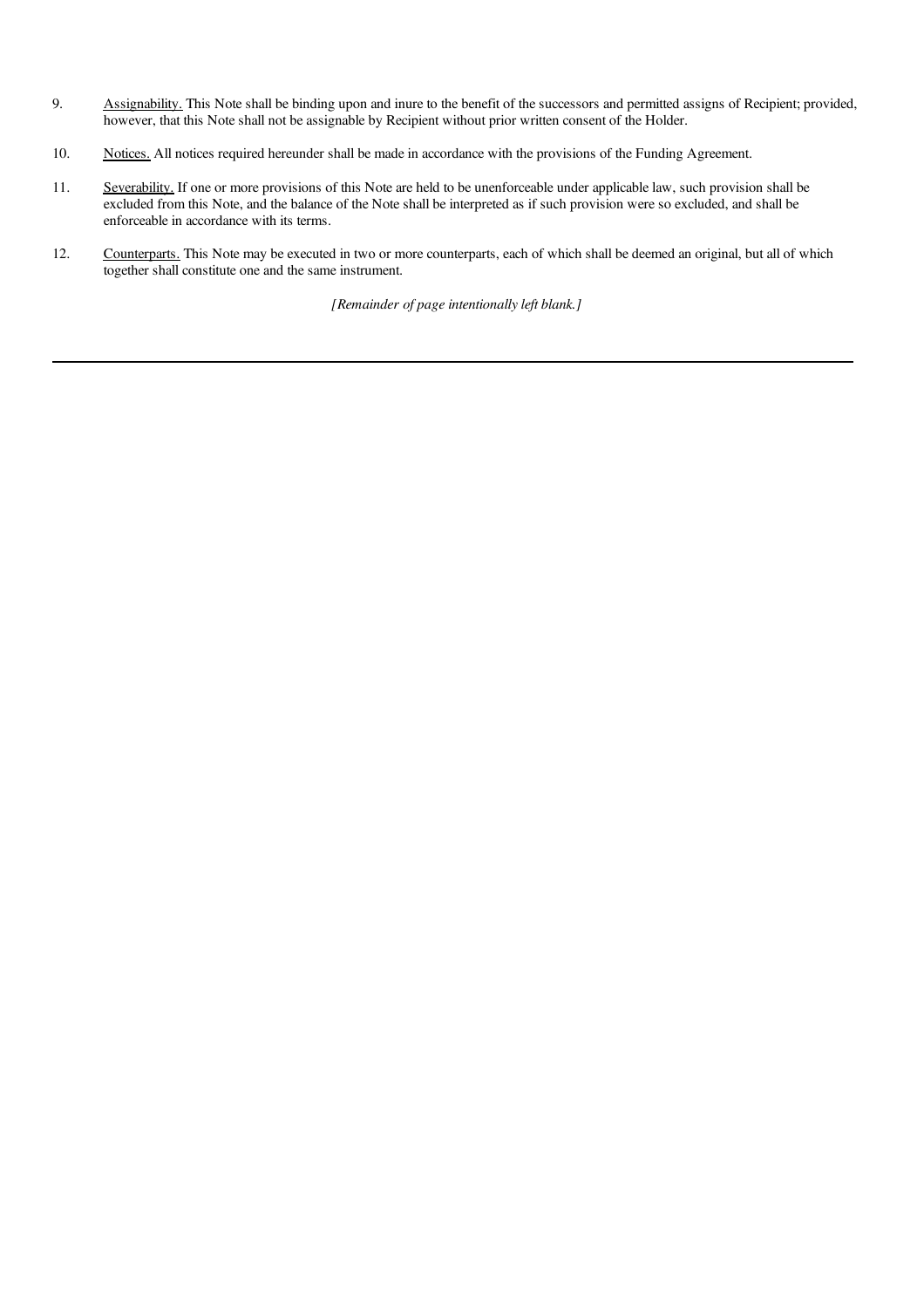IN WITNESS WHEREOF, Recipient has caused this Note to be signed in its name as of the date first above written.

# Arch Therapeutics, Inc.

| By:    | /s/ Terrence W. Norchi, M.D. |
|--------|------------------------------|
| Name:  | Terrence W. Norchi           |
| Title: | President and CEO            |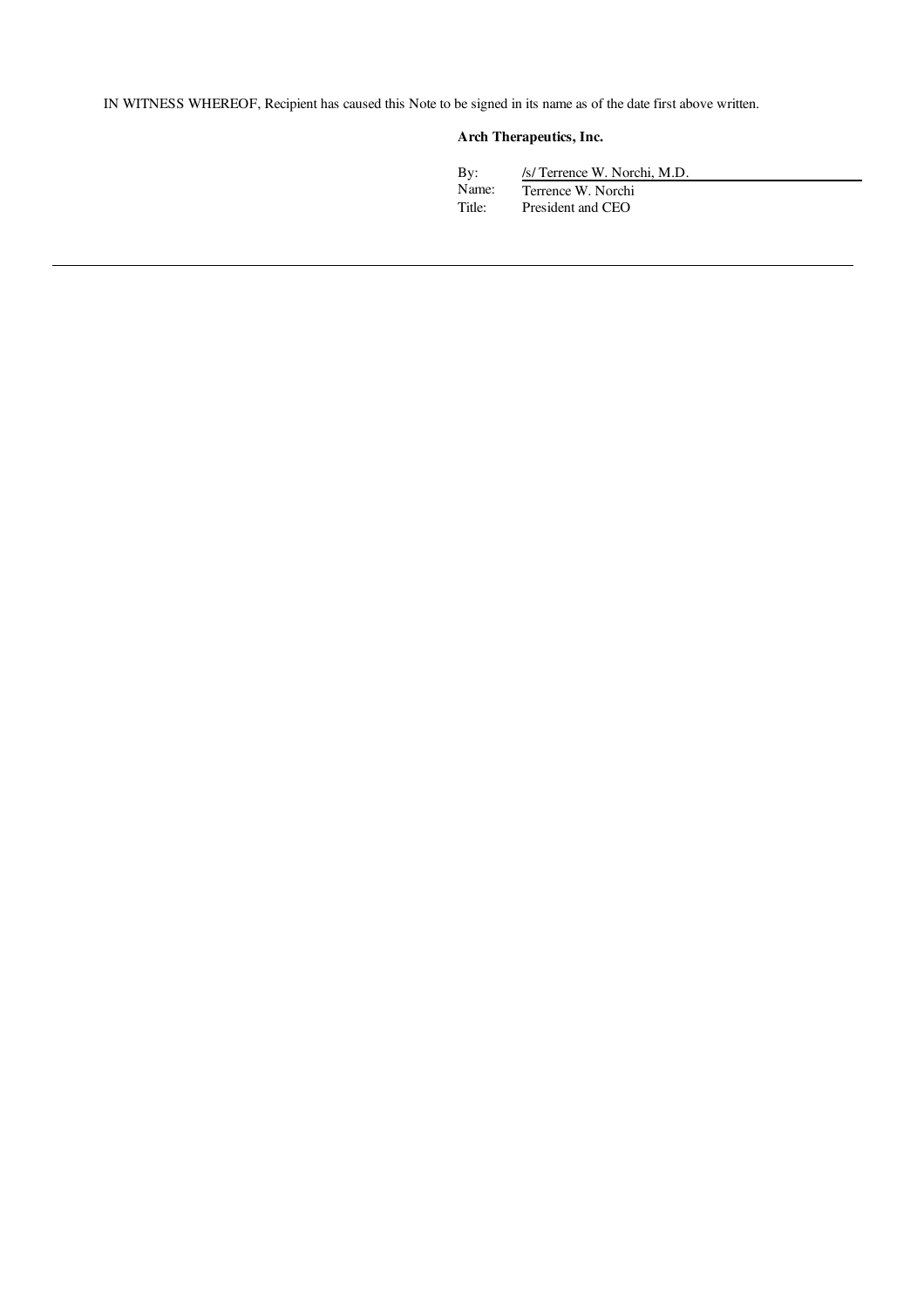#### EXHIBIT B

THIS WARRANT AND THE SECURITIES ISSUABLE UPON THE EXERCISE HEREOF HAVE NOT BEEN REGISTERED UNDER THE SECURITIES ACT OF 1933, AS AMENDED THEY MAY NOT BE SOLD, OFFERED FOR SALE, PLEDGED, HYPOTHECATED, OR OTHERWISE TRANSFERRED EXCEPT PURSUANT TO AN EFFECTIVE REGISTRATION STATEMENT UNDER THE SECURITIES ACT OF 1933, AS AMENDED, OR AN OPINION OF COUNSEL SATISFACTORY TO THE COMPANY THAT REGISTRATION IS NOT REQUIRED UNDER SUCH ACT OR UNLESS SOLD PURSUANT TO RULE 144 UNDER SUCH ACT.

Date of Issuance Void After September 30, 2013 September 30, 2023

#### *Arch Therapeutics, Inc.*

#### WARRANT TO PURCHASE SHARES OF PREFERRED STOCK

In connection with and pursuant to that certain Funding Agreement (the "Funding Agreement") dated as of September 30, 2013 by and between Arch Therapeutics, Inc., a Massachusetts corporation with its principal place of business at One Broadway, 14<sup>th</sup> floor, Cambridge, MA 02142 (the "Company"), and the Massachusetts Life Sciences Center, an independent public instrumentality of The Commonwealth of Massachusetts ("MLSC"), this warrant (the "Warrant") is issued to MLSC or its assigns by the Company, in connection with the issuance by the Company to MLSC pursuant to the Funding Agreement of a Note in the original principal amount of \$1,000,000 (the "Note"). Capitalized terms not defined herein shall have the meanings ascribed to them in the Funding Agreement.

#### 1. Purchase of Shares.

- (a) Number of Warrant Shares.
	- (A) Subject to the terms and conditions hereinafter set forth and set forth in the Funding Agreement, MLSC is entitled, upon surrender of this Warrant at the principal office of the Company (or at such other place as the Company shall notify MLSC in writing), to purchase from the Company up to 145,985 common shares.
	- (B) The common shares that are issuable pursuant to this Section 1 (the "Warrant Shares") shall also be subject to adjustment pursuant to Sections 7 and 8 hereof.
- (b) Definition. For purposes of this Warrant:

"Warrant Coverage Amount" shall mean four percent (4%) of the original principal amount of the Note.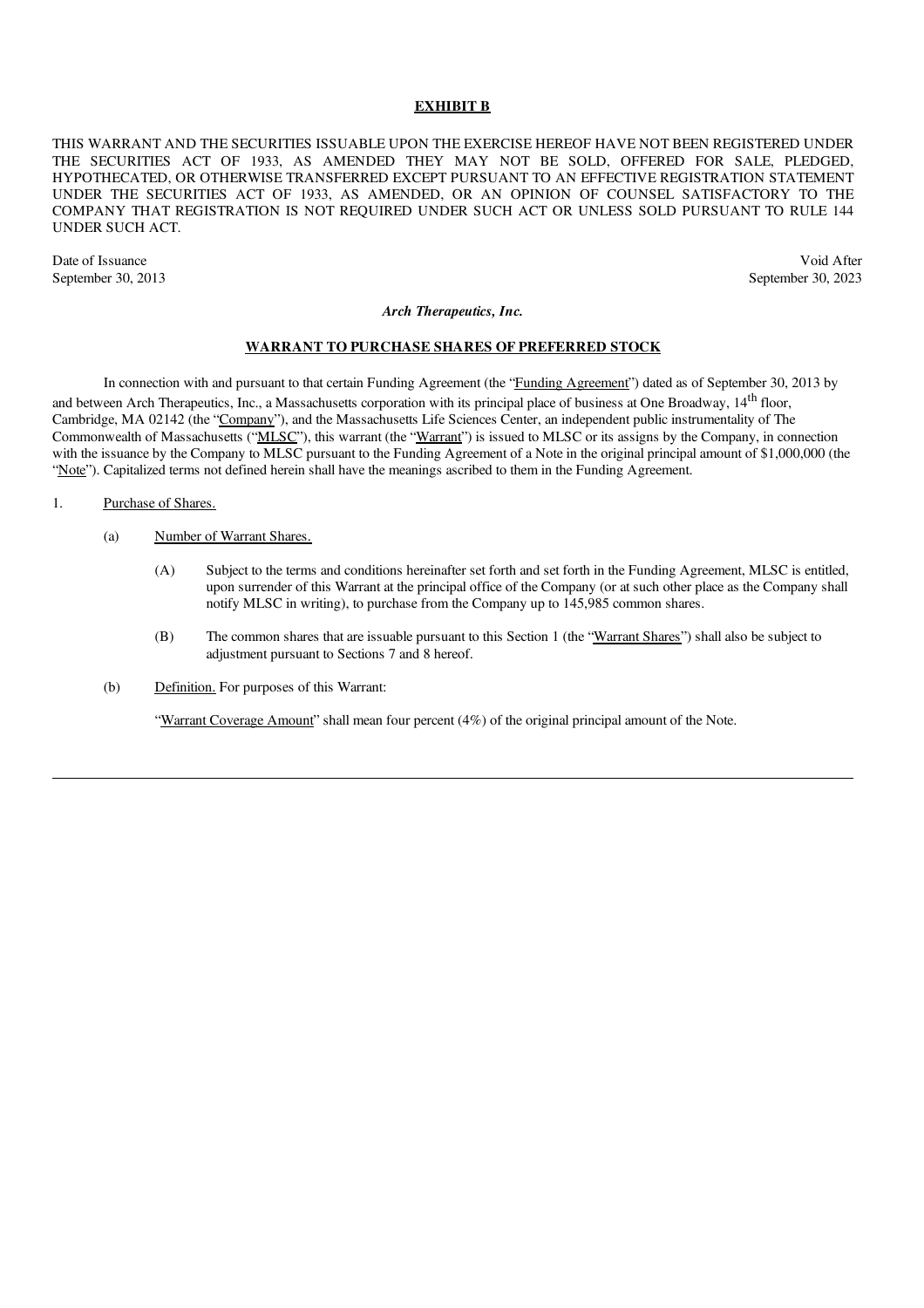- (c) Exercise Price. The purchase price for the Warrant Shares shall be equal to \$.274 per share. In each case, such price shall be subject to adjustment pursuant to Section 7 hereof. Such purchase price, as adjusted from time to time, is referred to herein as the "Exercise Price."
- 2. Exercise Period. This Warrant shall be exercisable, in whole or in part, during the term commencing on the date hereof and ending at 5:00 p.m. Eastern Standard Time on the earlier of (i) the date that is ten (10) years from the applicable Closing, or (ii) the consummation of a Qualified Sale, as defined in the Note (the "Exercise Period").
- 3. Method of Exercise.
	- (a) While this Warrant remains outstanding and exercisable in accordance with Section 2 above, MLSC may exercise, in whole or in part, the purchase rights evidenced hereby. Such exercise shall be effected by:
		- (A) the surrender of the Warrant or a notarized certificate or affidavit that the Warrant is lost, stolen, mutilated or destroyed, together with a duly executed copy of the Notice of Exercise attached hereto, to the Secretary of the Company at its principal office; and
		- (B) the payment to the Company of an amount equal to the aggregate Exercise Price for the number of Warrant Shares being purchased.
	- (b) Each exercise of this Warrant shall be deemed to have been effected immediately prior to the close of business on the day on which this Warrant is surrendered to the Company as provided in Section 3(a) above. At such time, the person or persons in whose name or names any certificate for the Warrant Shares shall be issuable upon such exercise as provided in Section 3(c) below shall be deemed to have become the holder or holders of record of the Warrant Shares represented by such certificate.
	- (c) As soon as practicable after the exercise of this Warrant in whole or in part, the Company at its expense will cause to be issued in the name of, and delivered to, MLSC, or as MLSC (upon payment by MLSC of any applicable transfer taxes) may direct:
		- (A) a certificate or certificates for the number of Warrant Shares to which MLSC shall be entitled, and
		- (B) in case such exercise is in part only, a new warrant or warrants (dated the date hereof) of like tenor, calling in the aggregate on the face or faces thereof for the number of Warrant Shares equal to the number of such Warrant Shares called for on the face of this Warrant minus the number of Warrant Shares purchased by MLSC upon all exercises made in accordance with Section 3(a) above or Section 4 below.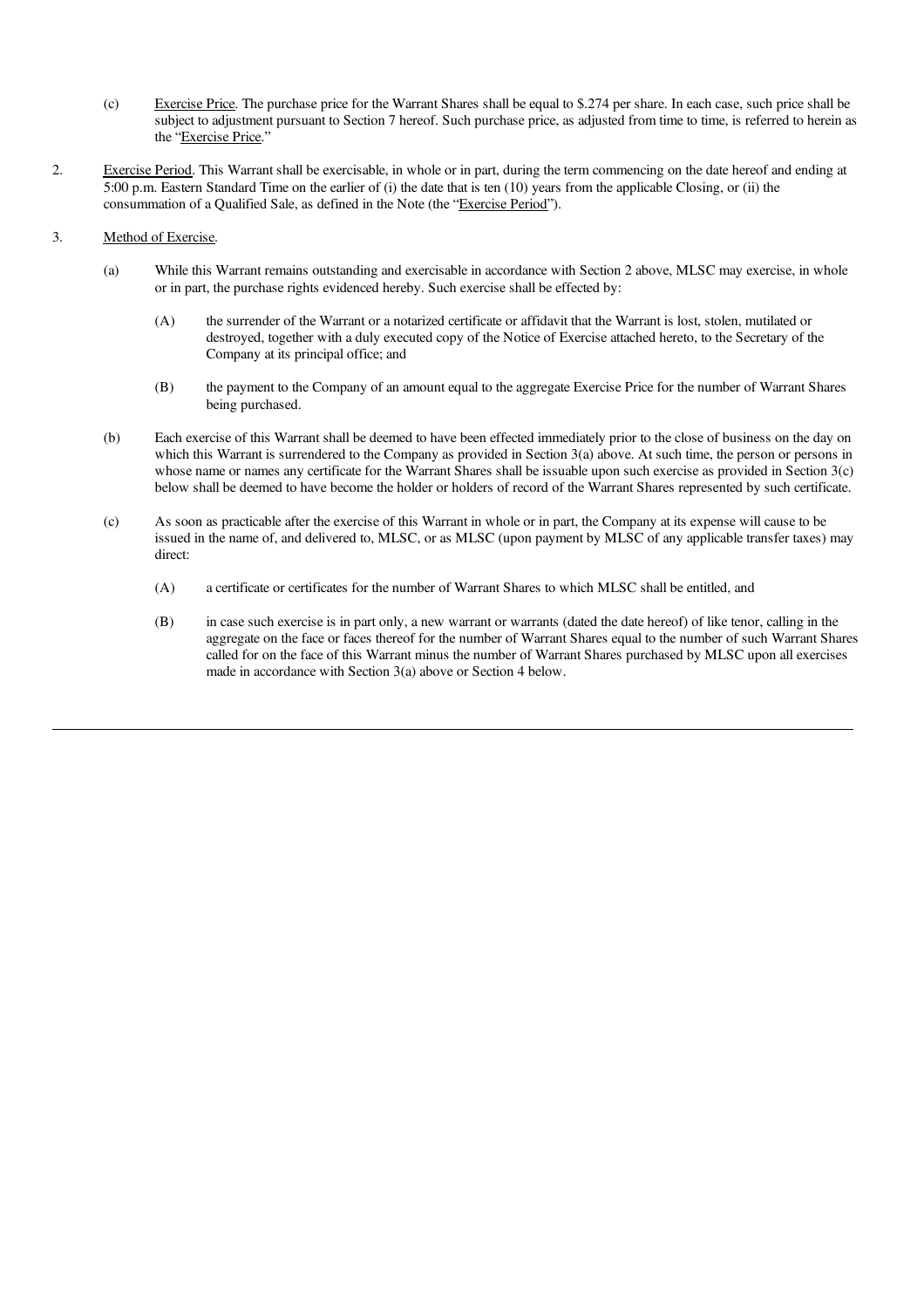- (d) Upon exercise of this Warrant for Equity Securities, including, without limitation, Net Exercise (as defined below), the holder shall, if not already a party thereto, execute counterpart signature pages to such additional documents and agreements as are applicable to all holders of shares of Equity Securities.
- 4. Net Exercise. In lieu of exercising this Warrant for cash, MLSC may elect to receive shares equal to the net value of this Warrant (or the portion thereof being exercised) by surrender of this Warrant at the principal office of the Company together with notice of such election (a "Net Exercise"). Upon a Net Exercise, MLSC shall have the rights described in Sections 3(b) and 3(c) hereof, and the Company shall issue to MLSC a number of Warrant Shares computed using the following formula:

$$
X = \frac{Y(A - B)}{A}
$$

Where:

- X= The number of Warrant Shares to be issued to MLSC.
- Y= The number of Warrant Shares purchasable under this Warrant or, if only a portion of the Warrant is being exercised, the number of the Warrant Shares being exercised (at the date of such calculation)
- A= The fair market value of one (1) Warrant Share (at the date of such calculation)
- B= The Exercise Price (as adjusted to the date of such calculations)

For purposes of this Section 4, the fair market value of the Warrant Shares shall mean the average of the closing bid and asked prices of the Warrant Shares quoted in a reasonably liquid over-the-counter market in which the Warrant Shares are traded or the closing price quoted on any reasonably liquid exchange on which the Warrant Shares are listed, whichever is applicable, as published in the Wall Street Journal, for the twenty (20) trading days prior to the date of determination of fair market value (or such shorter period of time during which such stock was traded over-the-counter or on such exchange). If the fair market value is being determined immediately prior to or as of the closing date of the initial public offering of the Company, the fair market value as of such date shall equal the per-share price of the Company's Common Stock in connection with the offering. If the Warrant Shares are not traded on a reasonably liquid over-the-counter market or on a reasonably liquid exchange, the fair market value shall be the price per Warrant Share that the Company could obtain from a willing buyer for Warrant Shares sold by the Company from authorized but unissued Warrant Shares, as such prices shall be determined in good faith by the Board of Directors of the Company.

5. Certificates for Shares. Upon the exercise of the purchase rights evidenced by this Warrant, one or more certificates for the number of Warrant Shares so purchased shall be issued as soon as practicable thereafter, and in any event within thirty (30) days of the delivery of the Notice of Exercise.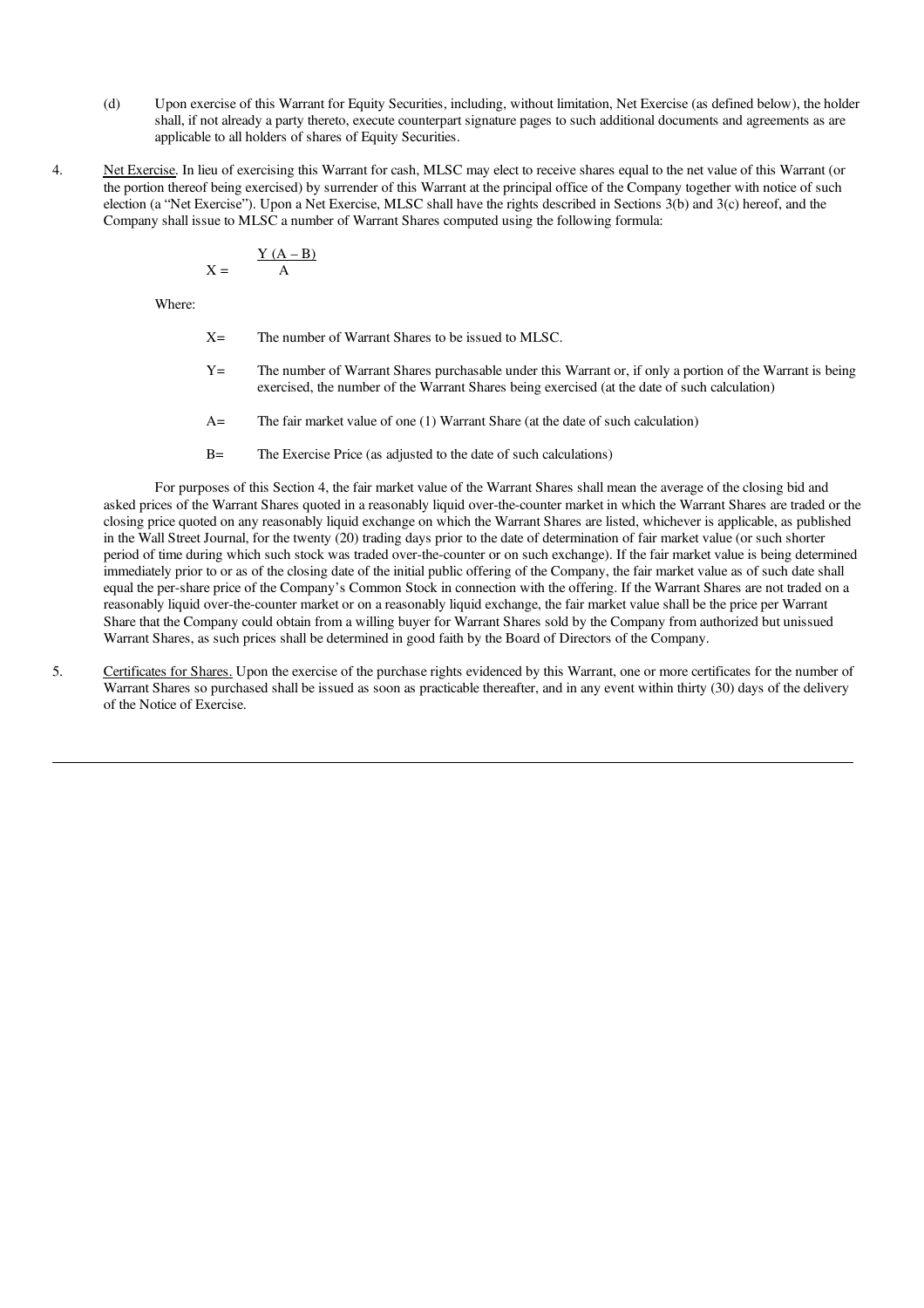#### 6. Covenants of the Company.

- (a) Notices of Record Date. In the event of any taking by the Company of a record of the holders of any class of securities for the purpose of determining the holders thereof who are entitled to receive any dividend (other than a stock dividend) or other distribution, the Company shall mail to MLSC, at least ten (10) days prior to such record date, a notice specifying the date on which any such record is to be taken for the purpose of such dividend or distribution. The Company shall give MLSC at least five (5) business days advance notice of the closing of a deemed Liquidation of the Company, which notice shall specify the material terms of any such transaction.
- (b) Covenants as to Exercise of Shares. The Company covenants and agrees that all Warrant Shares that may be issued upon the exercise of the rights represented by this Warrant will, upon issuance in accordance with the terms hereof, be validly issued and outstanding, fully paid and nonassessable, and free from all taxes, liens and charges with respect to the issuance thereof. The Company further covenants and agrees that the Company will at all times during the Exercise Period have authorized and reserved, free from preemptive rights, a sufficient number of shares of its Preferred Stock and Common Stock to provide for the exercise of the rights represented by this Warrant. If at any time during the Exercise Period the number of authorized but unissued shares of Preferred Stock and Common Stock shall not be sufficient to permit exercise and subsequent conversion of the Preferred Stock of this Warrant, the Company will take such corporate action as may, in the opinion of its counsel, be necessary to increase its authorized but unissued shares of Preferred Stock and Common Stock to such number of shares as shall be sufficient for such purposes.
- (c) Covenants as to the Rights of Warrant Shares. The Company covenants and agrees that the terms of any Equity Securities, whether set forth in the Company's charter documents, by contract or otherwise, shall provide that, notwithstanding any such terms which may apply to such class of Equity Securities generally, no so-called "pay to play" provisions shall apply to the Warrant Shares. For avoidance of doubt, the intent of this provision is that in the event that the Company undertakes any future financing in which MLSC elects not to participate, such election shall not result in the conversion of the Warrant Shares into any other security of the Company, nor shall it result in any loss or diminution of MLSC's rights with respect to dividends, anti-dilution protection, rights to participate in future financings, rights of first refusal, rights of repurchase or cosale, registration rights, or any informational, inspectional, visitation or other rights granted to the holders of such Equity Securities in the Company's charter documents, by contract or otherwise, and MLSC shall retain all such rights to the same extent as such rights are retained by holders of Equity Securities who fully participate in such future financing. For avoidance of doubt, the foregoing will not prohibit the amendment of the terms of any Warrant Shares so long as such amendment applies the same to all shares of such class (other than the prohibition above on so called "pay to play" provisions).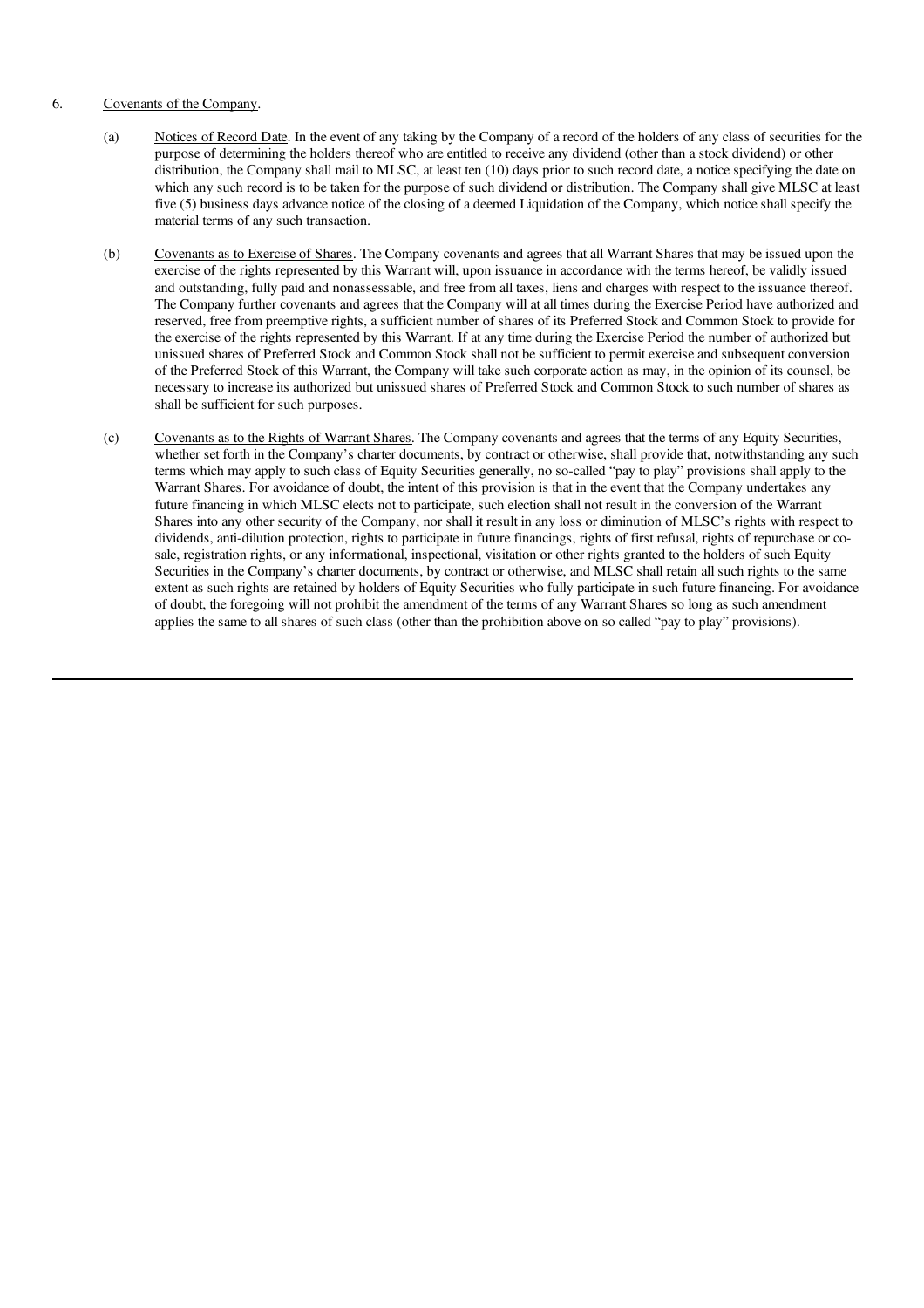- (d) No Impairment. Except and to the extent waived or consented to by MLSC, or as otherwise permitted under the terms hereof the Company will not, by amendment of the Restated Articles or through any reorganization, transfer of assets, consolidation, merger, dissolution, issue or sale of securities or any other voluntary action, avoid or seek to avoid the observance or performance of any of the terms to be observed or performed hereunder by the Company, but will at all times in good faith assist in the carrying out of all the provisions of this Warrant and in the taking of all such action as may be necessary or appropriate in order to protect the exercise rights of MLSC against impairment.
- (e) Replacement. Upon receipt of evidence reasonably satisfactory to the Company (an affidavit of MLSC shall be satisfactory) of the ownership and the loss, theft, destruction or mutilation of any certificate evidencing this Warrant, and in the case of any such loss, theft or destruction, upon receipt of indemnity reasonably satisfactory to the Company (provided that if the holder is a financial institution or other institutional investor its own agreement shall be satisfactory), or, in the case of any such mutilation upon surrender of such certificate, the Company shall (at its expense) execute and deliver in lieu of such certificate a new certificate of like kind representing the same rights represented by such lost, stolen, destroyed or mutilated certificate and dated the date of such lost, stolen, destroyed or mutilated certificate.
- 7. Adjustment of Exercise Price and Number of Warrant Shares. The number and kind of Warrant Shares purchasable upon exercise of this Warrant and the Exercise Price shall be subject to adjustment from time to time as follows:

(a) Subdivisions, Combinations and Other Issuances. If the Company shall at any time after the issuance but prior to the expiration of this Warrant subdivide its capital stock, by split-up or otherwise, or combine its capital stock, or issue additional shares of its capital stock as a dividend with respect to any shares of its Equity Interests or Alternative Securities, as applicable, the number of Warrant Shares issuable on the exercise of this Warrant shall forthwith be proportionately increased in the case of a subdivision or stock dividend, or proportionately decreased in the case of a combination. Appropriate adjustments shall also be made to the Exercise Price payable per share, but the aggregate Exercise Price payable for the total number of Warrant Shares purchasable under this Warrant (as adjusted) shall remain the same. Any adjustment under this Section 7(a) shall become effective at the close of business on the date the subdivision or combination becomes effective, or as of the record date of such dividend, or in the event that no record date is fixed, upon the making of such dividend.

(b) Reclassification, Reorganization and Consolidation. In case of any reclassification, capital reorganization or change in the capital stock of the Company (other than as a result of a subdivision, combination or stock dividend provided for in Section 7(a) above), then, as a condition of such reclassification, reorganization or change, lawful provision shall be made, and duly executed documents evidencing the same from the Company or its successor shall be delivered to MLSC, so that MLSC shall have the right at any time prior to the expiration of this Warrant to purchase, at a total price equal to that payable upon the exercise of this Warrant, the kind and amount of shares of stock and other securities or property receivable in connection with such reclassification, reorganization or change by a holder of the same number and type of securities as were purchasable as Warrant Shares by MLSC immediately prior to such reclassification, reorganization or change. In any such case appropriate provisions shall be made with respect to the rights and interest of MLSC so that the provisions hereof shall thereafter be applicable with respect to any shares of stock or other securities or property deliverable upon exercise hereof, and appropriate adjustments shall be made to the Exercise Price per Warrant Share payable hereunder, provided the aggregate Exercise Price shall remain the same.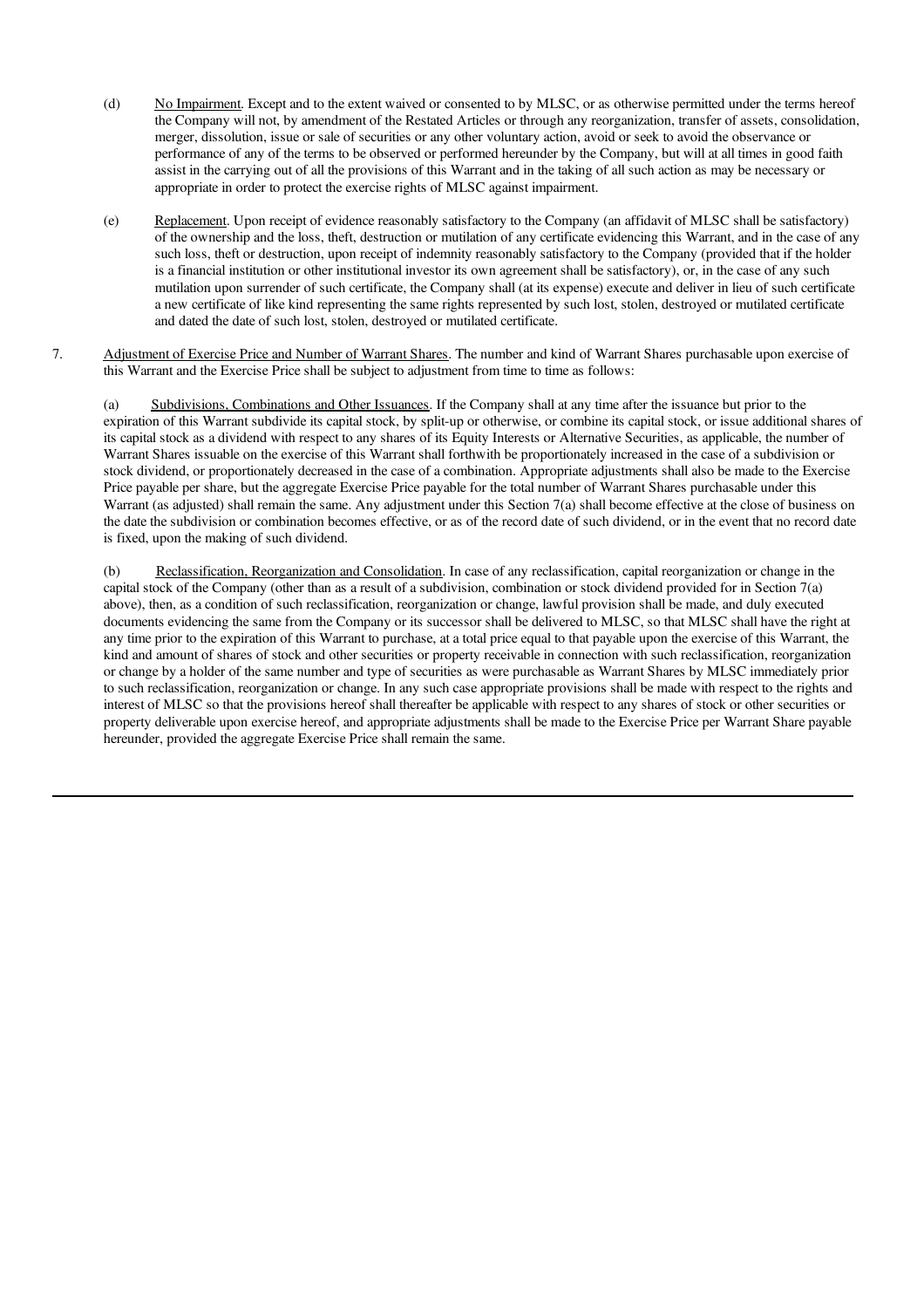(c) Notice of Adjustment. When any adjustment is required to be made in the number or kind of shares purchasable upon exercise of the Warrant, or in the Exercise Price, the Company shall promptly notify MLSC of such event and of the number of Warrant Shares or other securities or property thereafter purchasable upon exercise of this Warrant.

- 8. No Fractional Shares or Scrip. No fractional shares or scrip representing fractional shares shall be issued upon the exercise of this Warrant, but rather the number of Warrant Shares to be issued shall be rounded up to the nearest whole number.
- 9. No Shareholder Rights. Prior to exercise of this Warrant, MLSC shall not be entitled to any rights of a shareholder with respect to the Warrant Shares, including (without limitation) the right to vote such Warrant Shares, receive dividends or other distributions thereon, exercise preemptive rights or be notified of stockholder meetings, and except as otherwise provided in this Warrant or the Funding Agreement, MLSC shall not be entitled to any shareholder notice or other communication concerning the business or affairs of the Company.
- 10. Transfer of Warrant. Subject to compliance with applicable federal and state securities laws and any other contractual restrictions between the Company and MLSC contained in the Funding Agreement and any other stockholder agreements to which MLSC is a party thereto, this Warrant and all rights hereunder are transferable in whole or in part by MLSC to any Affiliate of MLSC upon written notice to the Company; this Warrant may only be assigned to a party who is not an Affiliate of MLSC with the written consent of the Company (which shall not be unreasonably withheld). Within a reasonable time after the Company's receipt of an executed Assignment Form in the form attached hereto, the transfer shall be recorded on the books of the Company upon surrender of this Warrant, properly endorsed, to the Company at its principal offices, and the payment to the Company of all transfer taxes and other governmental charges imposed on such transfer. In the event of a partial transfer, the Company shall issue to the new holders one or more appropriate new warrants.
- 11. Governing Law. This Warrant shall be governed by and construed in accordance with the laws of the Commonwealth of Massachusetts without regard for conflicts of laws principles.
- 12. Successors and Assigns. The terms and provisions of this Warrant shall inure to the benefit of, and be binding upon, the Company and the holders hereof and their respective successors and assigns.
- 13. Titles and Subtitles. The titles and subtitles used in this Warrant are used for convenience only and are not to be considered in construing or interpreting this Warrant.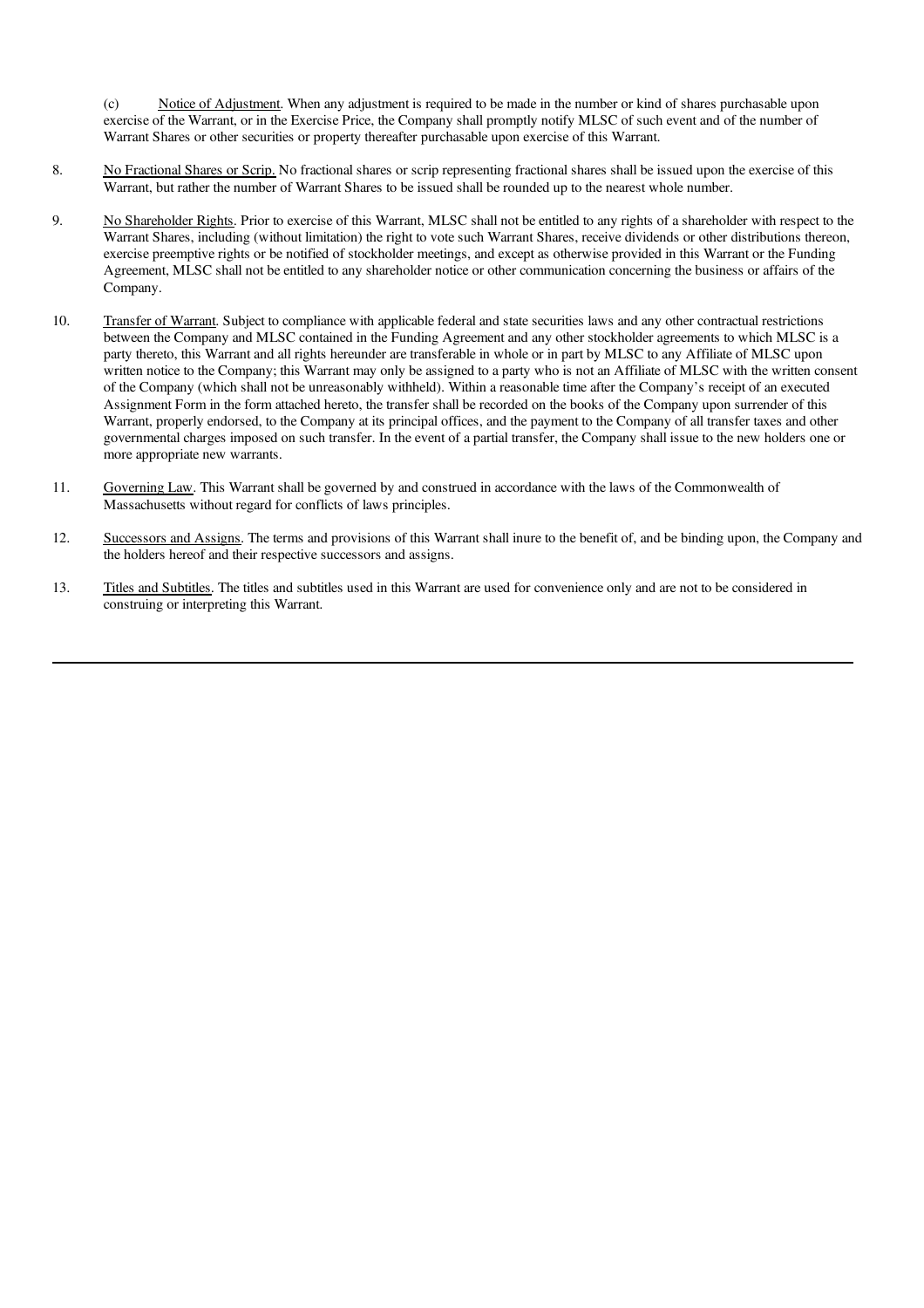- 14. Notices. All notices and other communications given or made pursuant hereto shall be in writing and shall be deemed effectively given: (a) upon personal delivery to the party to be notified, (b) when sent by confirmed electronic mail or facsimile if sent during normal business hours of the recipient, and if not so confirmed, then on the next business day, (c) five (5) days after having been sent by registered or certified mail, return receipt requested, postage prepaid, or (d) one (1) day after deposit with a nationally recognized overnight courier, specifying next day delivery, with written verification of receipt. All communications shall be sent to the respective parties at the respective addresses set forth in the Funding Agreement (or at such other addresses as shall be specified by notice given in accordance with this Section 14).
- 15. Severability. If any provision of this Warrant is held to be unenforceable under applicable law, such provision shall be excluded from this Warrant and the balance of the Warrant shall be interpreted as if such provision were so excluded and shall be enforceable in accordance with its terms.
- 16. Amendments and Waivers; Resolutions of Dispute; Notice. The resolution of any controversy or claim arising out of or relating to this Warrant and the provision of notice shall be conducted pursuant to the terms of the Funding Agreement. Any term of this Warrant may be amended or terminated and the observance of any term of this Warrant may be waived (either generally or in a particular instance and either retroactively or prospectively), with the written consent of the Company and MLSC. No waivers or exceptions to any term, condition or provision of this Warrant, in any one or more instances, shall be deemed to be, or construed as, a further or continuing waiver of any such term, condition or provision. Any waiver or amendment effected in accordance with this Section 16 shall be binding upon each holder of the Warrant at the time outstanding, each future holder of the Warrant, and the Company.

*[Remainder of page intentionally left blank.]*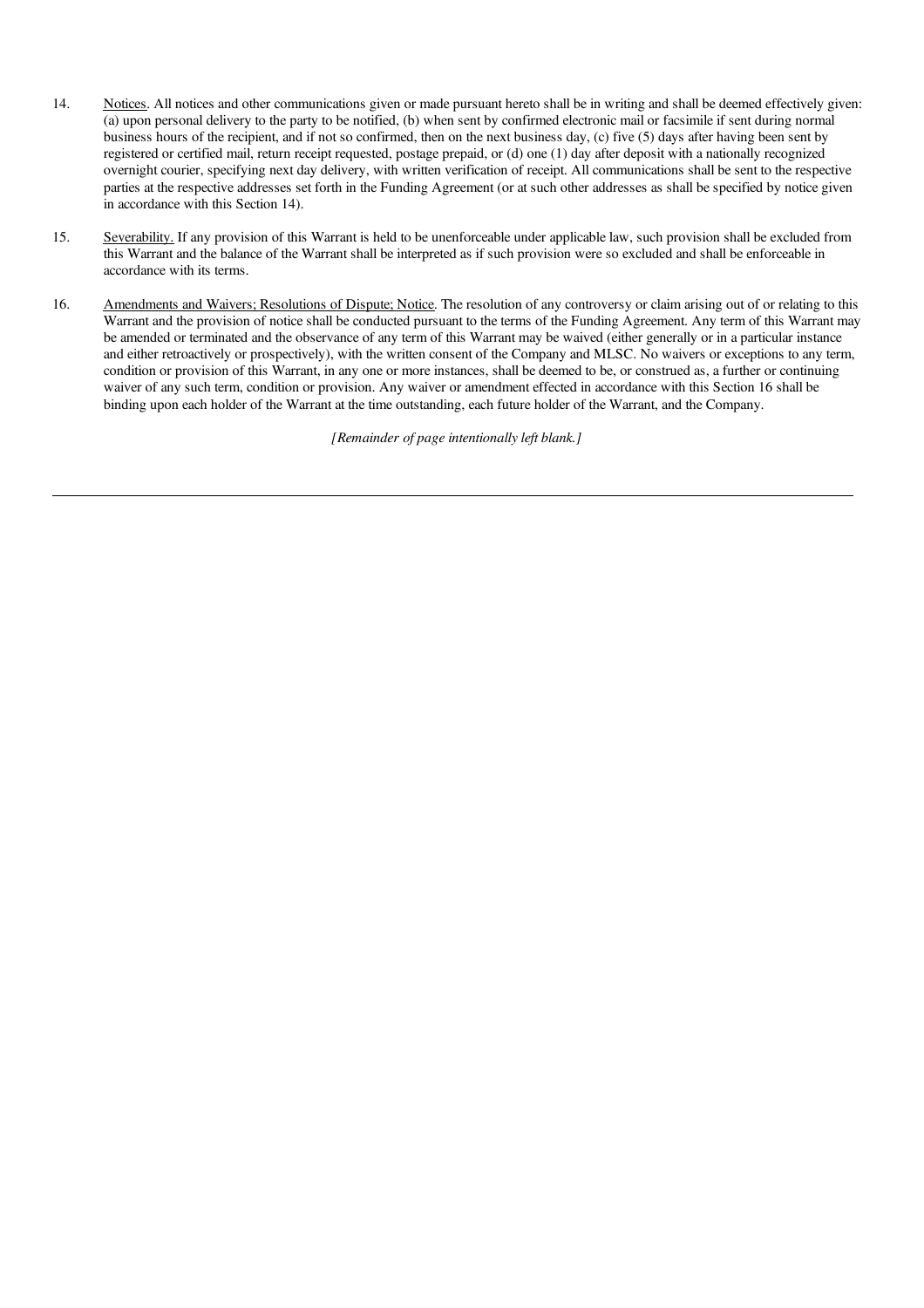IN WITNESS WHEREOF, the Company has executed this Warrant as of the date first written above.

# Arch Therapeutics, Inc.

/s/ Terrence W. Norchi\_ By: Terrence W. Norchi Its: President and CEO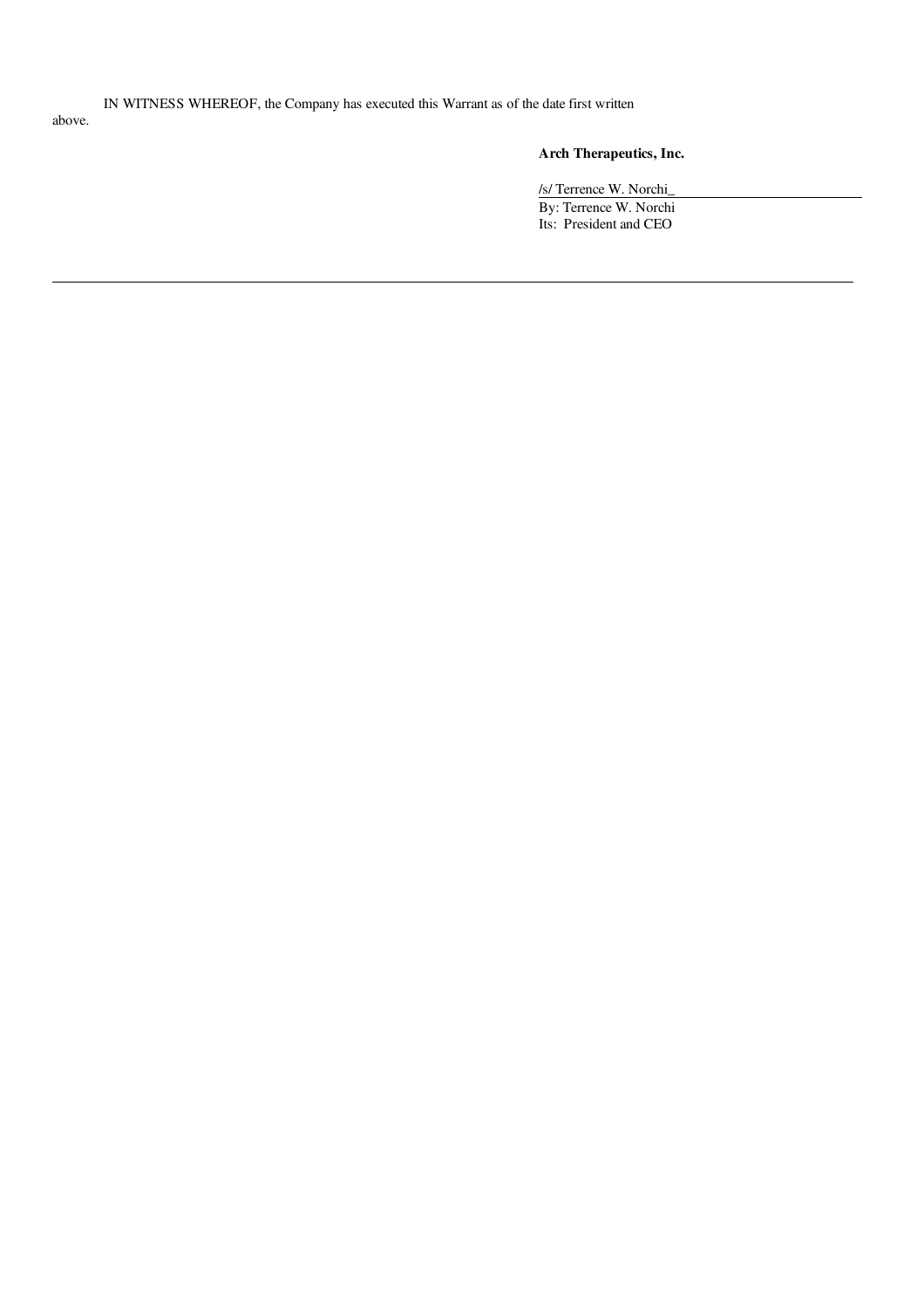#### NOTICE OF EXERCISE

#### Arch Therapeutics, Inc.

Attention: Corporate Secretary

|          |  | The undersigned hereby elects to purchase, pursuant to the provisions of the attached Warrant, as |  |
|----------|--|---------------------------------------------------------------------------------------------------|--|
| follows: |  |                                                                                                   |  |

\_\_\_\_\_ shares of Equity Interests pursuant to the terms of the attached Warrant, and tenders herewith payment in cash of the Exercise Price of such Warrant Shares in full, together with all applicable transfer taxes, if any.

\_\_\_\_ \_\_\_\_\_\_\_\_\_\_\_\_\_ shares of the following Alternative Securities pursuant to the terms of the attached Warrant, and tenders herewith payment in cash of the Exercise Price of such Warrant Shares in full, together with all applicable transfer taxes, if any: \_\_\_\_\_\_\_\_\_\_\_\_\_\_\_\_

Net Exercise of the attached Warrant with respect to \_\_\_\_\_\_\_\_\_\_\_ Warrant Shares.

The undersigned hereby represents and warrants that it is acquiring the shares solely for its own account and not as a nominee for any other party and not with a view toward the resale or distribution thereof except in compliance with applicable securities laws.

#### HOLDER: MASSACHUSETTS LIFE SCIENCES CENTER

Date: By:

Susan Windham-Bannister, Ph.D. CEO and President

Address:

Name in which shares should be registered:

\_\_\_\_\_\_\_\_\_\_\_\_\_\_\_\_\_\_\_\_\_\_\_\_\_\_\_\_\_\_\_\_\_\_\_\_\_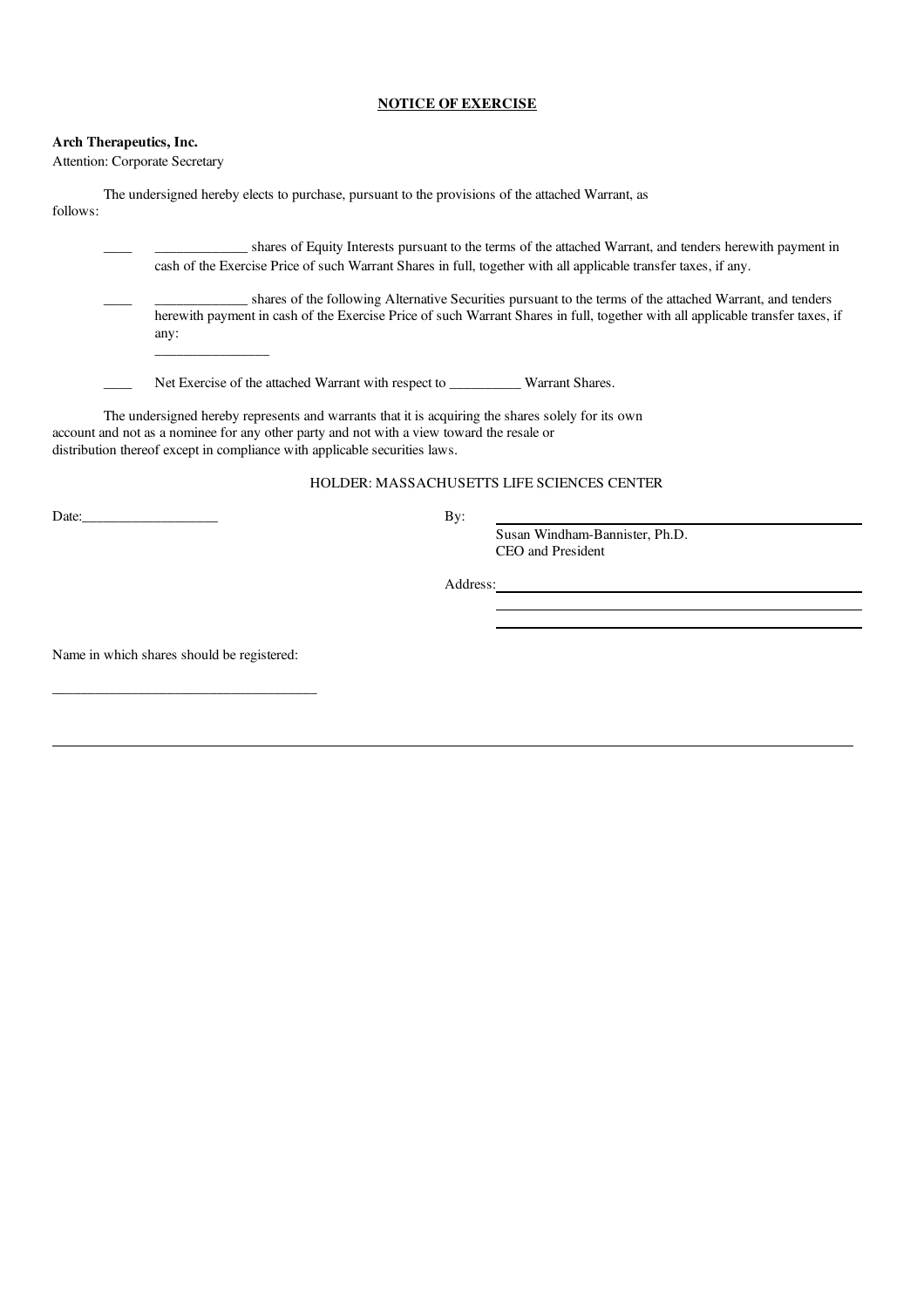# EXHIBIT C

# RECIPIENT'S SUPPLEMENTAL INFORMATION FORM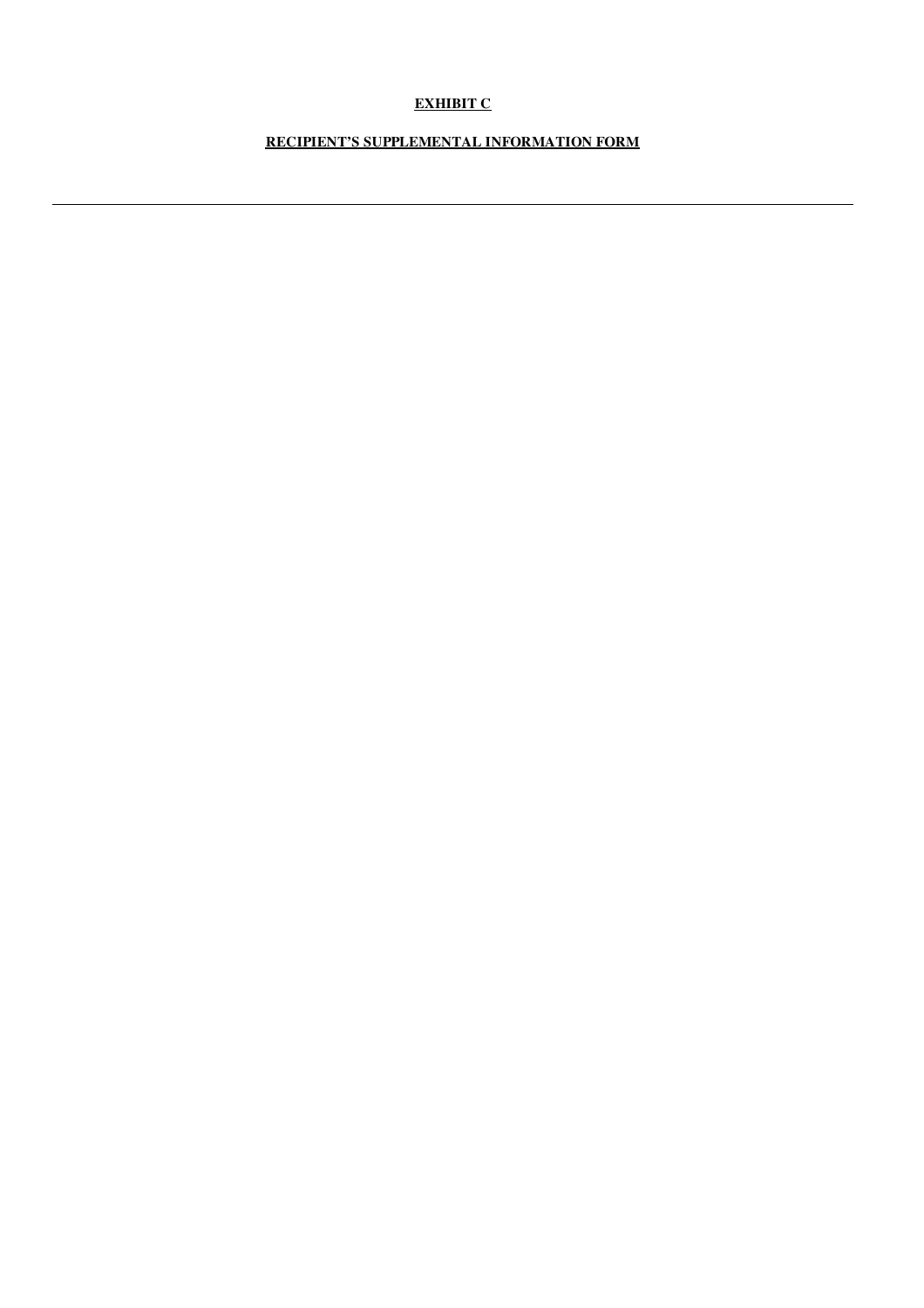#### EXHIBIT D

#### FORM OF OFFICER'S CERTIFICATE

Pursuant to that certain Funding Agreement by and between Arch Therapeutics, Inc. (the "Recipient") and Massachusetts Life Sciences Center ("MLSC") dated September 30, 2013 (the "Agreement"), the undersigned, Terrence W. Norchi, the duly authorized representative of Recipient hereby certifies on behalf of Recipient to MLSC that:

- 1. I am the duly authorized representative of Recipient, and have all necessary authority and approval of the Recipient to execute this Officer's Certificate and bind the Recipient accordingly;
- 2. the acknowledgements, representations and warranties of Recipient set forth in Article II of the Agreement, are true and correct in all material respects on and as of the date hereof with the same effect as if made on and as of the date hereof (see attached resolutions of the governing body and/or equity holders of Recipient, authorizing and approving all matters in connection with this Agreement, certified by an authorized officer of Recipient);
- 3. all agreements and conditions required to be performed or satisfied by Recipient pursuant to Article III of the Agreement, on or before the date hereof, have been duly performed or satisfied by Recipient;
- 4. since June 30, 2013 (the "Financial Statement Date"), there has not occurred a Material Adverse Effect with respect to Recipient. Recipient's Fiscal Year ends on September 30 of each calendar year; and
- 5. prior to the Closing Date, Recipient has received Matching Funds in an amount consented to in writing by MLSC, such Matching Funds qualify as Matching Funds as described in Section 1.6 of the Funding Agreement and attached hereto are copies of documentation evidencing that the Matching Funds have been received.

IN WITNESS WHEREOF, the undersigned hereunto sets his hand this 30th day of September, 2013.

Arch Therapeutics, Inc.

| $\mathbf{By:}$ | /s/ Terrence W. Norchi |
|----------------|------------------------|
| Name:          | Terrence W. Norchi     |
| Title:         | President and CEO      |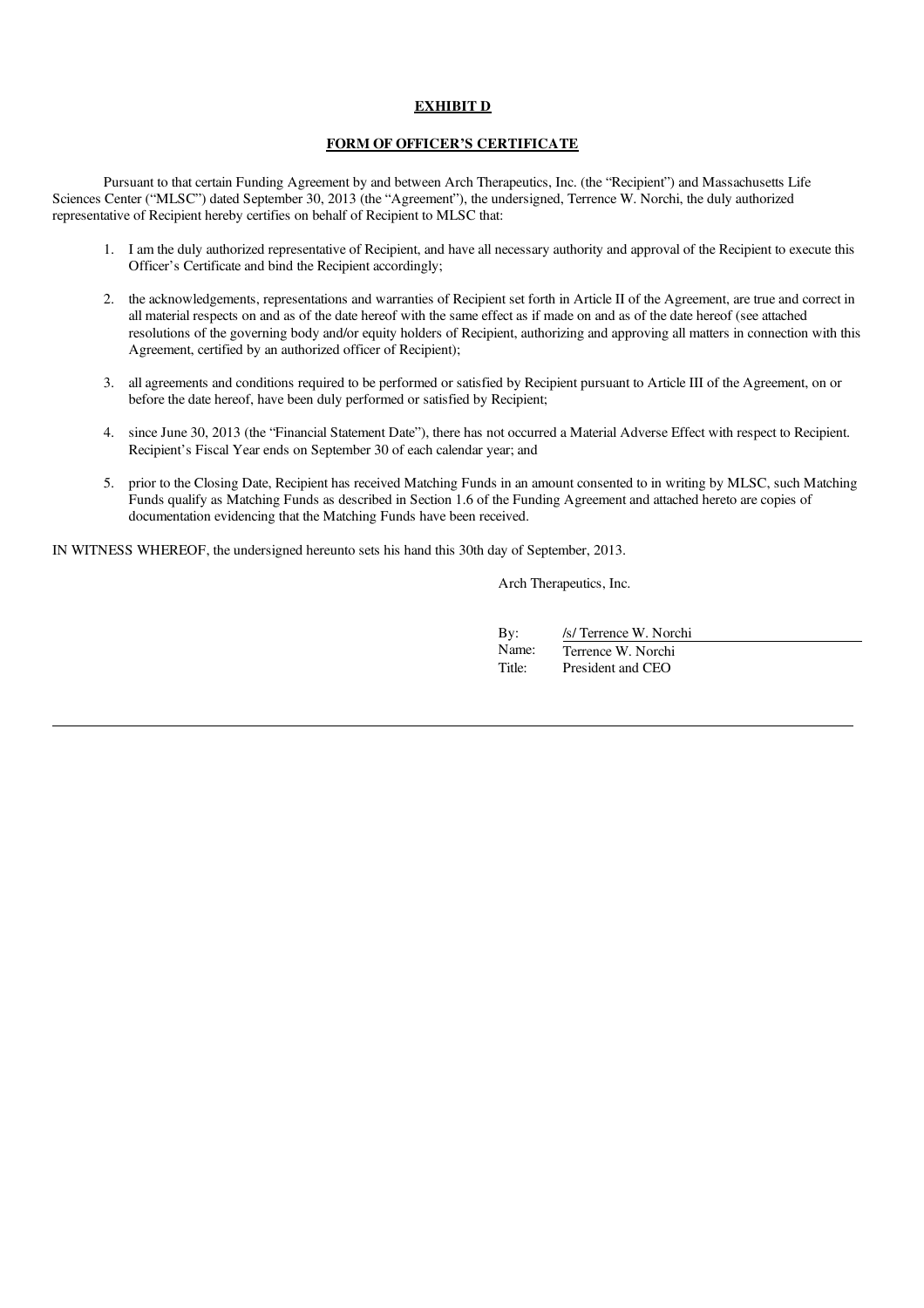#### EXHIBIT E

# THE MASSACHUSETTS LIFE SCIENCES CENTER POLICY AND PROCEDURES REGARDING SUBMISSION OF "CONFIDENTIAL INFORMATION"

The Massachusetts Life Sciences Center ("MLSC") is subject to the requirements concerning disclosure of public records under the Massachusetts Public Records Act, M.G.L. c. 66 (the "Public Records Act"), which governs the retention, disposition and archiving of public records. For purposes of the Public Records Act, "public records" include all books, papers, maps, photographs, recorded tapes, financial statements, statistical tabulations, or other documentary materials or data, regardless of physical form or characteristics, made or received by MLSC. As a result, any information submitted to MLSC by a Loan applicant, Recipient, respondent to a request for response (including, but not limited to an RFQ, RFP and RFI), contractor, or any other party (collectively the "Submitting Party") is subject to public disclosure as set forth in the Public Records Act.

The foregoing notwithstanding, "public records" do not include certain materials or data which fall within one of the specifically enumerated exemptions set forth in the Public Records Act or in other statutes, including MLSC's enabling act, M.G.L Chapter 23I. One such exemption that may be applicable to documents submitted by a Submitting Party is for any documentary materials or data made or received by MLSC that consists of trade secrets or commercial or financial information regarding the operation of any business conducted by the Submitting Party, or regarding the competitive position of such Submitting Party in a particular field of endeavor (the "Trade Secrets Exemption").

In the event that a Submitting Party wishes to submit certain documents to MLSC and believes such a document or documents may be proprietary in nature and may fall within the parameters of the Trade Secrets Exemption and/or some other applicable exemption, the following procedures shall apply:

- 1. At the time of the Submitting Party's initial submission of documents to MLSC, the Submitting Party must clearly and unambiguously identify each and every such document that it contends is subject to an exemption from public disclosure as "Confidential Information". It is the Submitting Party's responsibility to ensure that all such documents are sufficiently identified as "Confidential Information," and Submitting Party's designation must be placed in a prominent location on the face of each and every document that it contends is exempt from disclosure under the Public Records Act.
- 2. Documents that are not properly identified by the Submitting Party as "Confidential Information" at the time of their initial submission to MLSC may be subject to disclosure under the Public Records Act, and the procedures for providing the Submitting Party with notice of any formal public records request for documents, as set forth below, shall be inapplicable.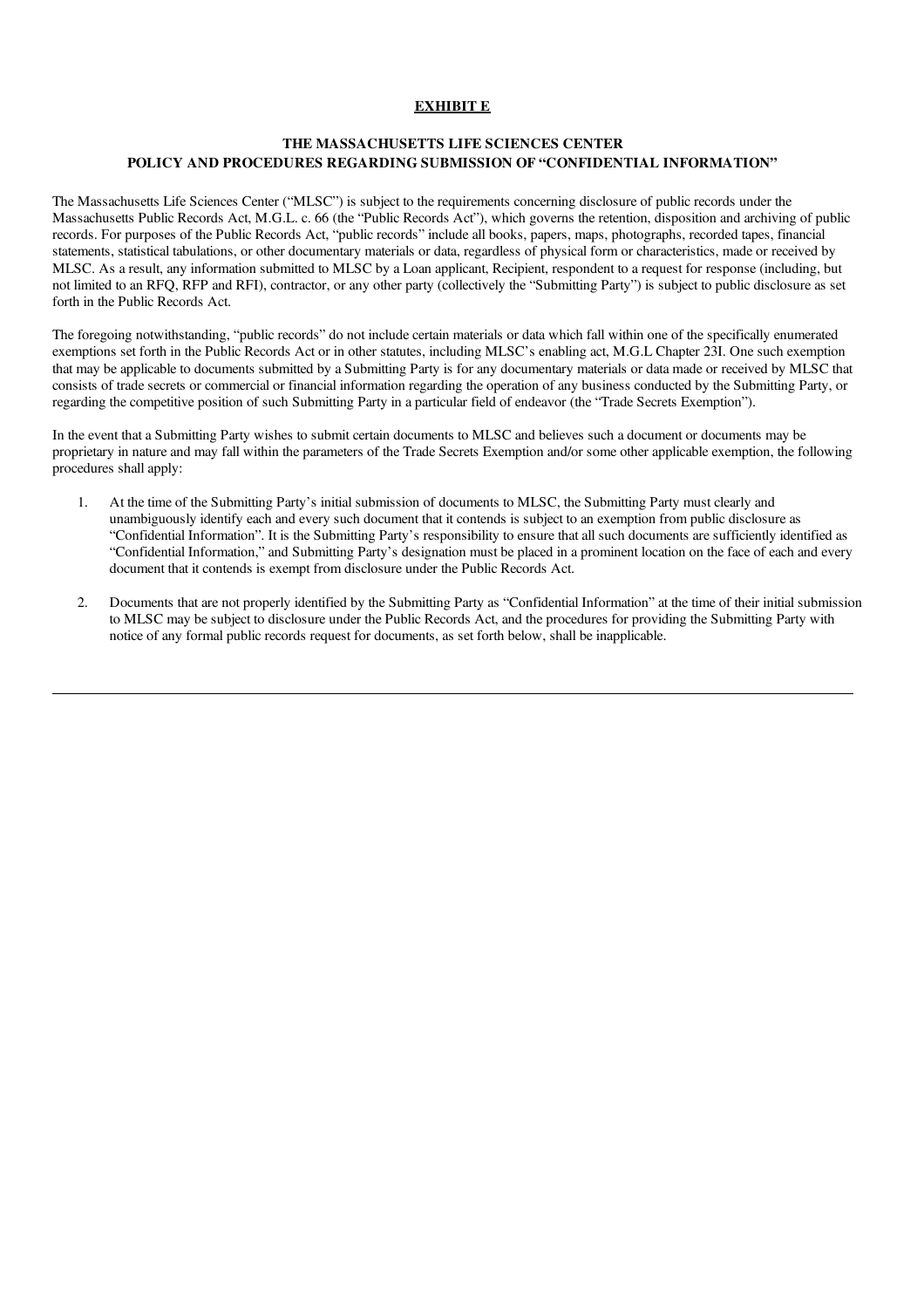- 3. At the time MLSC receives documents from the Submitting Party, any such documents designated by Submitting Party as "Confidential Information" shall be stored in a secure filing area when not being utilized by appropriate MLSC staff. By submitting a Loan application, request for response, or any other act that involves the submission of information to MLSC, the Submitting Party certifies, acknowledges and agrees that MLSC's receipt and storage of documents designated by Submitting Party as "Confidential Information" does not represent a finding by MLSC that such documents fall within the Trade Secrets Exemption or any other exemption to the Public Records Act, or that the documents are otherwise exempt from disclosure under the Public Records Act.
- 4. Upon the MLSC's receipt of a formal, written public records request for information that encompass documents previously designated by Submitting Party as "Confidential Information", the Submitting Party shall be notified in writing of MLSC's receipt of the public records request, and MLSC may, but shall not be required to provide Submitting Party an opportunity to present MLSC with information and/or legal arguments concerning the applicability of the Trade Secrets Exemption or some other exemption to the subject documents.
- 5. The General Counsel shall review the subject documents, the Public Records Act and the exemption(s) claimed by the Submitting Party in making a determination concerning their potential disclosure.

The General Counsel is the sole authority within MLSC for making determinations on the applicability and/or assertion of an exemption to the Public Records Act. No employee of MLSC other than the General Counsel has any authority to address issues concerning the status of "Confidential Information" or to bind MLSC in any manner concerning MLSC's treatment and *disclosure of such documents.*

Furthermore, the potential applicability of an exemption to the disclosure of documents designated by the Submitting Party as "Confidential Information" shall not require MLSC to assert such an exemption. MLSC's General Counsel retains the sole discretion and authority to assert an exemption, and he may decline to exert such an exemption if, within his discretion, the *public interest is served by the disclosure of any documents submitted by the Submitting Party.*

- 6. MLSC shall provide the requesting party and Submitting Party with written notice of its determination that the subject documents are either exempt or not exempt from disclosure.
- 7. In the event that MLSC determines that the subject documents are exempt from disclosure, the requesting party may seek review of MLSC's determination before the Supervisor of Public Records, and MLSC shall notify the Submitting Party in writing in the event that the requesting party pursues a review of MLSC's determination.
- 8. In the event the requesting party pursues a review of MLSC's determination that the documents are exempt from disclosure and the Supervisor of Public Records concludes that the subject documents are not exempt from disclosure and orders MLSC to disclose such documents to the requester, MLSC shall notify the Submitting Party in writing prior to the disclosure of any such documents, and Submitting Party may pursue injunctive relief or any other course of action in its discretion.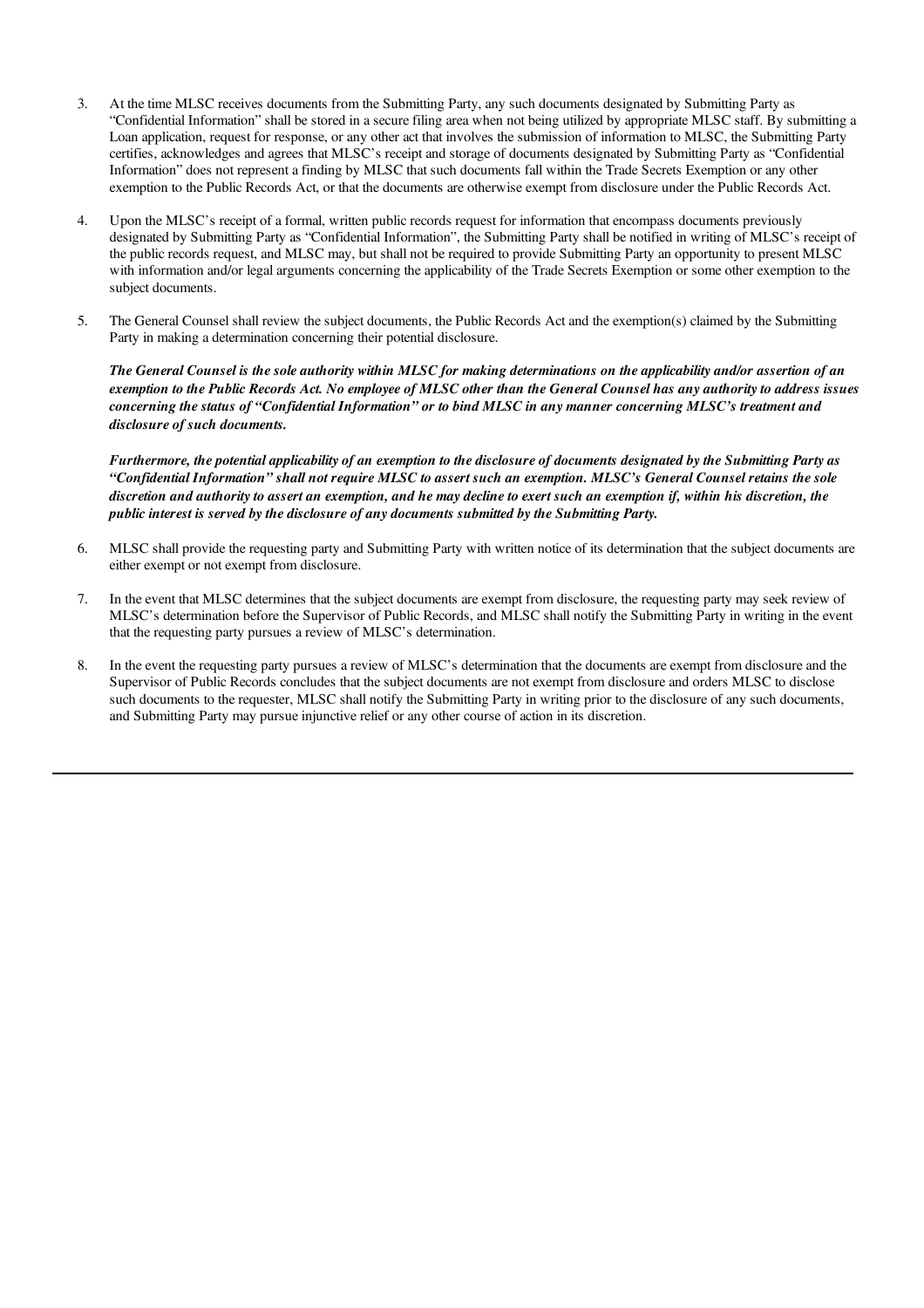9. In the event that MLSC determines that the subject documents are not exempt from disclosure or the General Counsel determines that, under the circumstances and in his discretion, MLSC shall not assert an exemption, MLSC shall notify the Submitting Party in writing prior to the disclosure of any such documents, and Submitting Party may pursue injunctive relief or any other course of action in its discretion.

The Submitting Party's submission of documentation to MLSC shall require a signed certification that Submitting Party acknowledges, understands and agrees with the applicability of the foregoing procedures to any documents submitted to MLSC by Submitting Party at any time, including but not limited to the acknowledgements set forth herein, and that Submitting Party shall be bound by these *procedures.*

All documents submitted by Submitting Party, whether designated as "Confidential Information" or not, are not returnable to Submitting Party.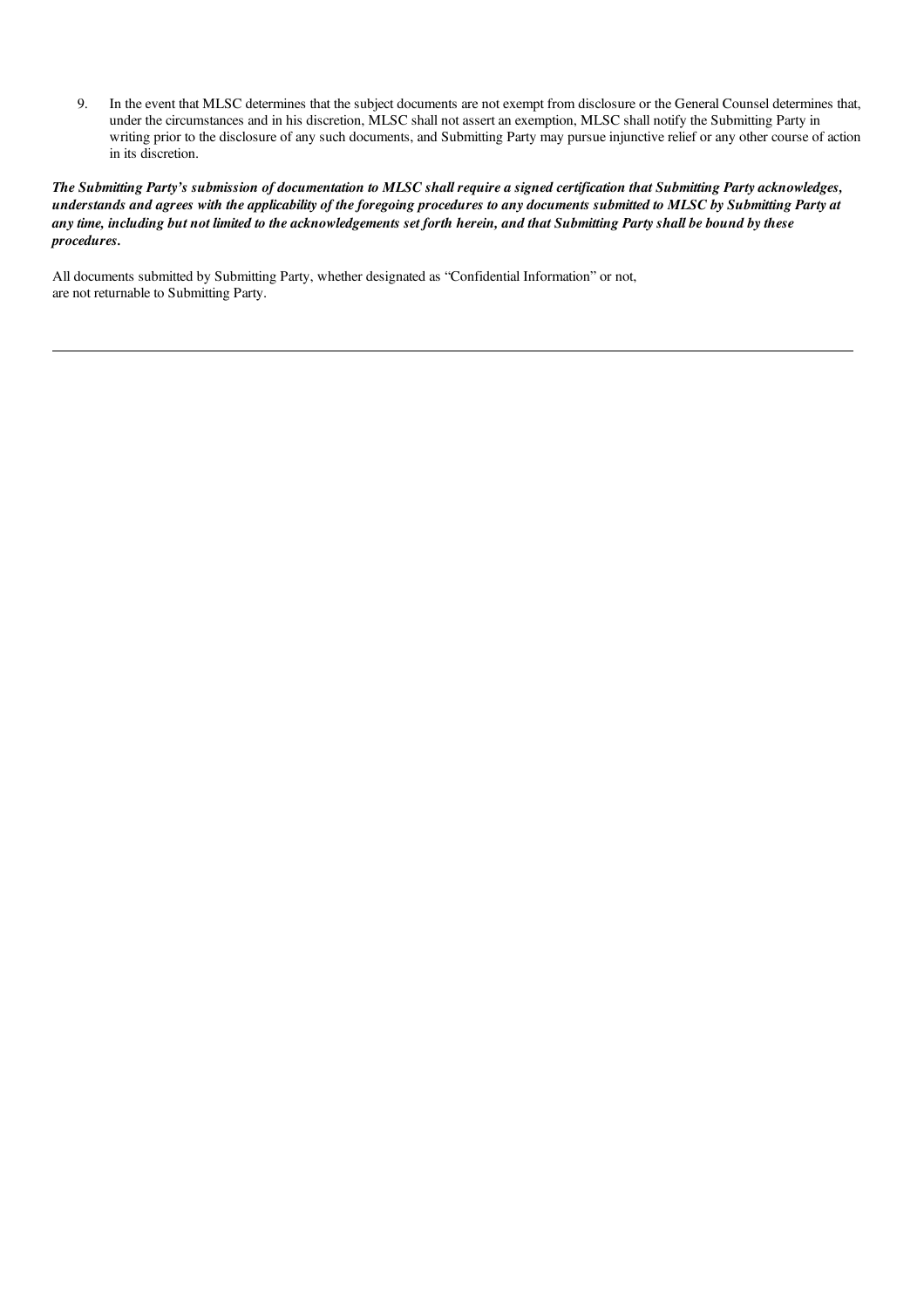#### **SUBLEASE**

This SUBLEASE is made as of August 30, 2013 by and between Stream Global Services, Inc., a Delaware corporation, with a principal place of business located at 20 William St., Suite 310, Wellesley, MA 02481 ("Sublessor"), and Arch Therapeutics, a Nevada company with a principal place of business located at One Broadway, 14th Floor, Cambridge, MA 02142 ("Sublessee").

#### RECITALS:

A. Pursuant to that certain Lease dated October 6, 2008, as amended (the "Main Lease"), between Stream Global Services, Inc., as Tenant and MA – Wellesley, LLC as Landlord, copies of which are attached hereto as **Exhibit A**, Sublessor is leasing approximately 2,322 rentable square feet of office space located in the building known and numbered as 20 William St., Suite 270, Wellesley, MA 02481 Massachusetts, (the "Building") as more specifically described in the Main Lease.

B. Sublessor has agreed to sublease the aforesaid 2,322 rentable square feet of space located in the Building, in accordance with the use provisions in the Main Lease, which space is shown on the Plan attached hereto as Exhibit B (the "Sublease Premises"), to Sublessee for the Sublease Term, on the terms and conditions stated herein.

C. Capitalized terms not otherwise defined herein shall have the meaning set forth in the Main Lease.

#### AGREEMENTS:

In consideration of the mutual covenants herein contained and for other good and valuable consideration, the receipt and sufficiency of which are hereby acknowledged, the parties hereby agree as follows:

#### 1. Incorporation of Main Lease: Obligations of Sublessee.

(a.) Except to the extent inconsistent with the terms and conditions of this Sublease, all terms and conditions of the Main Lease are hereby incorporated into this Sublease and shall govern Sublessee's use and occupancy of the Sublease Premises in the same manner as if Sublessee were the tenant under the Main Lease, Sublessor were the Landlord under the Main Lease, the Sublease Premises were the Demised Premises under the Main Lease, and the Sublease Term were the term under the Main Lease, provided, however, that whenever the obligations of Sublessor to Sublessee derive from the obligations of Landlord to Sublessor (including, without limitation, any consent or approval of Landlord), the maximum obligation of Sublessor shall be to use reasonable efforts to seek to obtain appropriate action on the part of Landlord.

- 1 -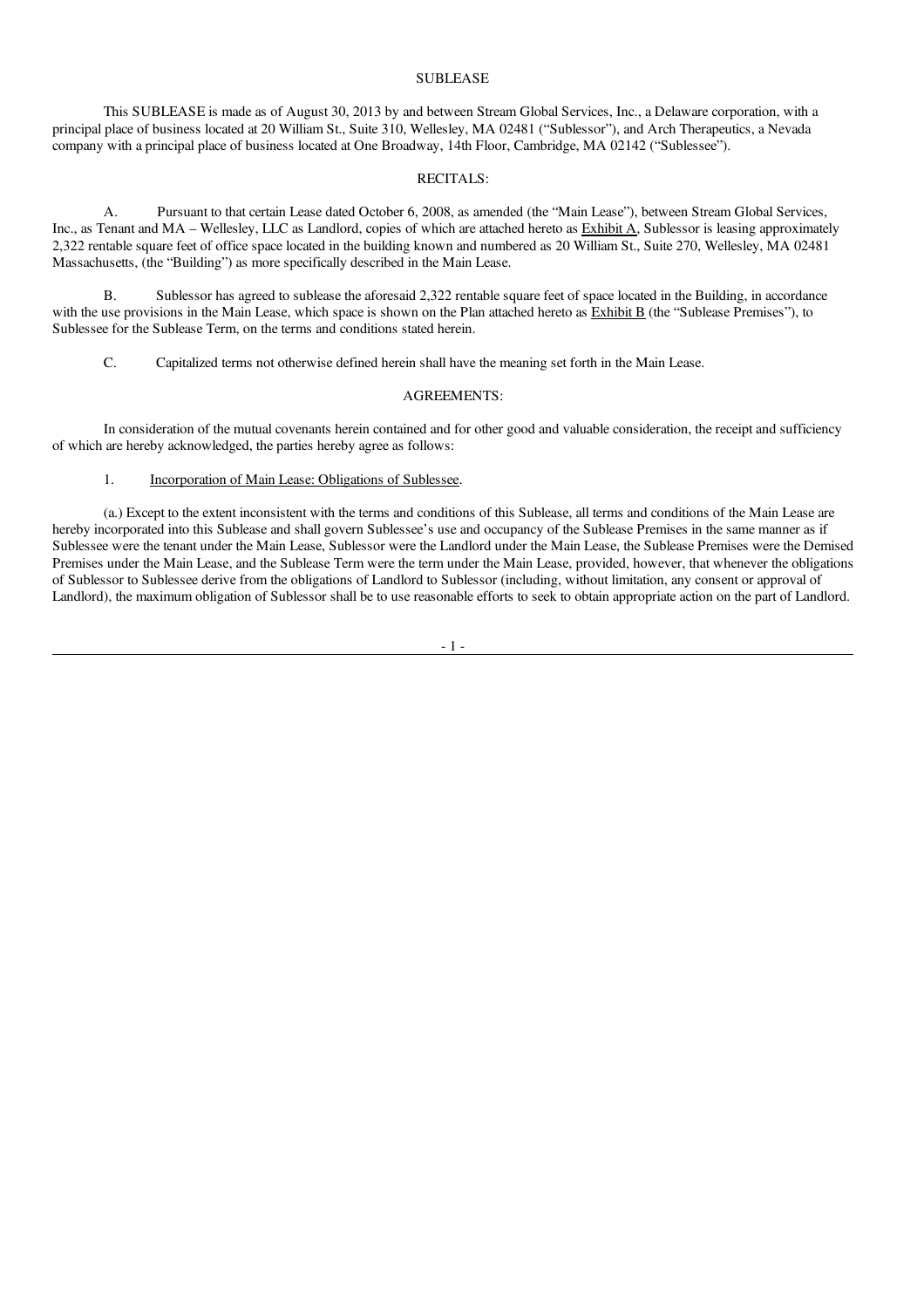(b.) Sublessee shall, in no case, have any rights in respect of the Subleased Premises greater than Sublessor's rights under the Main Lease and Sublessor shall have no liability to Sublessee for any matter whatsoever for which Sublessor does not have at least co-extensive rights, as tenant, against the Landlord under the Main Lease.

(c.) The performance by Sublessor of any of the terms and conditions of this Sublease upon the Sublessor's part to be performed shall be subject and dependent upon the performance by the Landlord of its obligations under the Main Lease terms, covenants, conditions and provisions, express or implied, and Sublessor shall be under no obligation or liability whatsoever to the Sublessee in the event that the Landlord shall fail to perform any of the terms or conditions contained therein on the part of the Landlord to be performed.

(d.) Notwithstanding any other provision hereof, if Landlord shall default in any of its obligations to Sublessor with respect to the Sublease Premises, Sublessor shall, upon written request of Sublessee, use diligent efforts to cause Landlord to comply with its obligations, and, at its sole cost and expense, Sublessee shall be entitled to participate with Sublessor in the enforcement of Sublessor's rights against Landlord (and to receive and retain any recovery or relief obtained, less Sublessor's expenses, with respect to the Sublease Premises).

(e.) In furtherance of the foregoing, Sublessee hereby assumes and agrees to perform and observe each and every covenant, obligation and condition on the part of the Sublessor to be performed as Tenant under the Main Lease with respect to the Sublease Premises accruing during the Sublease Term, including, without limiting the generality of the foregoing, all use related covenants and restrictions, all maintenance, repair and surrender obligations, and all indemnification covenants.

(f.) Sublessee covenants and agrees to comply with the terms and provisions of the Main Lease, to the extent the same are not inconsistent with the terms and provisions of this Sublease, and Sublessee agrees to indemnify, defend and hold harmless the Sublessor from and against any and all loss, cost, expense, liability or damage (direct, special, consequential or incidental) incurred by Sublessor as a result of any breach by Sublessee of the foregoing covenants and agreements.

(g.) Provided Sublessor uses good faith to fulfill its obligations set forth in the first paragraph of this Section 1, Sublessee acknowledges that Sublessor shall never be liable to Sublessee for any breach on the part of the Landlord to perform any of its obligations under the Main Lease. If, by reason of any of the terms and provisions of the Main Lease, the Landlord would have the right to terminate the Main Lease, and Landlord does so terminate, then Sublessor shall be entitled to terminate this Sublease and, in the event that the Main Lease shall terminate for any reason whatsoever, this Sublease shall thereupon terminate without any liability on the part of the Sublessor to Sublessee, except as otherwise expressly set forth in this Sublease.

(h.) Sublessor agrees to give Sublessee a copy of any notice Sublessor receives from Landlord asserting that Sublessor is in default under the Main Lease promptly upon receipt of same by Sublessor.

 $2 -$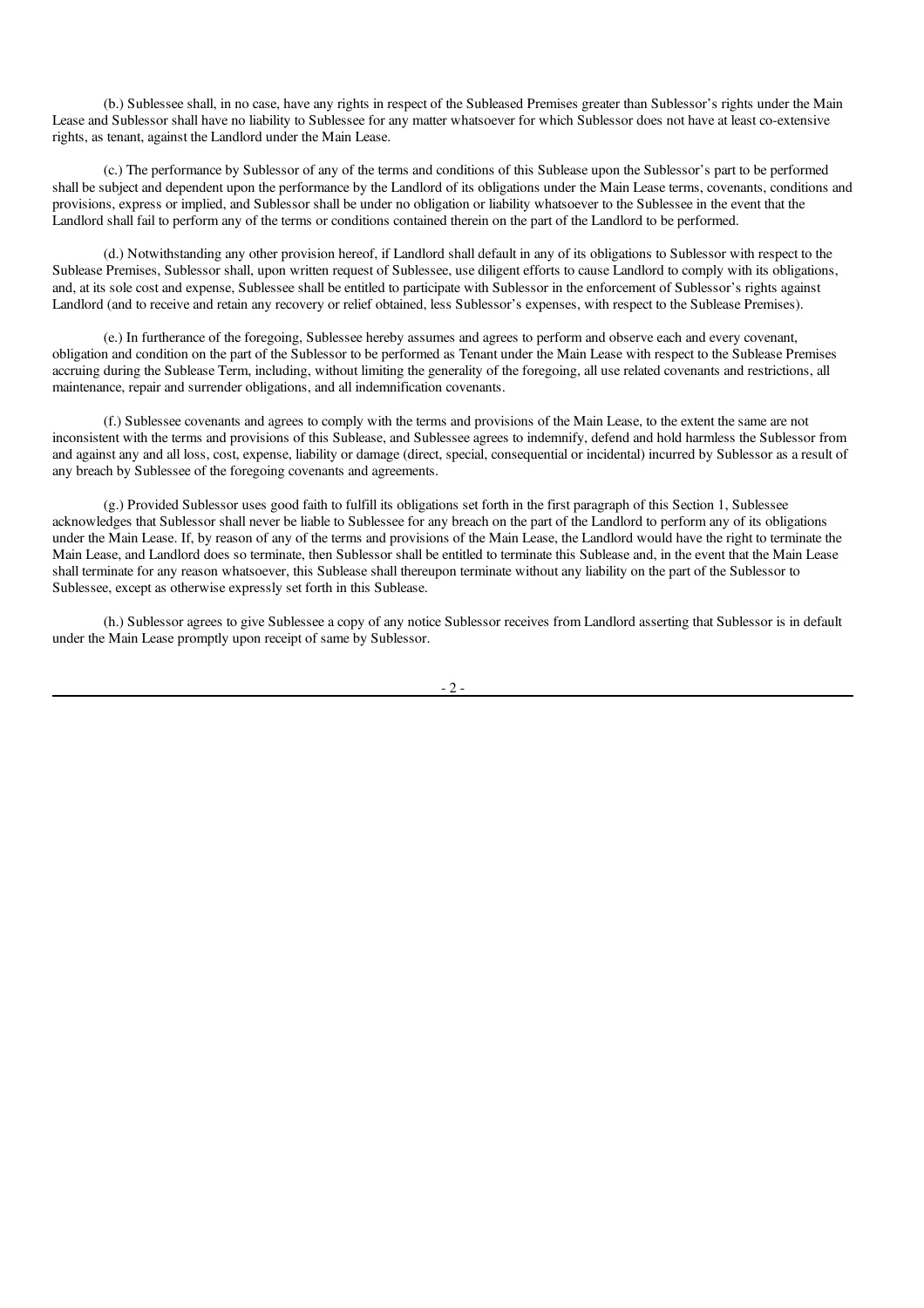(i.) Nothing contained in this Sublease shall be construed to create privity of estate or of contract between Sublessee and the Landlord. Sublessee shall not do or permit to be done any act or thing, which will constitute a breach or violation of any of the terms, covenants, conditions or provisions of the Lease.

(j.) Sublessor's refusal to consent to or approve any matter or thing, whenever Sublessor's consent or approval is required under the terms of this Sublease, shall be deemed reasonable if, inter alia, the Landlord has refused to give such consent or approval, pursuant to the terms of the Main Lease.

(k.) Sublessee shall have no option to renew this Sublease unless agreed to by the Landlord in writing and upon such event Sublessor will be released from any and all obligations to Landlord, unless such obligations accrued prior to the commencement of such renewal term, and such renewal will be directly between Sublessee and Landlord.

#### 2. Demise of Sublease Premises; Term.

(a) Sublessor hereby leases to Sublessee, and Sublessee hereby leases from Sublessor, on the terms and conditions set forth herein, the Sublease Premises, TO HAVE AND TO HOLD for a period commencing on October 1, 2013 (or such later date as Landlord consent is received by Sublessee, but no earlier than thirty (30) days from Sublease execution) (the "Commencement Date") and terminating on March 31, 2015, unless sooner terminated as herein provided or as provided in the Main Lease (the "Sublease Term").

(b.) This Sublease, and the rights and obligations of Sublessor and Sublessee under this Sublease, are subject to the condition that Landlord consent to this Sublease, and this Sublease shall be effective only upon the receipt by Sublessee of Landlord's written consent to this Sublease, including an express consent to Sublessee's use of the Sublease Premises for the permitted uses; and

(c.) Provided that the Landlord's written consent has been obtained, Sublessor shall permit Sublessee to have reasonable access, at reasonable times, to the Sublease Premises prior to the commencement of the Sublease Term for the purpose of preparing the space for occupancy by Sublessee. Sublessee acknowledges and agrees that such access shall be at the sole risk of Sublessee and Sublessee shall be responsible for all damage to person or property arising out of such access to the Sublease Premises prior to commencement of the Sublease Term, including loss or theft of Sublessee's personal property. Prior to obtaining access to the Sublease Premises, Sublessee shall provide Sublessor with proof of insurance coverage as required pursuant to Paragraph 7 hereof.

3. Annual Base Rent. Sublessee covenants and agrees to pay to Sublessor, with respect to the Sublease Term, Annual Base Rent at the per annum rate as follows: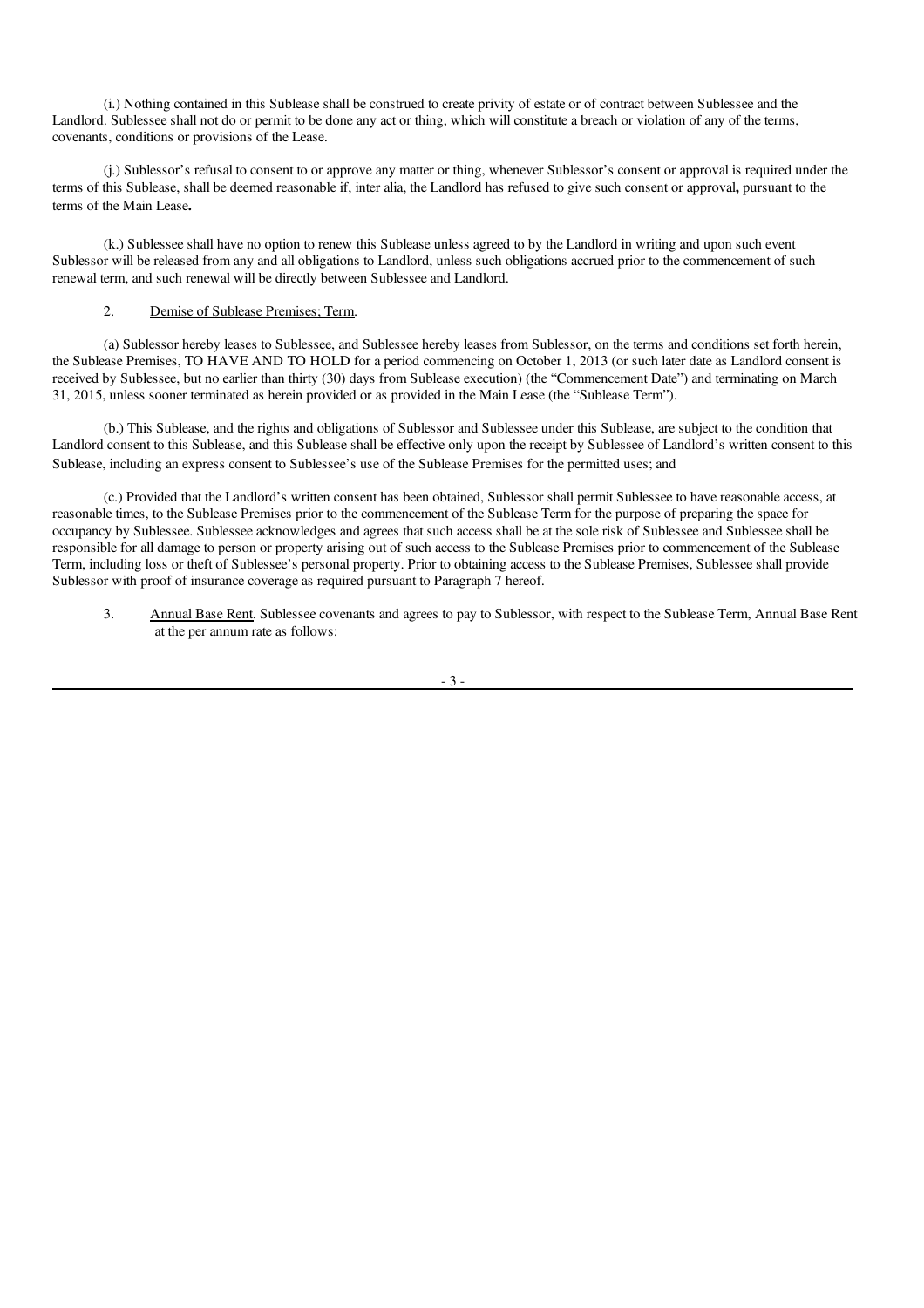#### \$26.00/RSF/per annum

on the first day of each and every calendar month during the Sublease Term, commencing on Commencement Date, without notice, setoff or deduction, at the Sublessor's address, as set forth herein, or at such other place or to such other person as Sublessor may from time to time designate in writing to Sublessee. With respect to any partial month at the beginning or end of the Sublease Term, the Annual Base Rent due under this Sublease shall be prorated accordingly. Any abatement or reduction of rent to which Sublessor is entitled as tenant under the Main Lease, shall be passed through to Sublessee as a corresponding proportionate abatement under this Sublease.

#### 4. Additional Rent.

(a.) Sublessee shall not be obligated to pay to Sublessor or Landlord Additional Rent as described in the Main Lease, except that Sublessor's obligation to provide statements referenced to shall be 10 business days after actual receipt of such statements by Sublessor from Landlord. Moreover, there shall be no "Additional Rent" pass through expenses for any surcharges whatsoever from the Sublessor to Sublessee.

(b.) Utility Usage. Commencing on the Commencement Date, Sublessee shall be responsible for payment of electricity, which is separately itemized on invoice from Landlord, according to Sublessee usage during the Sublease Term in connection with the Sublease Premises. Upon presentation of the itemized invoice from Sublessor, Sublessee shall pay Sublessor the amount of each such bill for utility consumption in connection with the Sublease Premises. With respect to any partial month at the beginning or end of the Sublease Term, the aforesaid monthly utility consumption amount due under this Sublease shall be pro-rated accordingly.

#### 5. First Month's Rent; Security Deposit.

(a.) Simultaneously with the execution hereof, Sublessee shall pay to Sublessor the sum of \$10,062.00, or such prorated amount should Commencement Date be later than October 1, 2013, representing the rent due hereunder for the first two (2) months.

 $-4-$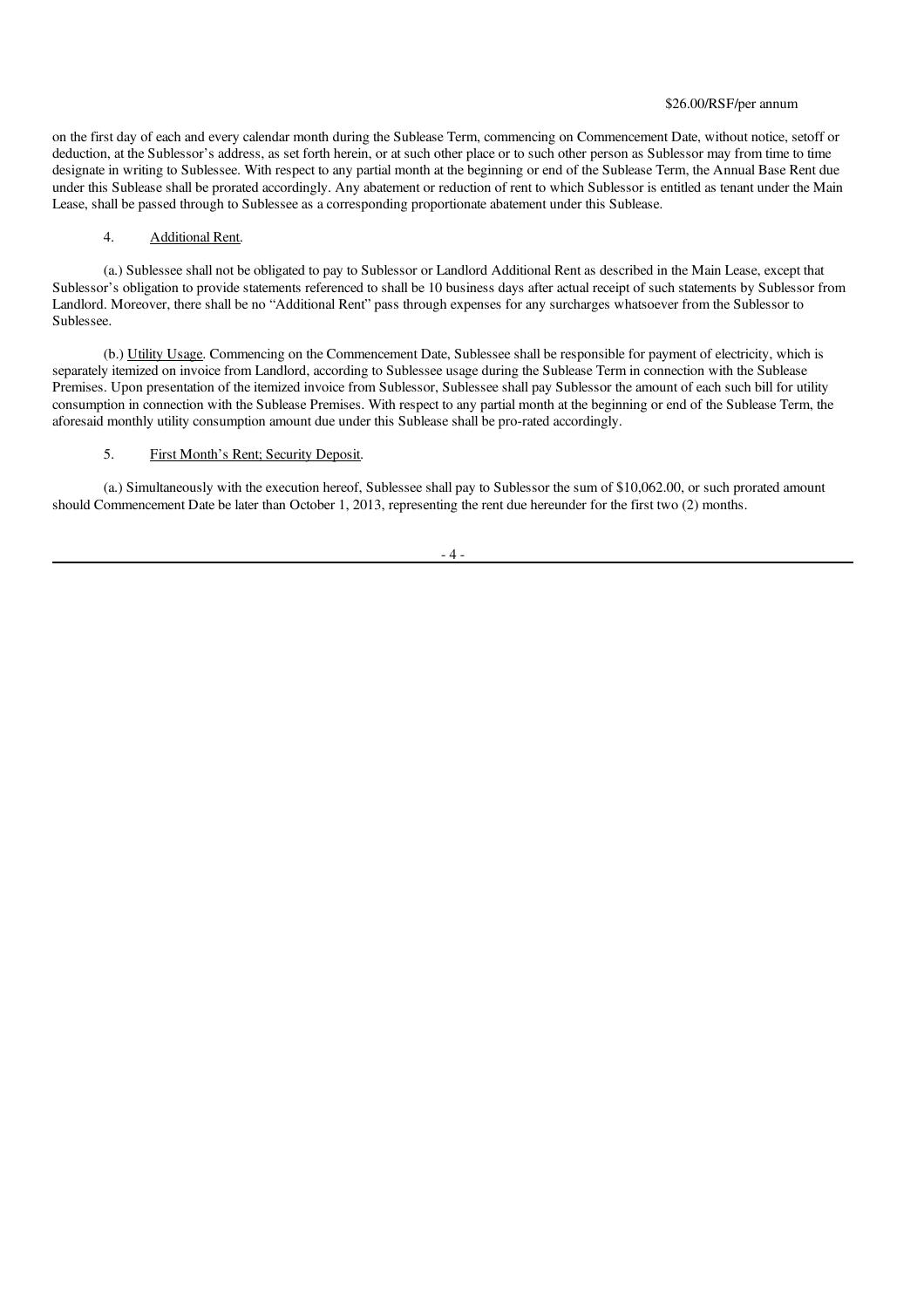(b.) In addition, simultaneously with the execution hereof, Sublessee shall pay to Sublessor the sum of \$10,062.00 as a security deposit hereunder (the Security Deposit"). The Security Deposit will be held by Sublessor as security and without any obligation to segregate the Security Deposit from other funds held by Sublessor or to accrue interest thereon for the benefit of Sublessee, for and during the Sublease Term. If Sublessee fails to pay the Annual Base Rent or any other charges due hereunder, or fails to fulfill any of its obligations hereunder, or otherwise defaults with respect to any provision of this Sublease, after notice and the expiration of applicable cure periods Sublessor shall have the right to draw the lesser of (a) the entire amount of the Security Deposit or (b) so much of the Security Deposit as equals the defaulted payment(s), plus any interest or other charges due thereon in accordance with this Sublease, for the payment of any such amount or charge due hereunder, to pay any other sum to which Sublessor may become obligated by reason of Sublessee's default, or to compensate Sublessor for any loss or damage which Sublessor may suffer thereby. The Sublessee shall not have the right to call upon Sublessor to apply all or any part of the Security Deposit to cure any default or fulfill any obligation of Sublessee hereunder, but such use shall be solely in the discretion of Sublessor. If Sublessor elects to make a partial draw upon the Security Deposit, Sublessee shall immediately upon demand by Sublessor restore the Security Deposit to its original amount of \$10,062 and the failure to do so by Sublessee shall constitute an event of default hereunder. Sublessor's election to make a partial draw upon the Security Deposit shall in no event prejudice or waive Sublessor's right to terminate this Sublease if permitted under applicable provisions of this Sublease, nor shall such election prejudice or waive any other remedy of Sublessor reserved under the terms of this Sublease. Said Security Deposit, or so much thereof as has not heretofore been drawn or applied by Sublessor, shall be returned, without payment of interest or other amount for its use, to Sublessee within twenty (20) days following the expiration of the term hereof, or termination of this Sublease, and after Sublessee has vacated the Sublease Premises. Sublessee acknowledges that the Security Deposit is not an advance payment of any kind or a measure of Sublessor's damages in the event of Sublessee's default. Sublessee hereby waives the provisions of any law which is inconsistent with the above provisions.

6. Condition of the Premises. By its execution hereto, Sublessee acknowledges that Sublessee has inspected the Sublease Premises and accepts the same "AS IS" on the date of said inspection, except that Sublessor provided that carpets in the Sublease Premises are steam cleaned before Sublessee moves in and will abandon all in place wiring. Sublessee shall be allowed to relocate and/or store excess furniture, fixtures and equipment and reconfigure as needed. Sublessor shall have no obligation or duty to Sublessee regarding the preparation of the Sublease Premises for occupancy by Sublessee other than to deliver the Sublease Premises in "broom clean" condition, demised, free of all tenants and occupants on or before the Commencement Date.

Insurance. Sublessee shall be responsible for insuring its own personal property and trade fixtures against loss from fire, theft or other casualty. In addition, Sublessee shall maintain all insurance policies required under the terms of the Main Lease, including Section 14 thereof, and shall name the Sublessor and the Landlord as additional insureds thereunder, as their respective interests may appear, and shall provide Sublessor and Landlord with certificates of insurance evidencing said insurance coverages prior to Sublessee's access to the Sublease Premises and prior to the commencement of the Sublease Term.

8. Signage. Sublessee's rights to signage shall be subject Sublessor's and Landlord's consent.

9. Maintenance, Repairs, Cleaning and Trash Removal. Sublessee covenants and agrees to maintain and repair the Sublease Premises according to requirements of the terms and provisions of the Main Lease.

10. Indemnification. Sublessee agrees to indemnify Sublessor and Landlord to the extent and in the nature provided in the Main Lease.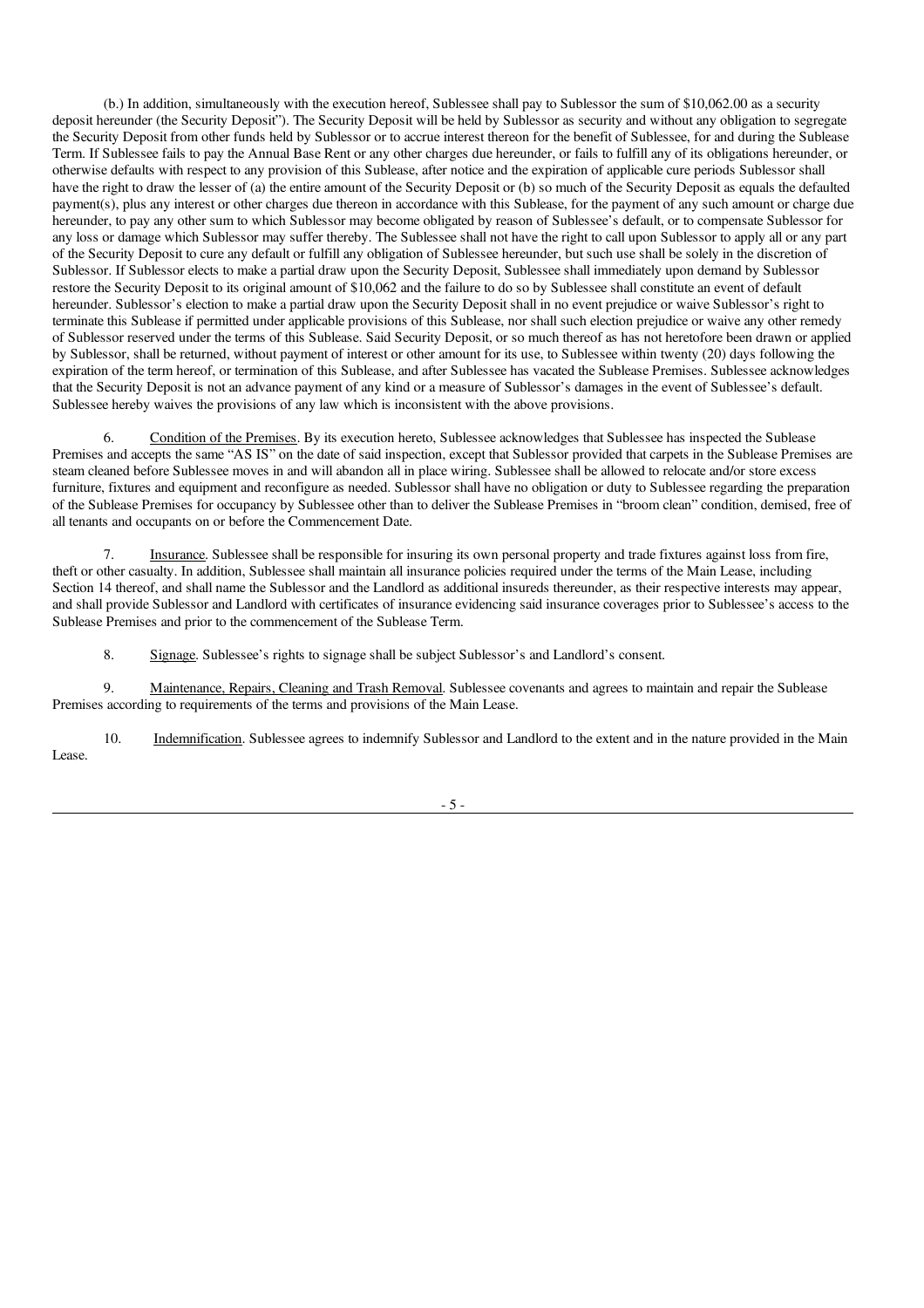11. Assignment; Subletting. The provisions of Section 11 of the Main Lease shall govern any assignment of this Sublease by Sublessee or any subletting by Sublessee of the Sublease Premises in whole or in part. Without limiting the generality of the foregoing, any assignment or subletting by Sublessee may be made only with the prior written consent of Landlord, which shall be granted or withheld in accordance with the Main Lease, and Sublessee shall comply in all respects with all of the conditions and requirements contained in Section 11 of the Main Lease.

12. Access. Sublessee hereby grants to Sublessor and Landlord the same rights of access to the Sublease Premises as are provided in the Main Lease. In order to facilitate such access, Sublessee shall provide Sublessor and Landlord with keys to the Sublease Premises, which shall be used strictly in accordance with the Main Lease.

Sublessor shall provide a) access to the tel/data closet with high speed internet on the 3<sup>rd</sup> floor (the "Tel/Data Closet"), b) access to the security system for premises entry c) use of furniture, fixtures and equipment that Sublessee elects to retain on the Sublease Premises ("FF&E"), and d) use of in place wiring. Access to the Tel/Data Closet with high speed internet must be scheduled with Sublessor in advance and shall only be permissible during normal business hours by their designated representative ("Designated Representative"). Designated Representative accessing the Tel/Data Closet must be accompanied at all times during such access. For the avoidance of doubt, at no time shall Sublessee or any Designated Representative or subcontractor of Sublessee be permitted unaccompanied access to the Tel/Data closet.

13. Surrender of Sublease Premises. At the expiration or prior termination of this Sublease, Sublessee will remove its goods and effects and will leave the Sublease Premises in the same condition and repair as they were delivered other than reasonable wear and tear.

14. Security. All security for the Sublease premises shall be Sublessee's sole responsibility and expense.

15. Default by Sublessee. Notwithstanding anything in the Main Lease to the contrary, for the purposes of determining applicable grace periods hereunder, Sublessee's grace periods hereunder shall be two days less than any such grace period granted to Sublessor under the Main Lease. Any act or omission that would constitute a default under the Main Lease shall constitute a default under this Sublease, including, without limiting the generality of the foregoing, a default in the payment of any installment of Annual Base Rent, and Sublessor shall have all of the rights and remedies afforded Landlord under the Main Lease with regard to any default by Sublessee hereunder, in addition to any and all other remedies provided by law to a landlord upon default by a tenant. Sublessee shall be liable to Sublessor for all losses and damages for any such Sublessee's default as set forth in the Main Lease, in addition to any other damages provided and allowed by law.

- 6 -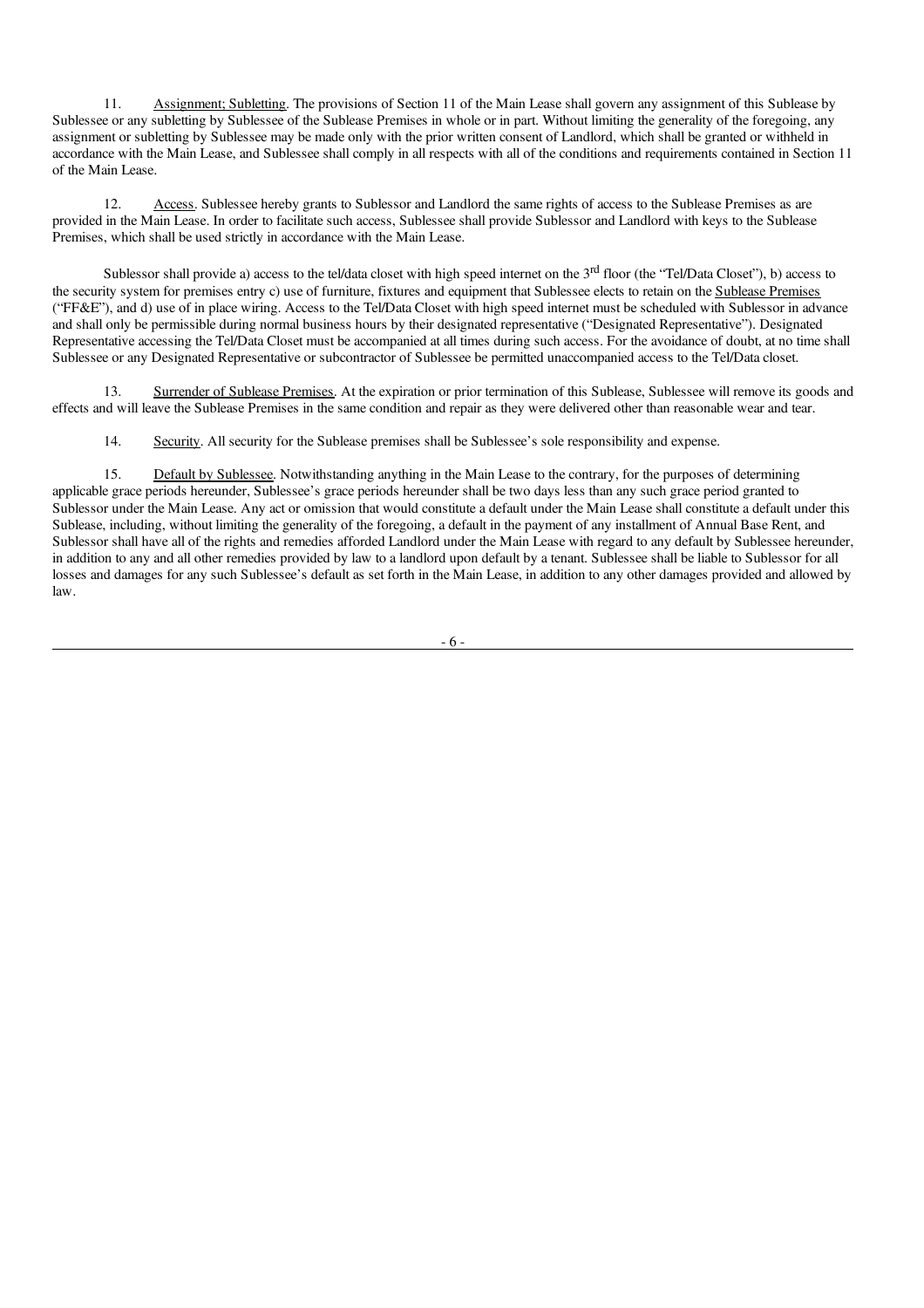16. Notices. All notices required or permitted hereunder shall be in writing and shall be deemed duly served if and when delivered by hand, with a written acknowledgement of receipt, or delivered by recognized overnight courier, such as Federal Express, or mailed by registered, certified or express mail, postage prepaid, return receipt requested, and addressed:

If to Sublessor:

Stream Global Services, Inc. 20 William St. Suite 310 Wellesley, MA 02481 Attn: General Counsel

If to Sublessee:

If to Landlord:

MA Wellesley, LLC c/o Equity Office 125 Summer St., 17<sup>th</sup> Floor Boston, MA 02110 Attn: Property Manager

Any of the persons named in this Section may change the address for notices by written notice sent to each of the other persons at the addresses as set forth herein.

17. Amendment. This Sublease may not be amended, altered or modified except by an instrument in writing and executed by Landlord, Sublessor and Sublessee.

18. Brokerage. Sublessee and Sublessor warrant and represent to each other and Landlord that it has not dealt with any broker or finder in connection with this Sublease or the Sublease Premises, except Landmark Real Estate Advisors, and agree to hold harmless and indemnify the other and Landlord for any loss, cost, damage and expenses, including reasonable attorney's fees, incurred by the other or Landlord for any breach of the foregoing. Sublessor shall be responsible to both brokers for any brokerage commission due on account of this Sublease.

19. SUBLESSORS'S REPRESENTATIONS, WARRANTIES and COVENANTS: Notwithstanding anything to the contrary contained herein, Sublessor represents, warrants and covenants as follows:

(a) Sublessor, as the Assignee, is the holder of the entire interest of the tenant under the Main Lease,

(b) The copy of the Main Lease attached hereto as Exhibit A is true, accurate and complete, and has not been modified, amended or terminated and is in full force and effect except as otherwise set forth herein,

- 7 -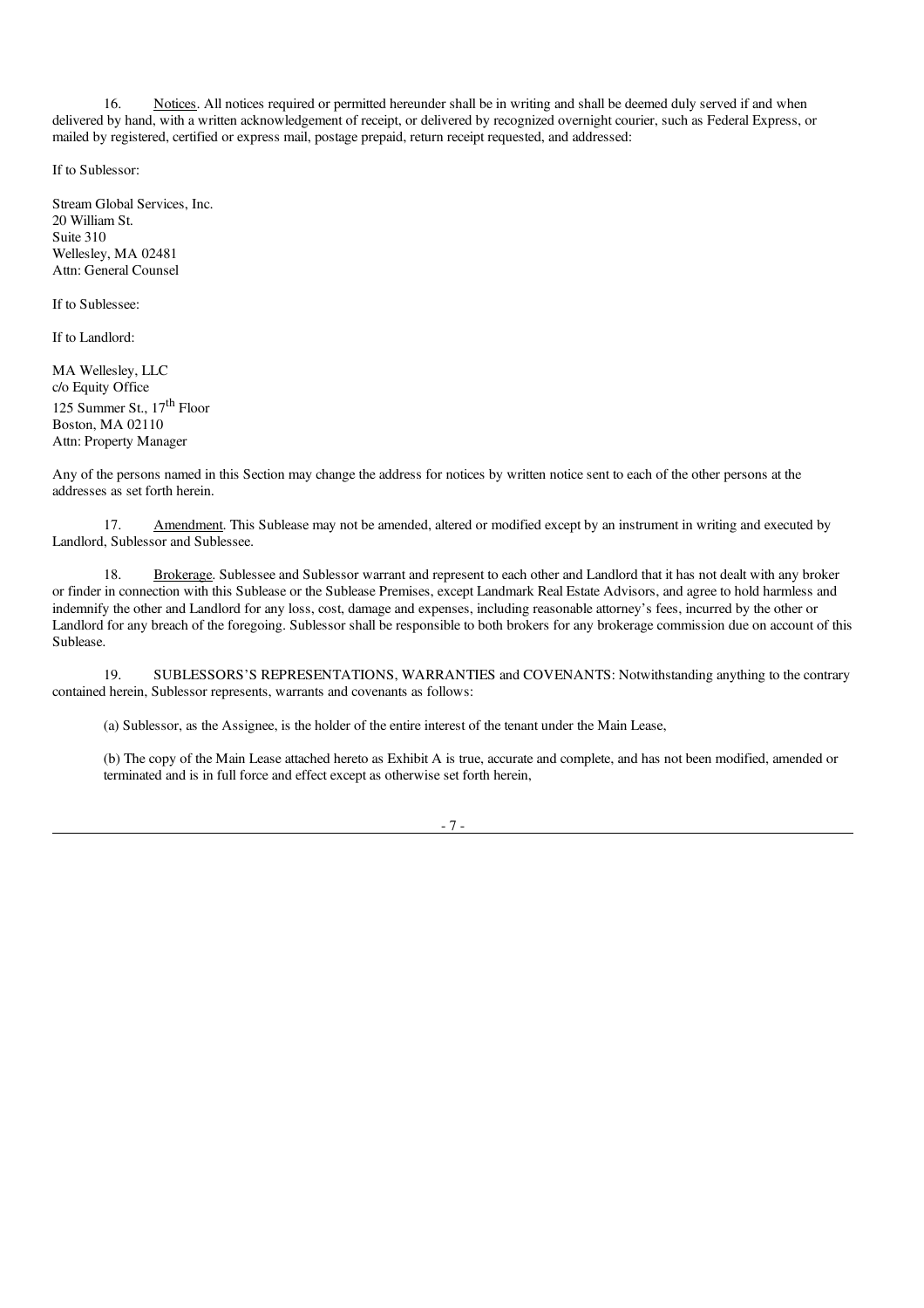(c) Sublessor, to the best of its knowledge, is not in default under the Main Lease, nor has Sublessor done or failed to do anything which with notice, the passage of time or both could ripen into a default,

(d) To the best of Sublessor's knowledge, Landlord is not in default under the Main Lease, nor has Landlord done or failed to do anything which with notice, the passage of time or both could ripen into a default,

(e) All monthly Base Rent and any other charges due and payable under the Main Lease have been paid as billed or required in the normal course through the date of this Sublease,

(f) All consents and approvals required to allow this Sublease to be valid and effective have been obtained and all termination rights, rights of first offer, or rights of refusal with respect to the Sublease Premises have been waived, including any required under the Main Lease, except for the consent of the Landlord,

(g) This Sublease does not violate any provision of the Main Lease or any provision of any instrument, lease or other encumbrance affecting the Sublease Premises and to which the Main Lease is subordinate, and is permitted thereby as of right, except as set forth in subsection (f) above,

20. Hazardous Materials. As to any obligations that are Sublessor's obligations under the Main Lease in its capacity as Tenant, the Sublessee specifically acknowledges its obligations under the Main Lease and agrees to indemnify and holds harmless the Sublessor from any and all liability with respect to Sublesee's actions or failure to act concerning the covenants contained therein.

#### 21. Landlord's Consent.

(a.) This Sublease does not constitute an offer to sublease the Subleased Premises to Sublessee and Sublessee shall have no rights with respect to the leasing of the Subleased Premises unless and until Sublessor, in its sole and absolute discretion, elects to be bound hereby executing and unconditionally delivering to Sublessee an original counterpart hereof along with Landlord's consent form executed by all the parties.

(b.) Sublessor and Sublessee each acknowledge and agree that this Sublease is subject to the unconditional consent of Landlord. Sublessor shall diligently pursue Landlord's consent hereto in accordance with the terms of the Lease, provided, however that in no event shall Sublessor be required to expend any sums (other than reasonable legal fees customarily incurred by sublessors in connection with obtaining consents for subleases) or bring any lawsuits or other legal proceedings in order to obtain such consent; and if Landlord shall fail or refuse to give such consent, such failure or refusal shall invalidate this Sublease and all the terms and conditions contained herein will be of no force and effect and neither party shall have any liability to the other hereunder. In the event that Landlord's consent is not obtained within thirty (30) days following the date hereof, either party shall have the right to terminate this Sublease by notice to the other, upon which notice, this Sublease shall be deemed terminated and of no further force and effect and neither party shall have any liability to the other hereunder. Sublessor shall be responsible for Landlord review fees for consent.